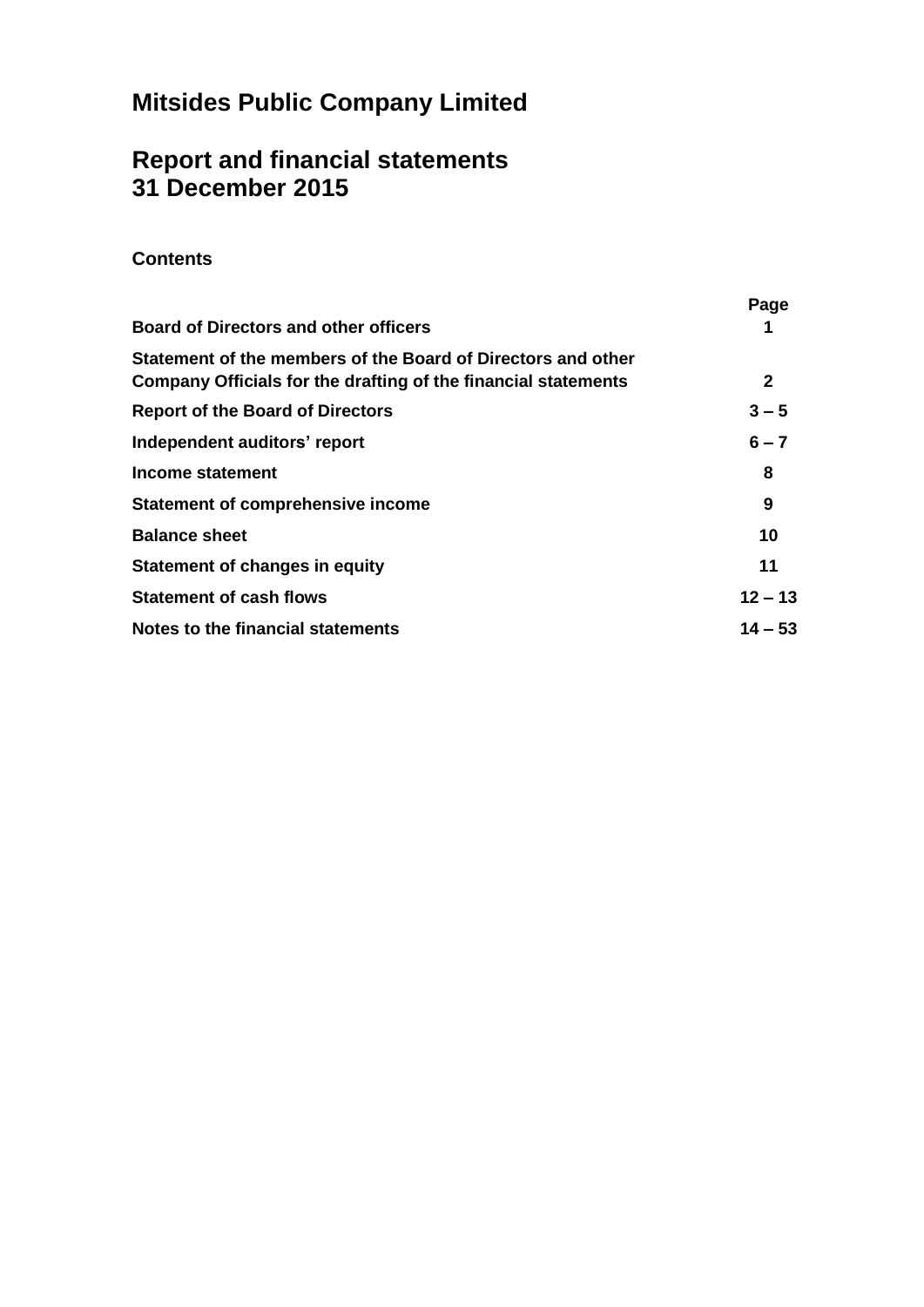# **Board of Directors and other officers**

# **Board of Directors**

Constantinos P Mitsides (Chairman and Managing Director) Chrysostomos P Mitsides (Executive Director) Stelios Chr Mitsides (Executive Director) Marios Ph Demetriades (Executive Director) Mikis Michaelides (Independent non-executive Director) Nicolas Ph Epiphaniou (Independent non-executive Director) Achilleas L Demetriades (Independent non-executive Director)

### **Company Secretary**

### **Marios Ph Demetriades**

Nikiforos Fokas avenue 34-38 P.O.Box 21778 1513 Nicosia Cyprus

## **Registered Office**

Nikiforos Fokas avenue 34-38 1513 Nicosia Cyprus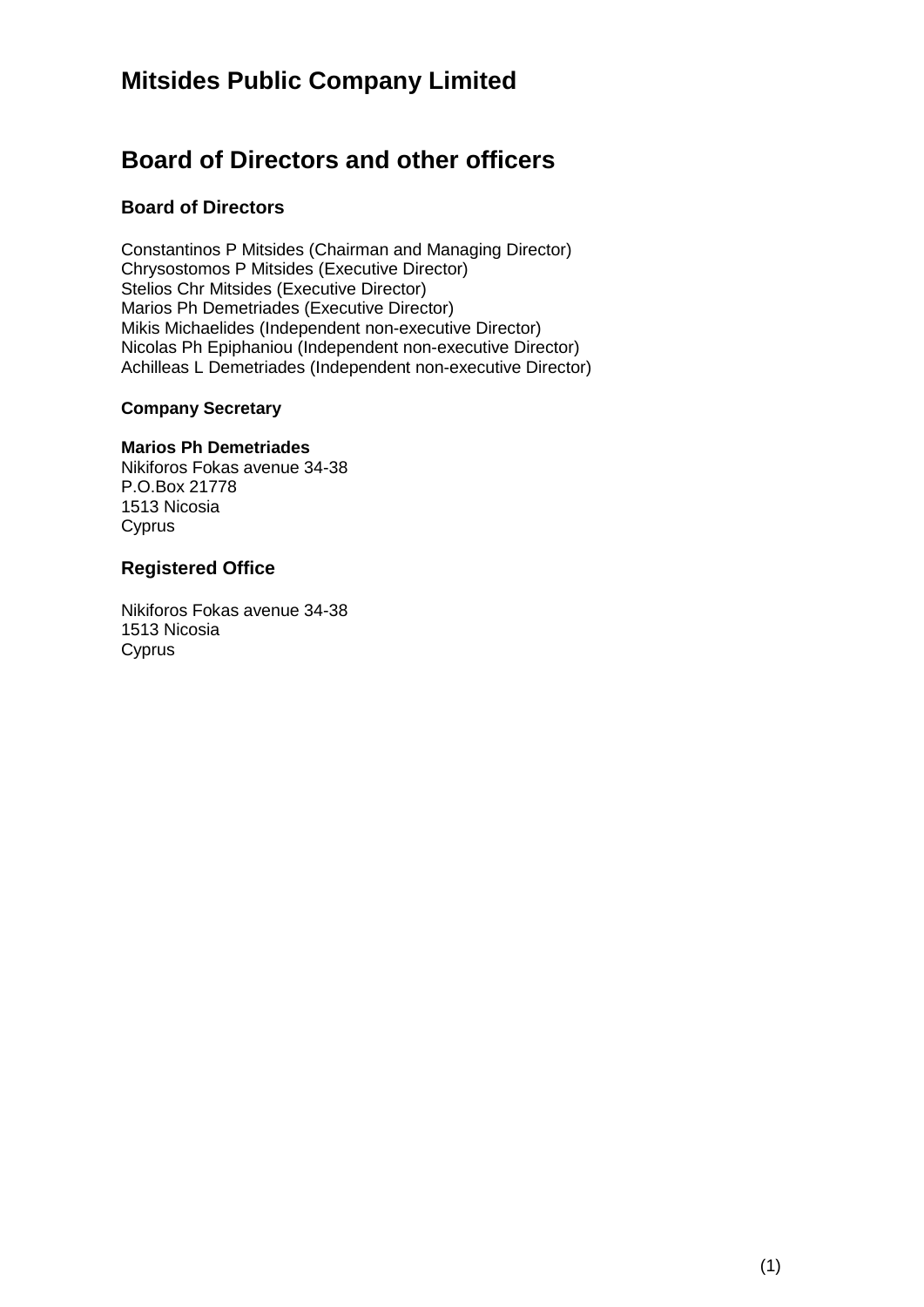# **Statement of the members of the Board of Directors and other Company Officials for the drafting of the financial statements**

According to article 9, section (3)(c) and (7) of the Transparency Conditions (Marketable values for negotiation in an Adjustable Market) Law of 2007 ('Law'), we the members of the Board of Directors and other Company officials responsible for the drafting of the consolidated financial statements of Mitsides Public Company Limited for the year ended 31 December 2015, based on our knowledge we confirm that:

- (a) The Annual financial statements that are presented in pages 8 to 53:
	- (i) Have been prepared according to International Financial Reporting Standards, as adopted by the European Union and according to section (4) of the Law, and
	- (ii) give a true and fair view of the assets and liabilities, financial position and loss of Mitsides Public Company Limited.
- (b) The Report of the Board of Directors gives a fair overview of the developments and the performance as well as the financial position of Mitsides Public Company Limited with a description of the principal risks and uncertainties that are encountering.

| <b>Members of the Board of Directors</b> | <b>Signature</b> |
|------------------------------------------|------------------|
| Name and title                           |                  |
| <b>Chairman and Managing Director</b>    |                  |
| <b>Constantinos P Mitsides</b>           |                  |
| <b>Executive Directors</b>               |                  |
| Chrysostomos P Mitsides                  |                  |
| <b>Stelios Chr Mitsides</b>              |                  |
|                                          |                  |
| <b>Non-Executive Directors</b>           |                  |
| Mikis Michaelides                        |                  |
| Nicolas Ph Epiphaniou                    |                  |
| <b>Achilleas L Demetriades</b>           |                  |
|                                          |                  |

Nicosia, 27 April 2016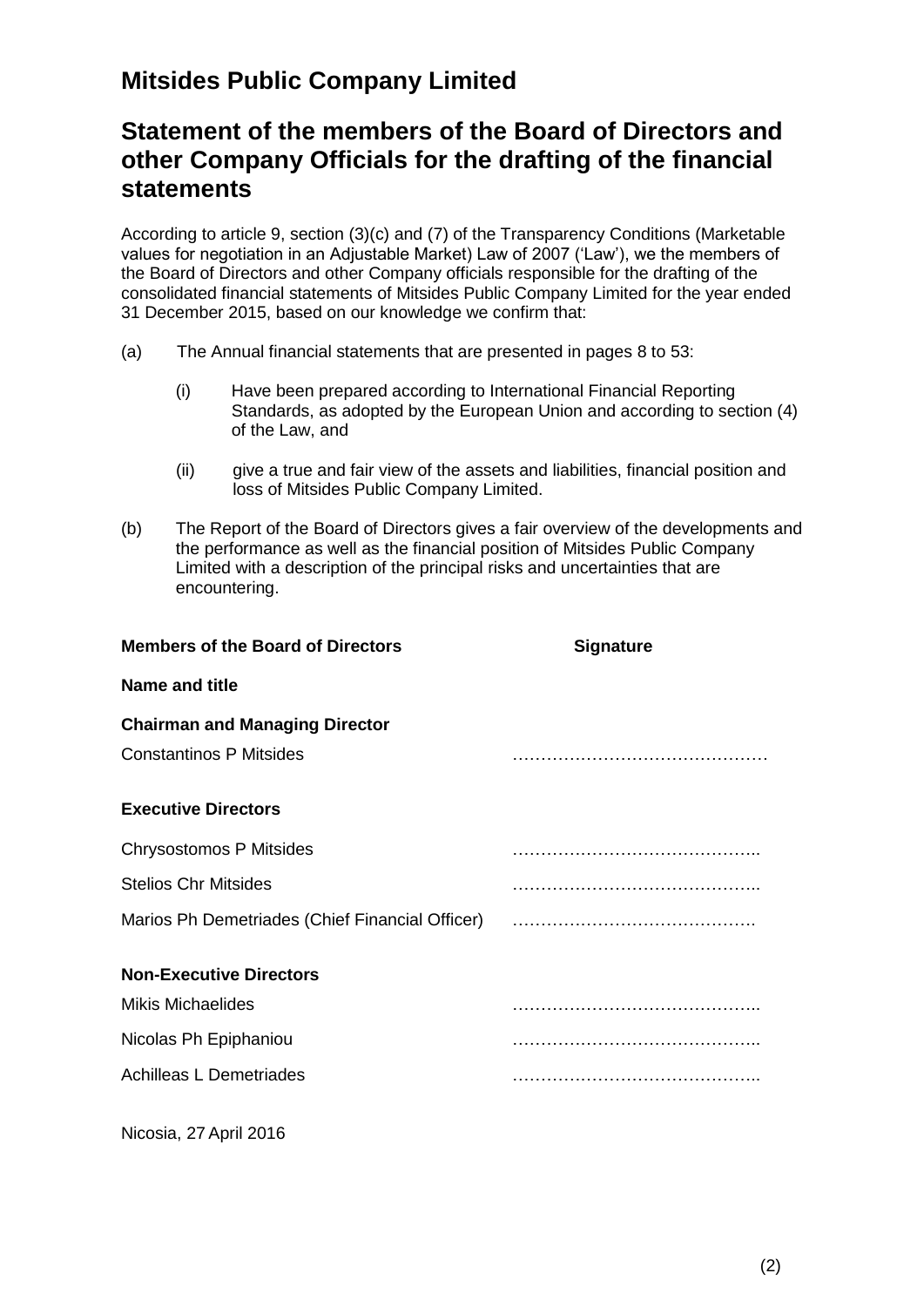# **Report of the Board of Directors**

1 The Board of Directors presents its report together with the audited financial statements of the Company for the year ended 31 December 2015.

# **Principal activities**

2 The principal activities of the Company, which are unchanged from last year, are the production and sale of pasta and flour, the import and distribution of foodstuff, the import and distribution of raw materials used in bakeries and confectioneries and the import and trade of grain.

#### **Review of developments, current position and performance of the Group's business**

3 The loss of the Company for the year ended 31 December 2015 was €3.413.843  $(2014: \text{loss} \leq 1.819.596)$ . On 31 December 2015 the total assets of the Company were €38.083.085 (2014: €40.432.005) and the net assets were €18.317.492 (2014: €21.765.411). The financial position, development and performance of the Company as presented in these financial statements are considered satisfactory under the circumstances.

## **Principal risks and uncertainties**

4 The principal risks and uncertainties faced by the Company are the collection of accounts receivable balances and the continuous fluctuations in the prices of raw materials and mainly grain, the competition derived from European Union countries and the financial risk factors as disclosed in Notes 1, 3, 4 and 31 of the financial statements.

### **Future developments of the Group**

5 The Board of Directors will continue its development policy through the implementation of an investment plan which includes the increase of Company's exports as well as maintaining the Company's leading position in the Cyprus market. The adverse economic developments which affect the international financial markets and the real economy, created a prolonged economic crisis.

6 As a result of the above developments, on the date of issue of the annual Audited Financial Statements there is a continuous uncertainly in the market, which may adversely affect the Company's results in the future.

### **Results**

7 The Company's results for the year are set out on pages 8 and 9. The net loss for the year is transferred to reserves.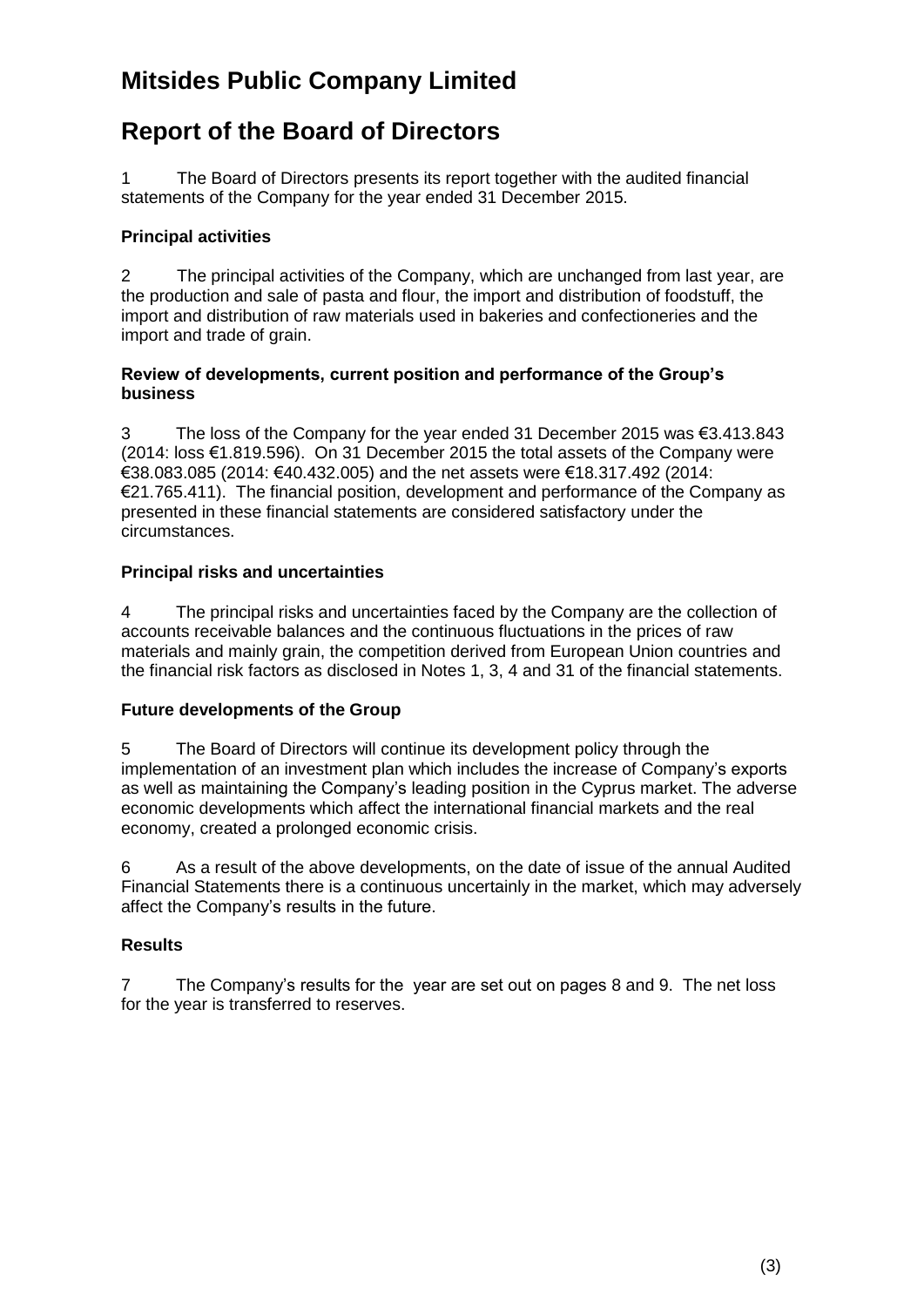# **Report of the Board of Directors (continued)**

## **Dividend**

8 The Board of Directors does not recommend the payment of a dividend.

### **Share capital**

9 There were no changes in the share capital of the Company.

### **Board of Directors**

10 The members of the Board of Directors on 31 December 2015 and on the date of this report are shown on page 1. All of them were members of the Board throughout the year 2014.

11 According to the Company's Articles of Association, Mr. Chrysostomos P. Mitsides and Mikis Michaelides retire and being eligible offer themselves for re-election.

12 There were no significant changes in the assignment of responsibilities and remuneration of the Board of Directors.

### **Directors' interests in the Group's share capital**

13 The direct and indirect interests of the members of the Board of Directors in the share capital of the Company on 31 December 2015 and on the date of this report, were as follows:

|                             | Share<br>percentage<br>% |
|-----------------------------|--------------------------|
| Constantinos P Mitsides     | 19,49                    |
| Chrysostomos P Mitsides     | 18,25                    |
| <b>Stelios Chr Mitsides</b> | 19,49                    |
| Marios Ph Demetriades       | 0,15                     |
| Mikis Michaelides           |                          |
| Nicolas Ph Epiphaniou       | 0.07                     |
| Achilleas L Demetriades     | 0,12                     |
|                             |                          |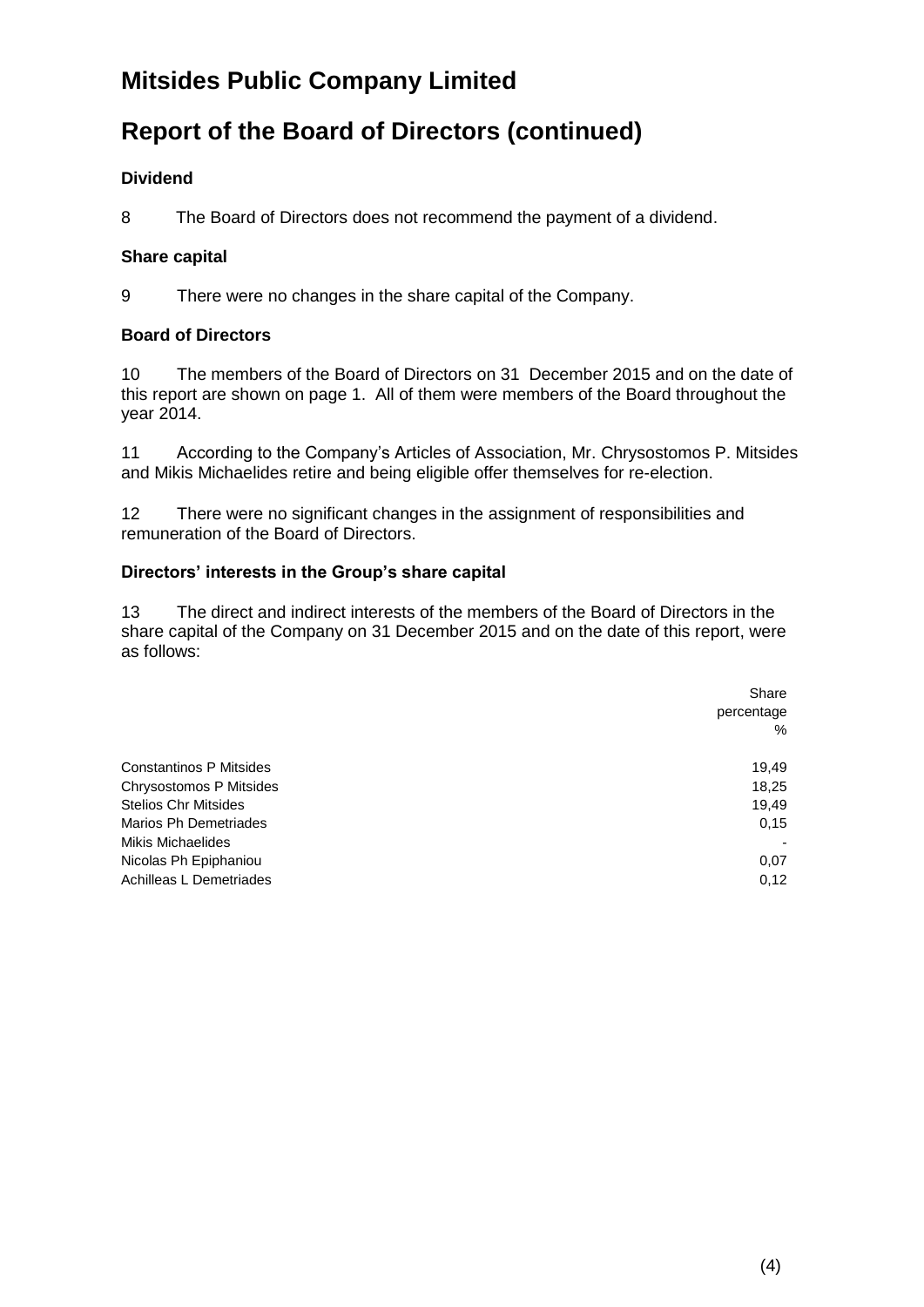# **Report of the Board of Directors (continued)**

#### **Main shareholders**

14 On 31 December 2015 and at the date of this report, the following shareholders held over 5% of the Company's issued share capital either directly or indirectly:

|                                | Share      |
|--------------------------------|------------|
|                                | percentage |
|                                | $\%$       |
| <b>Constantinos P Mitsides</b> | 19.49      |
| Chrysostomos P Mitsides        | 18.25      |
| Chrysostomos St Mitsides       | 19.49      |
| Olga Lysandrou                 | 19.49      |

The percentage of Mrs Olga Lysandrou includes the attributable interest of her husband and child, whom are not members of the Board of Directors.

#### **Contracts with Directors and related parties**

15 On 31 December 2015 there were no other significant contracts with the Company within which a Director or related parties had a significant interest except the balances to and from related parties as disclosed in Note 33.

16 Related parties include the spouse, minor children and companies where a Director holds directly or indirectly at least 20% of the voting rights in a general meeting.

#### **Events after the balance sheet date**

17 Other than the events described in Note 34, there were no material post balance sheet events, which had a bearing on the understanding of the financial statements.

#### **Branches**

18 The Company did not operate through any branches during the year.

#### **Independent Auditors**

19 The Independent Auditors, PricewaterhouseCoopers Limited, have expressed their willingness to continue in office. A resolution giving authority to the Board of Directors to fix their remuneration will be proposed at the Annual General Meeting.

#### **By Order of the Board**

#### **Constantinos P Mitsides Chairman and Managing Director**

Nicosia, 27 April 2016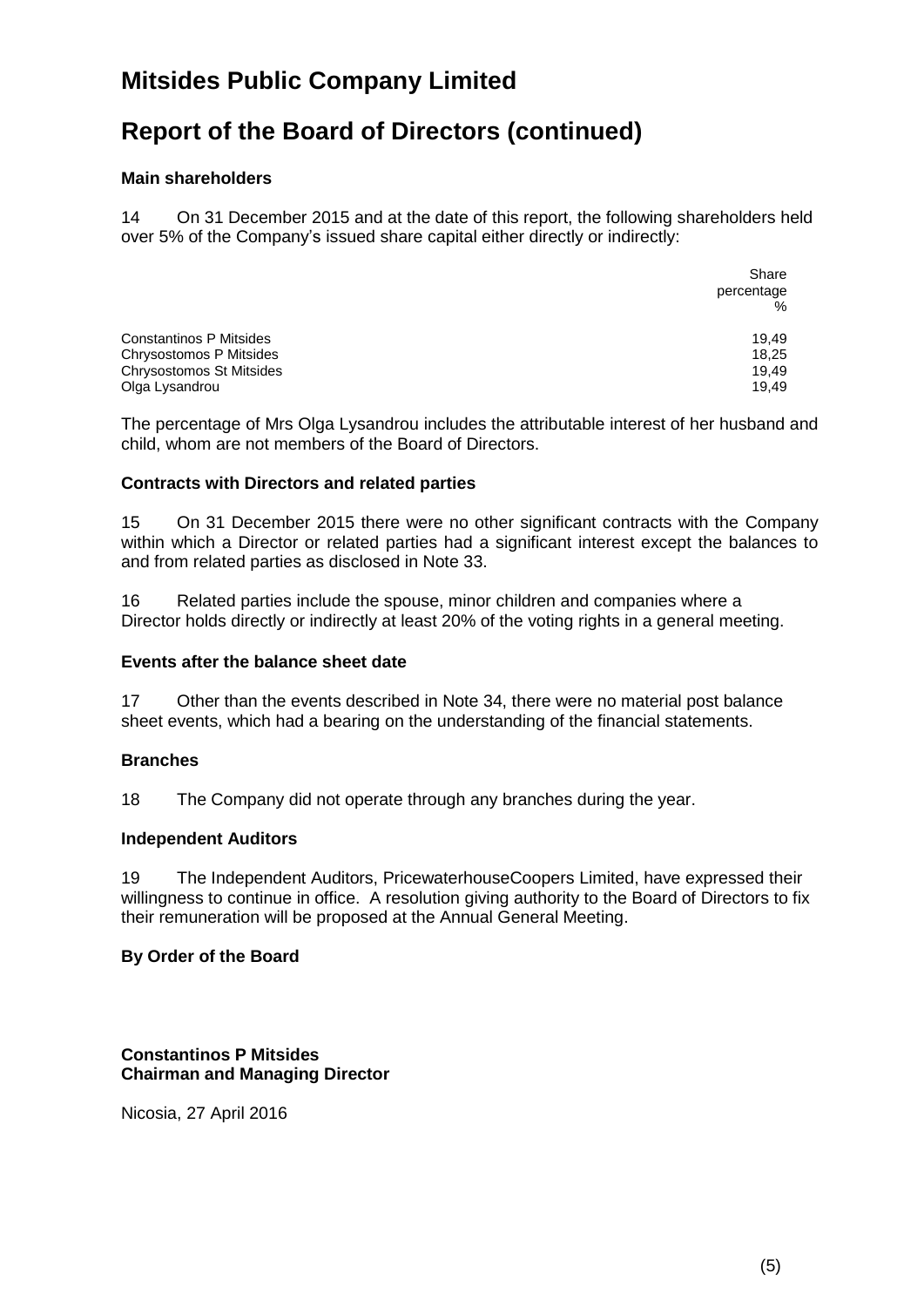

# **Independent auditors' report** To the Members of Mitsides Public Company Limited

#### **Report on the financial statements**

We have audited the accompanying financial statements of Mitsides Public Company Limited (the "Company"), which comprise the balance sheet as at 31 December 2015, the statements of comprehensive income, changes in equity and cash flows for the year then ended, and a summary of significant accounting policies and other explanatory information.

#### *Board of Directors' responsibility for the financial statements*

The Board of Directors is responsible for the preparation of financial statements that give a true and fair view in accordance with International Financial Reporting Standards as adopted by the European Union and the requirements of the Cyprus Companies Law, Cap. 113, and for such internal control as the Board of Directors determines is necessary to enable the preparation of financial statements that are free from material misstatement, whether due to fraud or error.

#### *Auditor's responsibility*

Our responsibility is to express an opinion on these consolidated financial statements based on our audit. We conducted our audit in accordance with International Standards on Auditing. Those Standards require that we comply with ethical requirements and plan and perform the audit to obtain reasonable assurance about whether the financial statements are free from material misstatement.

An audit involves performing procedures to obtain audit evidence about the amounts and disclosures in the financial statements. The procedures selected depend on the auditor's judgment, including the assessment of the risks of material misstatement of the financial statements, whether due to fraud or error. In making those risk assessments, the auditor considers internal control relevant to the entity's preparation of financial statements that give a true and fair view in order to design audit procedures that are appropriate in the circumstances, but not for the purpose of expressing an opinion on the effectiveness of the entity's internal control. An audit also includes evaluating the appropriateness of accounting policies used and the reasonableness of accounting estimates made by the Board of Directors, as well as evaluating the overall presentation of the financial statements.

We believe that the audit evidence we have obtained is sufficient and appropriate to provide a basis for our audit opinion.

*PricewaterhouseCoopers Ltd, Julia House, 3 Themistocles Dervis Street, CY-1066 Nicosia, Cyprus P O Box 21612, CY-1591 Nicosia, Cyprus T: +357 - 22 555 000, F:+357 - 22 555 001, www.pwc.com/cy*

PricewaterhouseCoopers Ltd is a member firm of PricewaterhouseCoopers International Ltd, each member firm of which is a separate legal entity. PricewaterhouseCoopers Ltd is a private company registered in Cyprus (Reg. No. 143594). A list of the company's directors including for individuals the present name and surname, as well as any previous names and for legal entities the corporate name, is kept by the Secretary of the company at its registered office at 3<br>Themistocles Dervis Street, 1066 Nicosia and appears on the c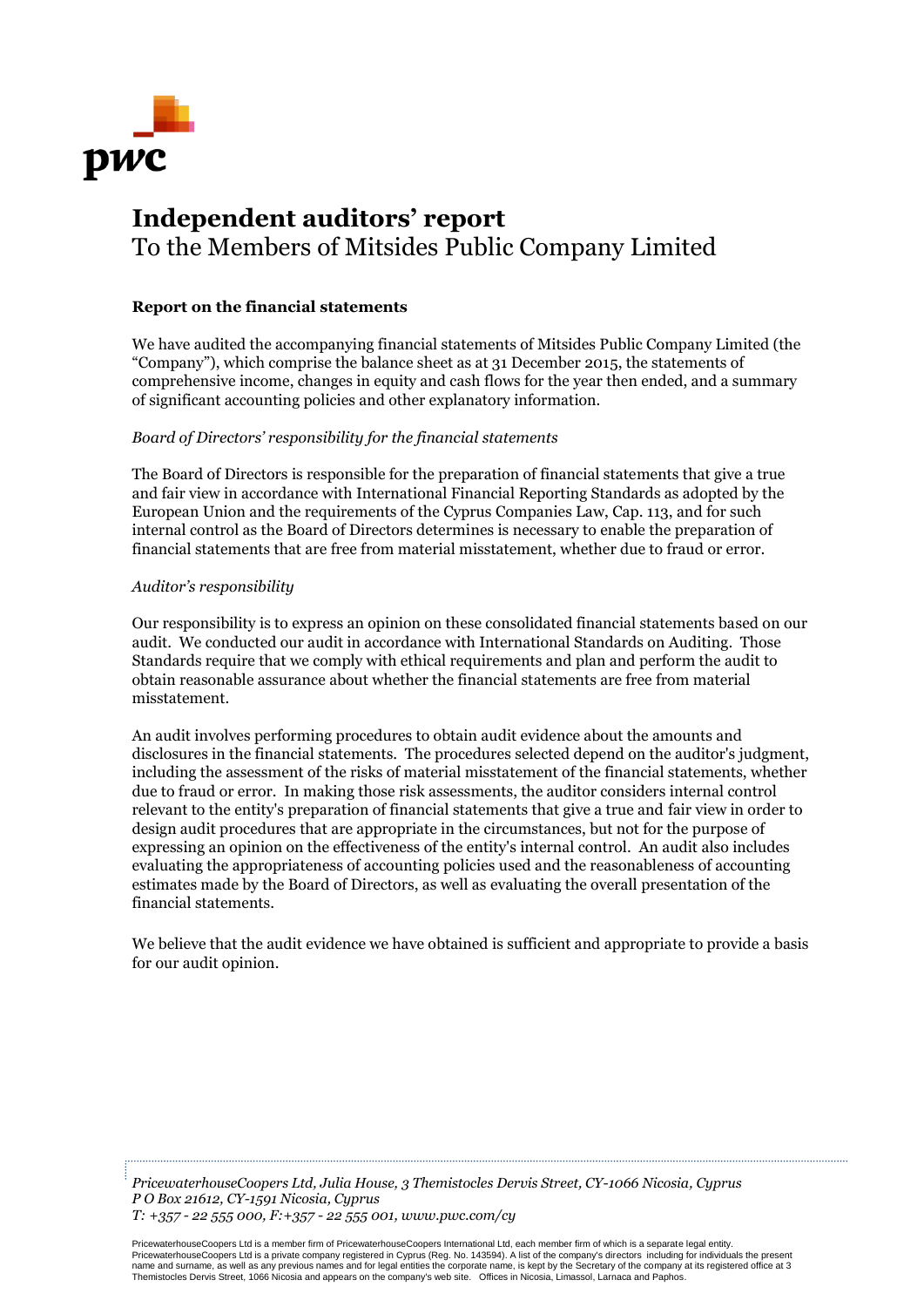

#### *Opinion*

In our opinion, the financial statements give a true and fair view of the financial position of the parent Company Mitsides Public Company Limited as at 31 December 2015, and of its financial performance and its cash flows for the year then ended in accordance with International Financial Reporting Standards as adopted by the European Union and the requirements of the Cyprus Companies Law, Cap. 113.

#### **Report on other legal requirements**

Pursuant to the additional requirements of the Auditors and Statutory Audits of Annual and Consolidated Accounts Laws of 2009 and 2013, we report the following:

- We have obtained all the information and explanations we considered necessary for the purposes of our audit.
- In our opinion, proper books of account have been kept by the Company, so far as appears from our examination of those books.
- The financial statements are in agreement with the books of account.
- In our opinion and to the best of our information and according to the explanations given to us, the financial statements give the information required by the Cyprus Companies Law, Cap. 113, in the manner so required.
- In our opinion, the information given in the report of the Board of Directors is consistent with the financial statements.

Pursuant to the requirements of Directive DI190-2007-04 of the Cyprus Securities and Exchange Commission, we report that a corporate governance statement has been made for the information relating to paragraphs (a), (b), (c), (f) and (g) of article 5 of the said Directive, and it forms a special part of the Report of the Board of Directors.

#### **Other matter**

This report, including the opinion, has been prepared for and only for the Company's members as a body in accordance with Section 34 of the Auditors and Statutory Audits of Annual and Consolidated Accounts Laws of 2009 and 2013 and for no other purpose. We do not, in giving this opinion, accept or assume responsibility for any other purpose or to any other person to whose knowledge this report may come to.

We have reported separately on the consolidated financial statements of the Company and its subsidiaries for the year ended 31 December 2015.

Andreas Th Constantinides Certified Public Accountant and Registered Auditor for and on behalf of

PricewaterhouseCoopers Limited Certified Public Accountants and Registered Auditors

Nicosia, 27 April 2016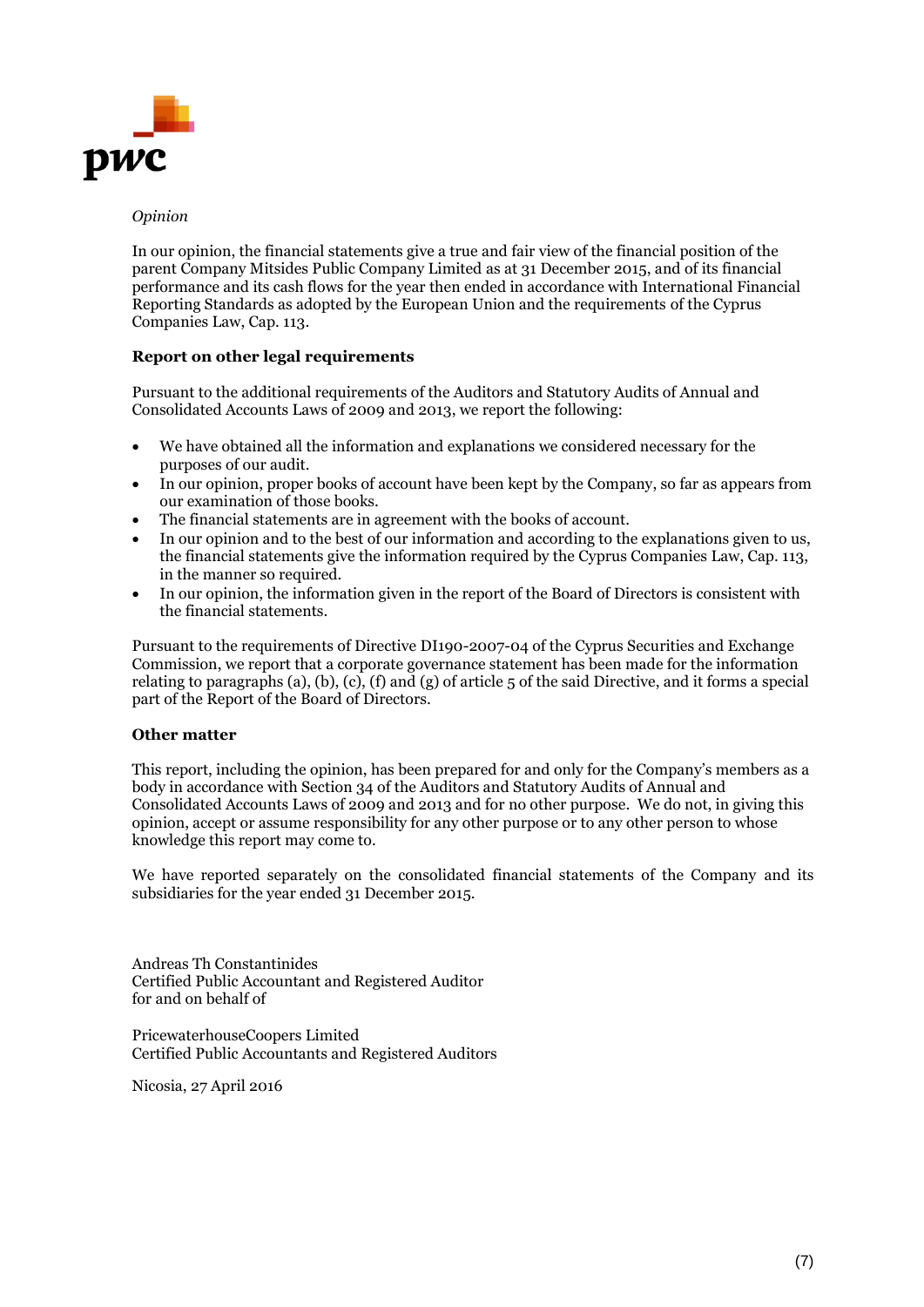# **Income statement for the year ended 31 December 2015**

|                                                      | <b>Note</b> | 2015<br>€    | 2014<br>€    |
|------------------------------------------------------|-------------|--------------|--------------|
| Revenue                                              | 5           | 29.100.570   | 29.063.437   |
| Cost of sales                                        |             | (22.425.175) | (22.476.415) |
| Gross profit                                         |             | 6.675.395    | 6.587.022    |
| Other losses                                         | 7           | (152.000)    | (226.529)    |
| Other income                                         | 6           | 113.713      | 263.881      |
| Selling and marketing expenses                       |             | (3.987.235)  | (3.718.443)  |
| Administrative expenses                              |             | (2.589.547)  | (2.236.443)  |
| <b>Operating profit</b>                              |             | 60.326       | 669.488      |
| Finance costs                                        | 10          | (515.581)    | (627.514)    |
| Impairment loss on cost of investment in subsidiary  | 19          | (2.972.980)  | (1.859.937)  |
| Loss before tax                                      |             | (3.428.235)  | (1.817.963)  |
| Income tax credit/(charge)                           | 11          | 14.392       | (1.633)      |
| Loss for the year                                    |             | (3.413.843)  | (1.819.596)  |
| Loss per share attributable to the equity holders of |             |              |              |
| the Company (cents per share) – Basic                | 12          | (41, 63)     | (22, 19)     |
|                                                      |             |              |              |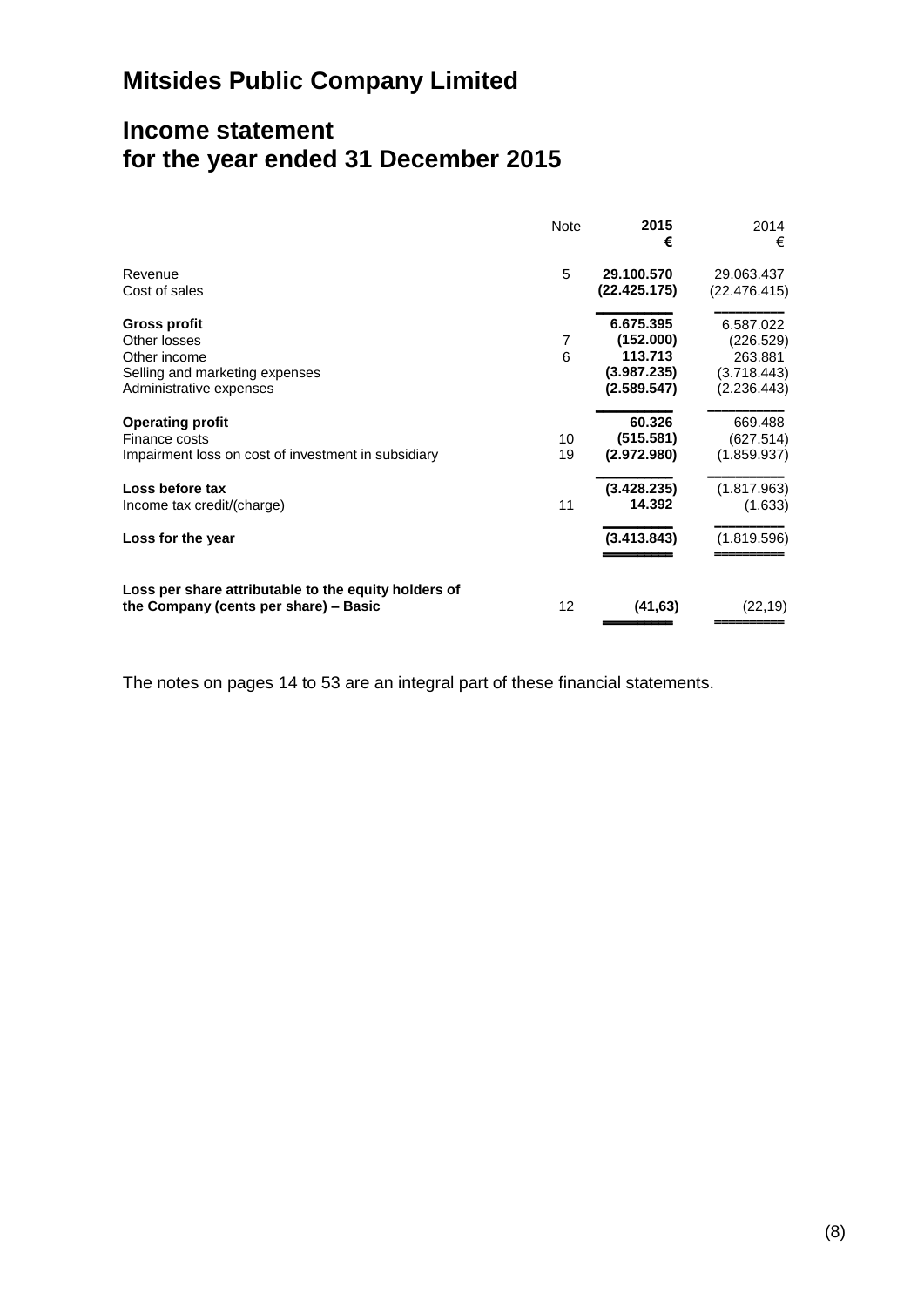# **Statement of comprehensive income for the year ended 31 December 2015**

|                                                                                      | <b>Note</b> | 2015<br>€   | 2014<br>€   |
|--------------------------------------------------------------------------------------|-------------|-------------|-------------|
| Loss for the year                                                                    |             | (3.413.843) | (1.819.596) |
| Other comprehensive income:<br>Items that will not be reclassified to profit or loss |             |             |             |
| Impact of changes in tax rate on deferred tax                                        | 27          | 6.249       | 7.506       |
| Items that will not be reclassified to profit or loss                                |             | 6.249       | 7.506       |
| Items that may subsequently be reclassified<br>to profit or loss                     |             |             |             |
| Change in value of available-for-sale financial assets,<br>net of tax                | 27          | (1.670)     | 1.015       |
| Items that may subsequently be reclassified<br>to profit or loss                     |             | (1.670)     | 1.015       |
| Other comprehensive income for the year, net of tax                                  |             | 4.579       | 8.521       |
| Total comprehensive loss for the year                                                |             | (3.409.264) | (1.811.075) |

Items in the statement above are disclosed net of tax. The income tax relating to each component of other comprehensive income is disclosed in Note 11.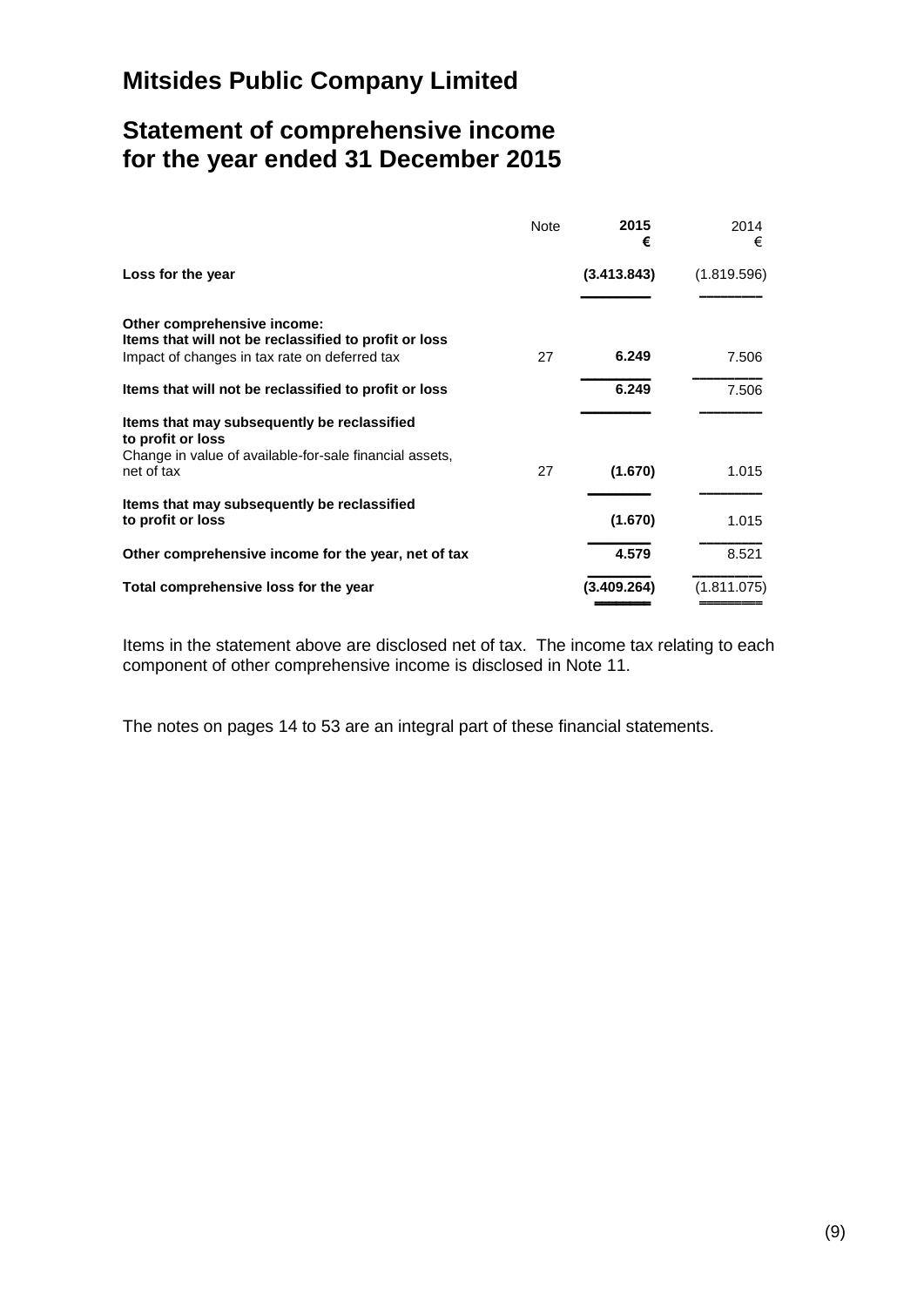# **Balance sheet as at 31 December 2015**

|                                                              | Note | 2015                | 2014                |
|--------------------------------------------------------------|------|---------------------|---------------------|
| <b>Assets</b>                                                |      | €                   | €                   |
| <b>Non-current assets</b>                                    |      |                     |                     |
| Property, plant and equipment                                | 16   | 13.154.629          | 12.888.408          |
| Investment property                                          | 17   | 2.472.980           | 3.314.980           |
| Intangible assets                                            | 18   | 2.160               | 10.228              |
| Investment in subsidiaries                                   | 19   | 6.736.805           | 7.536.805           |
| Available-for-sale financial assets                          | 20   | 10.039              | 11.755              |
| Non-current receivables                                      | 21   |                     | 21.747              |
|                                                              |      | 22.376.613          | 23.783.923          |
| <b>Current assets</b>                                        |      |                     |                     |
| Inventories                                                  | 23   | 5.004.135           | 5.087.365           |
| Current position of non-current receivables                  | 21   | 22.943              |                     |
| Loans to related parties                                     | 22   | 1.787.783           | 1.690.197           |
| Trade and other receivables                                  | 24   | 8.298.641           | 8.425.231           |
| Tax refundable                                               |      | 180.228             | 159.660             |
| Cash and bank balances                                       | 25   | 412.742             | 1.285.629           |
|                                                              |      | 15.706.472          | 16.648.082          |
| <b>Total assets</b>                                          |      | 38.083.085          | 40.432.005          |
|                                                              |      |                     |                     |
| <b>Equity and liabilities</b><br><b>Capital and reserves</b> |      |                     |                     |
| Share capital                                                | 26   | 8.446.000           | 8.446.000           |
| Fair value reserve                                           | 27   | 4.706.861           | 4.779.582           |
| Retained earnings                                            |      | 5.164.631           | 8.539.829           |
|                                                              |      |                     |                     |
| <b>Total equity</b>                                          |      | 18.317.492          | 21.765.411          |
|                                                              |      |                     |                     |
| <b>Non-current liabilities</b>                               | 28   |                     |                     |
| <b>Borrowings</b><br>Deferred income tax liabilities         | 29   | 60.850<br>1.772.376 | 82.959<br>1.792.139 |
|                                                              |      |                     |                     |
|                                                              |      | 1.833.226           | 1.875.098           |
|                                                              |      |                     |                     |
| <b>Current liabilities</b>                                   | 30   | 7.370.588           | 6.782.672           |
| Trade and other payables<br>Current income tax liabilities   |      | 88.349              | 115.342             |
| Borrowings                                                   | 28   | 10.473.430          | 9.893.482           |
|                                                              |      | 17.932.367          | 16.791.496          |
|                                                              |      |                     |                     |
| <b>Total liabilities</b>                                     |      | 19.765.593          | 18.666.594          |
| <b>Total equity and liabilities</b>                          |      | 38.083.085          | 40.432.005          |
|                                                              |      |                     |                     |

On 27 April 2016, the Board of Directors of Mitsides Public Company Limited authorised these financial statements for issue.

Constantinos P Mitsides, Chairman and Executive Director

Stelios Chr Mitsides, Executive Director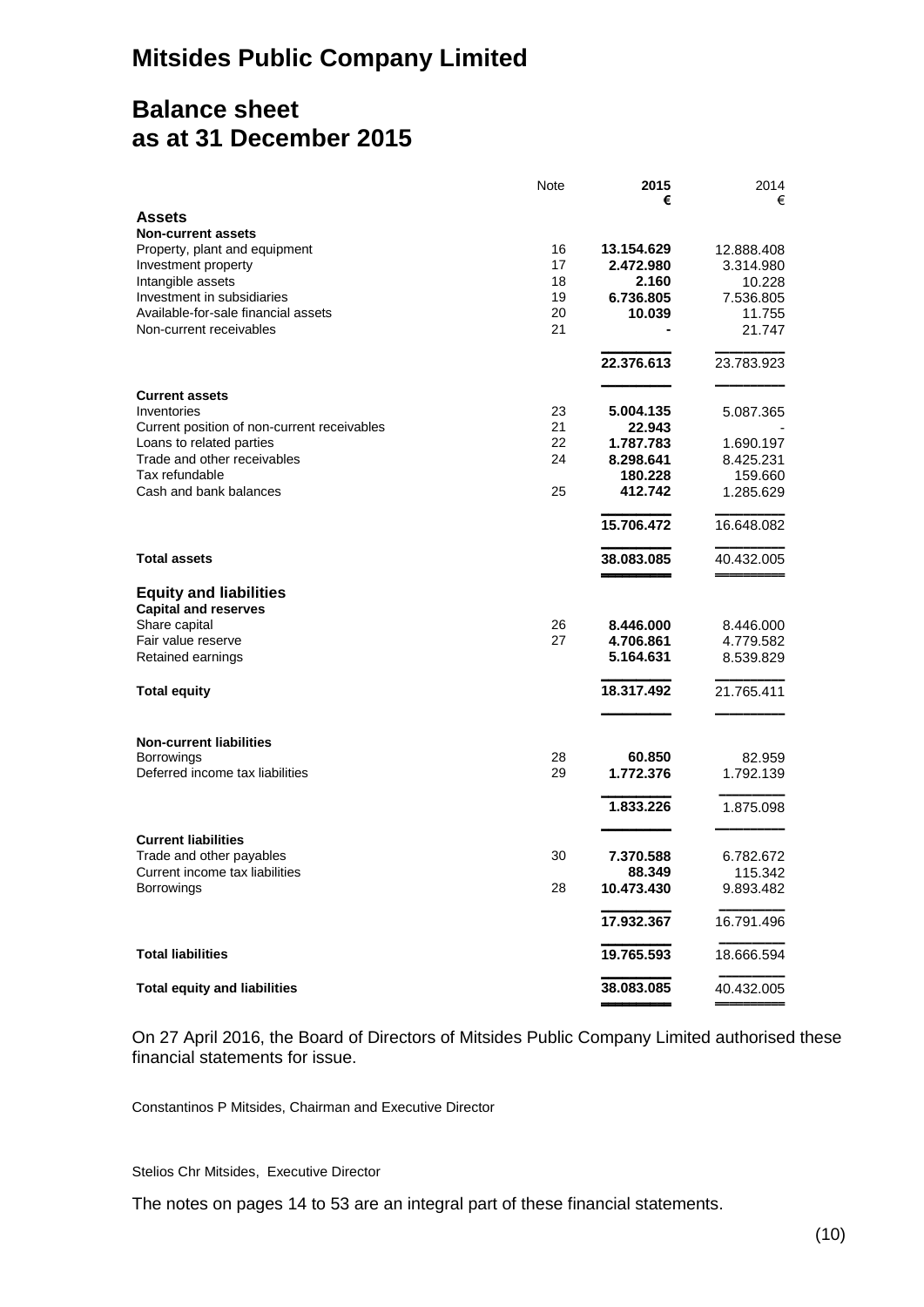# **Statement of changes in equity for the year ended 31 December 2015**

|                                                                                                                                                                         | Note           | Share capital<br>€ | Fair value<br>reserve $(2)$<br>€ | Retained<br>earnings (1)<br>€ | Total<br>€       |
|-------------------------------------------------------------------------------------------------------------------------------------------------------------------------|----------------|--------------------|----------------------------------|-------------------------------|------------------|
| Balance at 1 January 2014                                                                                                                                               |                | 8.446.000          | 4.848.361                        | 10.365.295                    | 23.659.656       |
| <b>Comprehensive income</b><br>Loss for the year                                                                                                                        |                |                    |                                  | (1.819.596)                   | (1.819.596)      |
| Other comprehensive income<br>Land and buildings:<br>Transfer of depreciation - net of tax<br>Deferred tax<br>Available-for-sale financial assets:<br>Fair value gains  | 27<br>27<br>27 |                    | (77.300)<br>7.506<br>1.015       | 77.300                        | 7.506<br>1.015   |
| Total other comprehensive income for the<br>year                                                                                                                        |                |                    | (68.779)                         | 77.300                        | 8.521            |
| Comprehensive income for the year                                                                                                                                       |                |                    | (68.779)                         | (1.742.296)                   | (1.811.075)      |
| <b>Transactions with owners</b><br>Defence contribution on deemed dividend<br>distribution                                                                              |                |                    |                                  | (83.170)                      | (83.170)         |
| Total transactions with owners                                                                                                                                          |                |                    |                                  | (83.170)                      | (83.170)         |
| Balance at 31 December 2014/<br>1 January 2015                                                                                                                          |                | 8.446.000          | 4.779.582                        | 8.539.829                     | 21.765.411       |
| <b>Comprehensive income</b><br>Loss for the year                                                                                                                        |                |                    |                                  | (3.413.843)                   | (3.413.843)      |
| Other comprehensive income<br>Land and buildings:<br>Transfer of depreciation - net of tax<br>Deferred tax<br>Available for sale financial assets:<br>Fair value losses | 27<br>27<br>27 |                    | (77.300)<br>6.249<br>(1.670)     | 77.300                        | 6.249<br>(1.670) |
| Total other comprehensive income for the<br>year                                                                                                                        |                |                    | (72.721)                         | 77.300                        | 4.579            |
| Comprehensive income for the year                                                                                                                                       |                |                    | (72.721)                         | (3.336.543)                   | (3.409.264)      |
| <b>Transactions with owners</b><br>Defence contribution on deemed dividend<br>distribution                                                                              |                |                    |                                  | (38.655)                      | (38.655)         |
| Total transaction with owners                                                                                                                                           |                |                    |                                  | (38.655)                      | (38.655)         |
| Balance at 31 December 2015                                                                                                                                             |                | 8.446.000          | 4.706.861                        | 5.164.631                     | 18.317.492       |

(1) Companies which do not distribute 70% of their profits after tax, as defined by the Special Contribution for the Defence of the Republic Law, by the end of the two years after the end of the year of assessment to which the profits refer, will be deemed to have distributed this amount as dividend. Special contribution for defence at 15% will be payable on such deemed dividend to the extent that the shareholders for deemed dividend distribution purposes at the end of the period of two years from the end of the year of assessment to which the profits refer, are Cyprus tax residents. Special contribution for defence rate increased to 17% in respect of profits of year of assessment 2009 and to 20% in respect of profits or years of assessment 2010 and 2011 and is reduced back to 17% in respect of profits of years of assessment 2012 onwards. The amount of this deemed dividend distribution is reduced by any actual dividend paid out of the profits of the relevant year by the end of the period of two years from the end of the year of assessment to which the profits refer. This special contribution for defence is paid by the Company for the account of the shareholders

(2) The share premium reserve is not distributable in the form of dividends.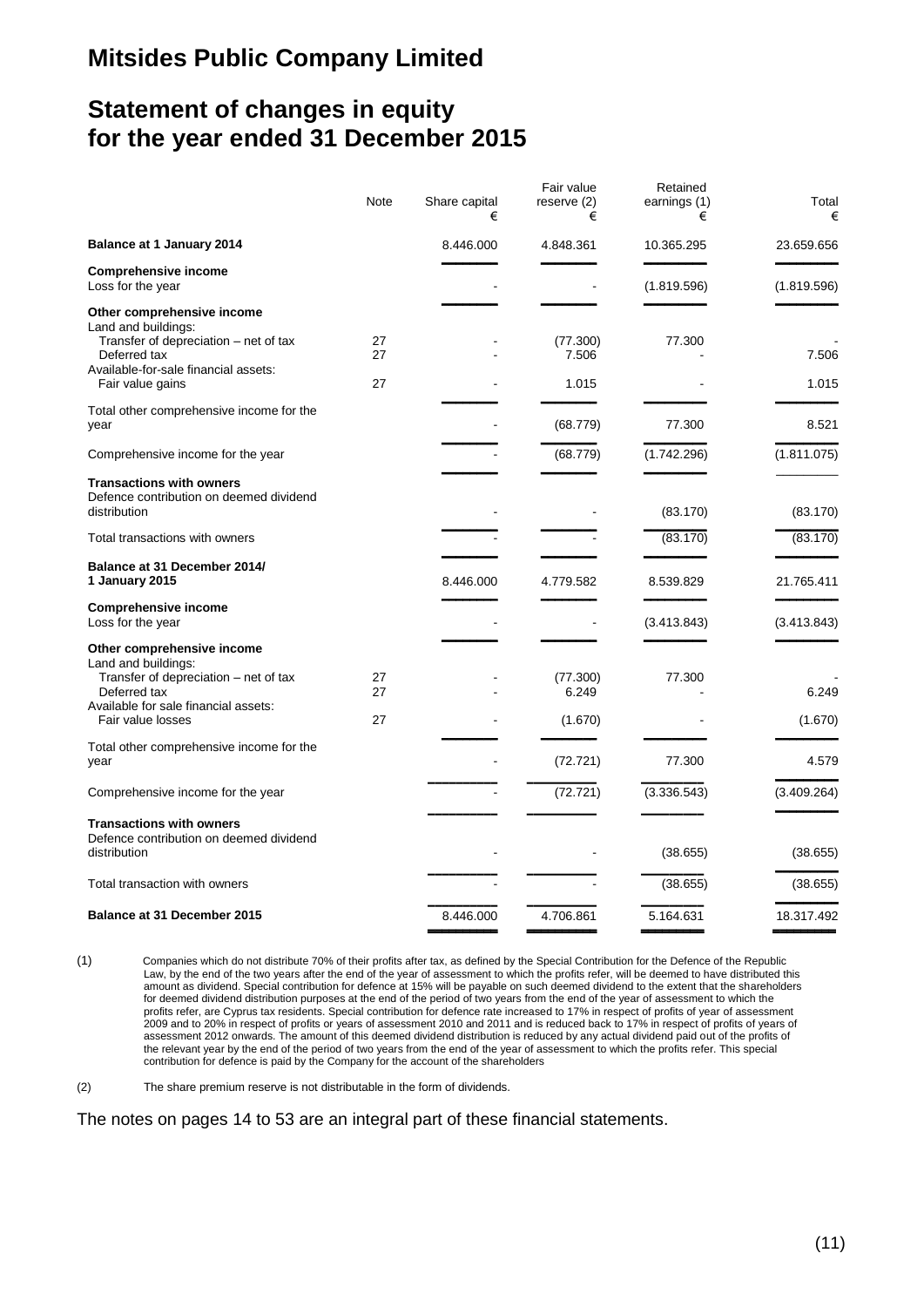# **Statement of cash flows for the year ended 31 December 2015**

|                                                                                                            | <b>Note</b> | 2015<br>€           | 2014<br>€            |
|------------------------------------------------------------------------------------------------------------|-------------|---------------------|----------------------|
| <b>Cash flows from operating activities</b>                                                                |             |                     |                      |
| Loss before tax<br>Adjustments for:                                                                        |             | (3.428.235)         | (1.817.963)          |
| Depreciation of property, plant and equipment                                                              | 16          | 669.230             | 652.819              |
| Amortisation of computer software                                                                          | 18          | 11.308              | 11.930               |
| Impairment loss on cost of investment in subsidiary                                                        | 19          | 2.972.980           | 1.859.937            |
| Fair value loss on investment property                                                                     | 17          | 152.000             | 230.000              |
| Dividend income                                                                                            | 6           | (36)                | (162.707)            |
| Interest income                                                                                            | 6           | (3.501)             | (3.689)              |
| Interest expense                                                                                           | 10          | 515.581             | 627.514              |
| Change in provision for impairment of trade receivables<br>Profit on sale of property, plant and equipment | 24<br>16    | 488,308             | 401.661<br>(3.471)   |
|                                                                                                            |             | 1.377.635           | 1.796.031            |
| Changes in working capital:                                                                                |             |                     |                      |
| Inventories<br>Trade and other receivables                                                                 |             | 83.230<br>(361.718) | 101.297<br>(214.203) |
| Trade and other payables                                                                                   |             | 632.431             | 975.940              |
| <b>Cash generated from operations</b>                                                                      |             | 1.731.578           | 2.659.065            |
| Income tax paid                                                                                            |             | (45.991)            | (129.247)            |
| Net cash generated from operating activities                                                               |             | 1.685.587           | 2.529.818            |
| Cash flows used in investing activities                                                                    |             |                     |                      |
| Purchases of property, plant and equipment                                                                 | 16          | (245.451)           | (204.790)            |
| Purchases of computer software                                                                             | 18          | (3.240)             |                      |
| Proceeds from sale of property, plant and equipment                                                        | 16          |                     | 6.500                |
| Loans granted to related parties                                                                           | $33$ (iv)   | (2.270.566)         | (1.329.870)          |
| Loan repayment received from related parties<br>Proceeds from decrease of share capital of investment in   | 33 (iv)     |                     | 400.000              |
| available-for-sale financial assets                                                                        | 20          | 46                  |                      |
| Loans granted to third parties                                                                             | 21          |                     | (21.000)             |
| Interest received                                                                                          |             | 1.613               | 2.059                |
| Dividend received                                                                                          |             | 36                  | 162.707              |
| Net cash used in investing activities                                                                      |             | (2.517.562)         | (984.394)            |
| <b>Balance carried forward</b>                                                                             |             | (831.975)           | 1.545.424            |
|                                                                                                            |             |                     |                      |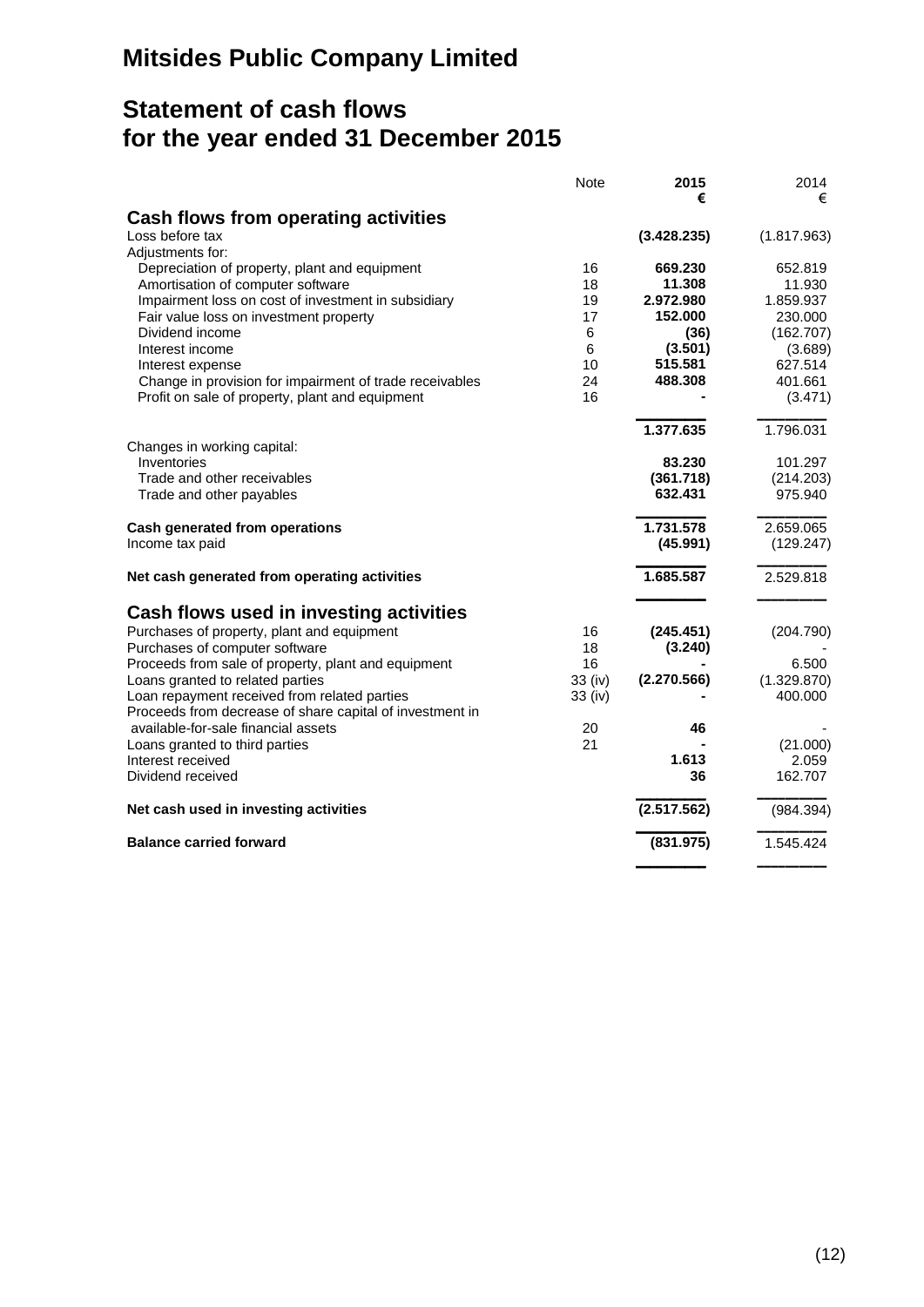# **Statement of cash flows for the year ended 31 December 2015 (continued)**

|                                                                                                                                                    | <b>Note</b> | 2015<br>€                          | 2014<br>€                           |
|----------------------------------------------------------------------------------------------------------------------------------------------------|-------------|------------------------------------|-------------------------------------|
| <b>Balance brought forward</b>                                                                                                                     |             | (831.975)                          | 1.545.424                           |
| Cash flows used in financing activities<br>Repayments of bank borrowings<br>Interest paid<br>Defence contribution on deemed dividend distributions |             | (190.193)<br>(515.581)<br>(83.170) | (414.752)<br>(627.514)<br>(119.087) |
| Net cash used in financing activities                                                                                                              |             | (788.944)                          | (1.161.353)                         |
| Net (decrease)/increase in cash, cash equivalents and bank<br>overdrafts<br>Cash, cash equivalents and bank overdrafts at beginning of year        |             | (1.620.919)<br>(8.418.457)         | 384.071<br>(8.802.528)              |
| Cash, cash equivalents and bank overdrafts at end of year                                                                                          | 25          | (10.039.376)                       | (8.418.457)                         |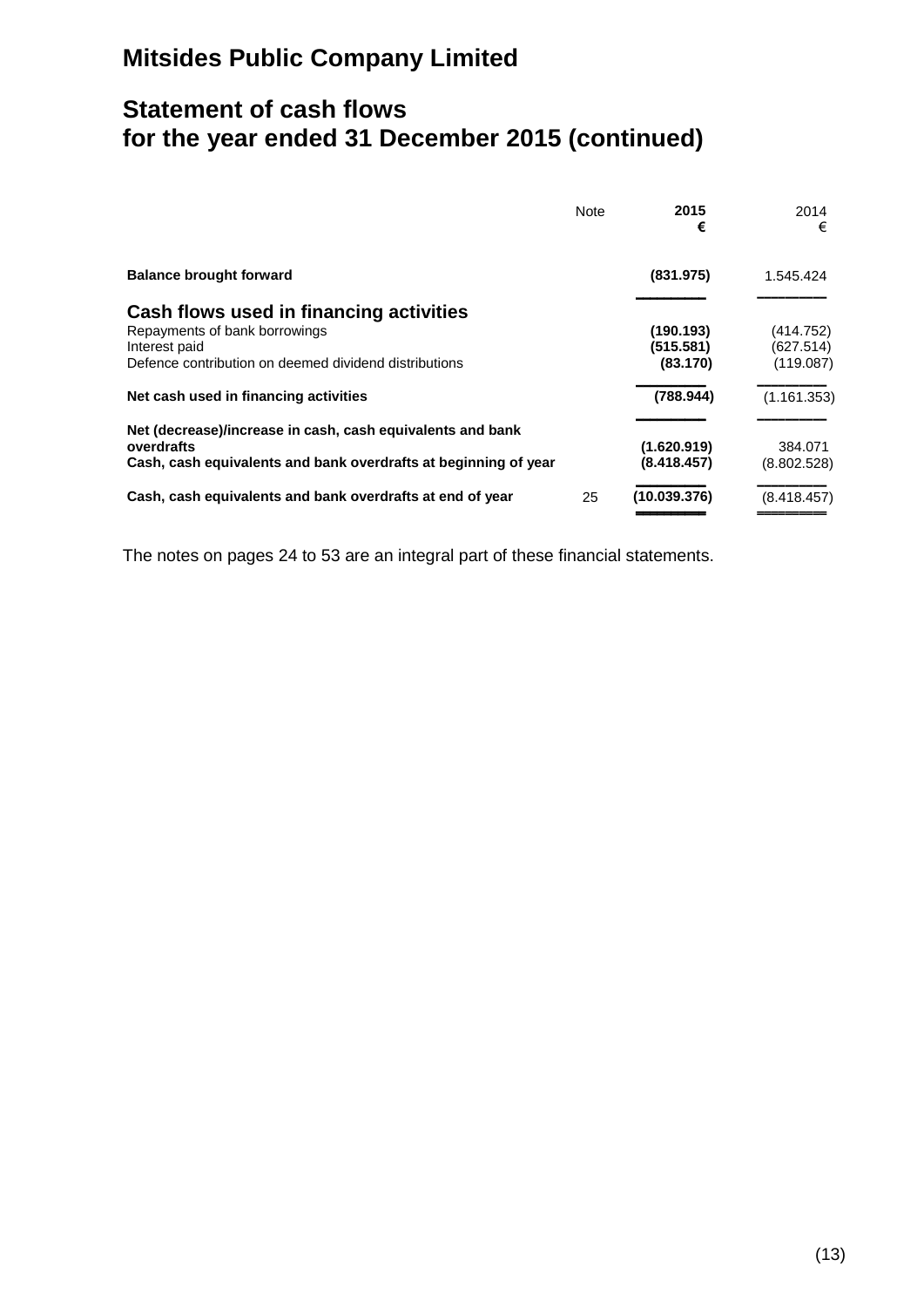# **Notes to the consolidated financial statements**

# **1 General information**

### **Country of incorporation**

The Company was incorporated and domiciled in Cyprus on 12 March 1970 as a private limited liability company in accordance with the provisions of the Cyprus Companies Law, Cap. 113. On 12 June 2000 the Company became a Public Company. The registered office of the Company is at Nikiforos Fokas Avenue 34-38, Nicosia, Cyprus.

### **Principal activities**

The principal activities of the Company, which are unchanged from last year, are the production and sale of pasta and flour, the import and distribution of foodstuff, the import and distribution of raw materials used in bakeries and confectioneries and the import and trade of grain.

### **Operating environment of the Company**

### **(a) Operating environment of the Company**

Following three years of economic recession, the Cyprus economy has recorded positive growth in the first half of 2015. As from April 2015, the restrictive measures and capital controls which were in place since March 2013 have been lifted. In recognition of the progress achieved on the fiscal front and the economic recovery, as well as the enactment of the foreclosure and insolvency framework, the international credit rating agencies have upgraded the credit ratings for the Cypriot sovereign, however the rating continues to be "non-investment grade". At the same time there are some major downside risks emanating from the high level of nonperforming loans in the banking sector and the limited availability of credit.

This operating environment, could affect (1) the ability of the Company to obtain new borrowings or re-finance its existing borrowings at terms and conditions similar to those applied to earlier transactions, (2) the ability of the Company's trade and other debtors to repay the amounts due to the Company (3) the ability of the company to generate sufficient turnover, to sell its existing inventories and/or offer its services to customers, and (4) the cash flow forecasts of the Company's management in relation to the impairment assessment for financial and non-financial assets.

The Company's management has assessed whether any impairment allowances are deemed necessary for the Company's financial assets carried at amortized cost by considering the economic situation and outlook at the end of the reporting period. Impairment of trade receivables is determined using the "incurred loss" model required by International Accounting Standard 39 "Financial Instruments: Recognition and Measurement". This standard requires recognition of impairment losses for receivables that arose from past events and prohibits recognition of impairment losses that could arise from future events, no matter how likely those future events are.

The Company's management is unable to predict all developments which could have an impact on the Cyprus economy and consequently, what effect, if any, they could have on the future financial performance, cash flows and financial position of the Company.

The Company's management believes that it is taking all the necessary measures to maintain the viability of the Company and the development of its business in the current business and economic environment.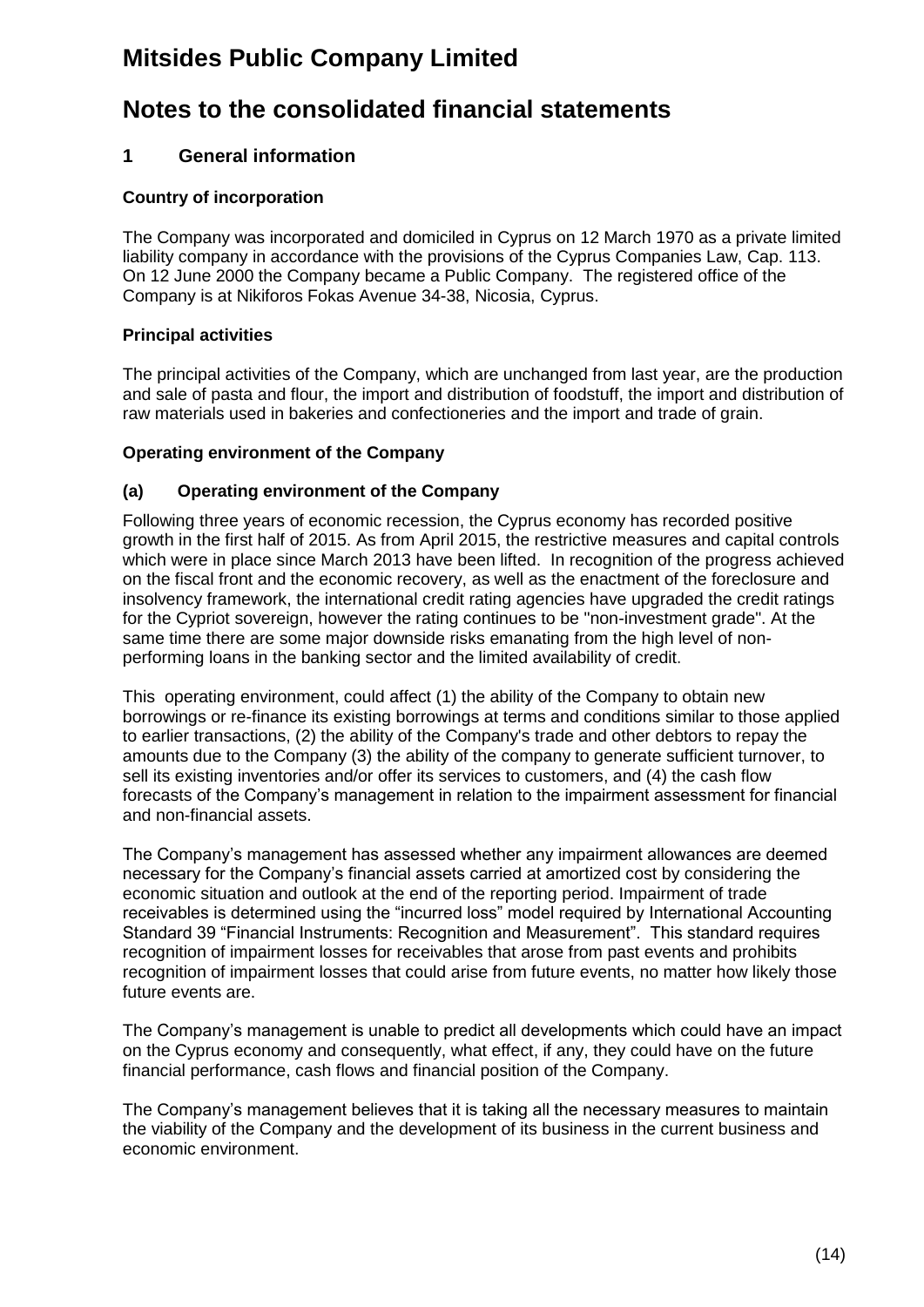# **2 Summary of significant accounting policies**

The principal accounting policies applied in the preparation of these financial statements are set out below. These policies have been consistently applied to all years presented in these financial statements unless otherwise stated.

#### **Basis of preparation**

The financial statements of the Company have been prepared in accordance with International Financial Reporting Standards (IFRSs), as adopted by the European Union (EU), and the requirements of the Cyprus Companies Law, Cap. 113 and the Cyprus Stock Exchange Laws and Regulations.

As of the date of the authorisation of the financial statements, all International Financial Reporting Standards issued by the International Accounting Standards Board (IASB) that are effective as of 1 January 2015 have been adopted by the EU through the endorsement procedure established by the European Commission, with the exception of certain provisions of IAS 39 "Financial Instruments: Recognition and Measurement" relating to portfolio hedge accounting.

The financial statements have been prepared under the historical cost convention, as modified by the revaluation of land and buildings, investment properties and available-for-sale financial assets.

The preparation of financial statements in conformity with IFRS requires the use of certain critical accounting estimates and requires management to exercise its judgment in the process of applying the Company's accounting policies. The areas involving a higher degree of judgment or complexity, or areas where assumptions and estimates are significant to the financial statements are disclosed in Note 4.

These financial statements show the results of Mitsides Public Company Limited. The Company has prepared separate consolidated financial statements which show the results of the Company and the Group.

#### **Adoption of new and revised IFRSs**

During the current year the Company adopted all the new and revised International Financial Reporting Standards (IFRS) that are relevant to its operations and are effective for accounting periods beginning on 1 January 2015. This adoption did not have a material effect on the accounting policies of the Company.

At the date of approval of these financial statements a number of new standards and amendments to standards and interpretations are effective for annual periods beginning after 1 January 2015, and have not been applied in preparing these financial statements. None of these is expected to have a significant effect on the financial statements of the Company.

#### **Revenue recognition**

Revenue is measured at fair value of the consideration received or receivable for the sale of goods and services in the ordinary course of the Company's activities. Revenue is shown net of Value Added Tax, returns and discounts.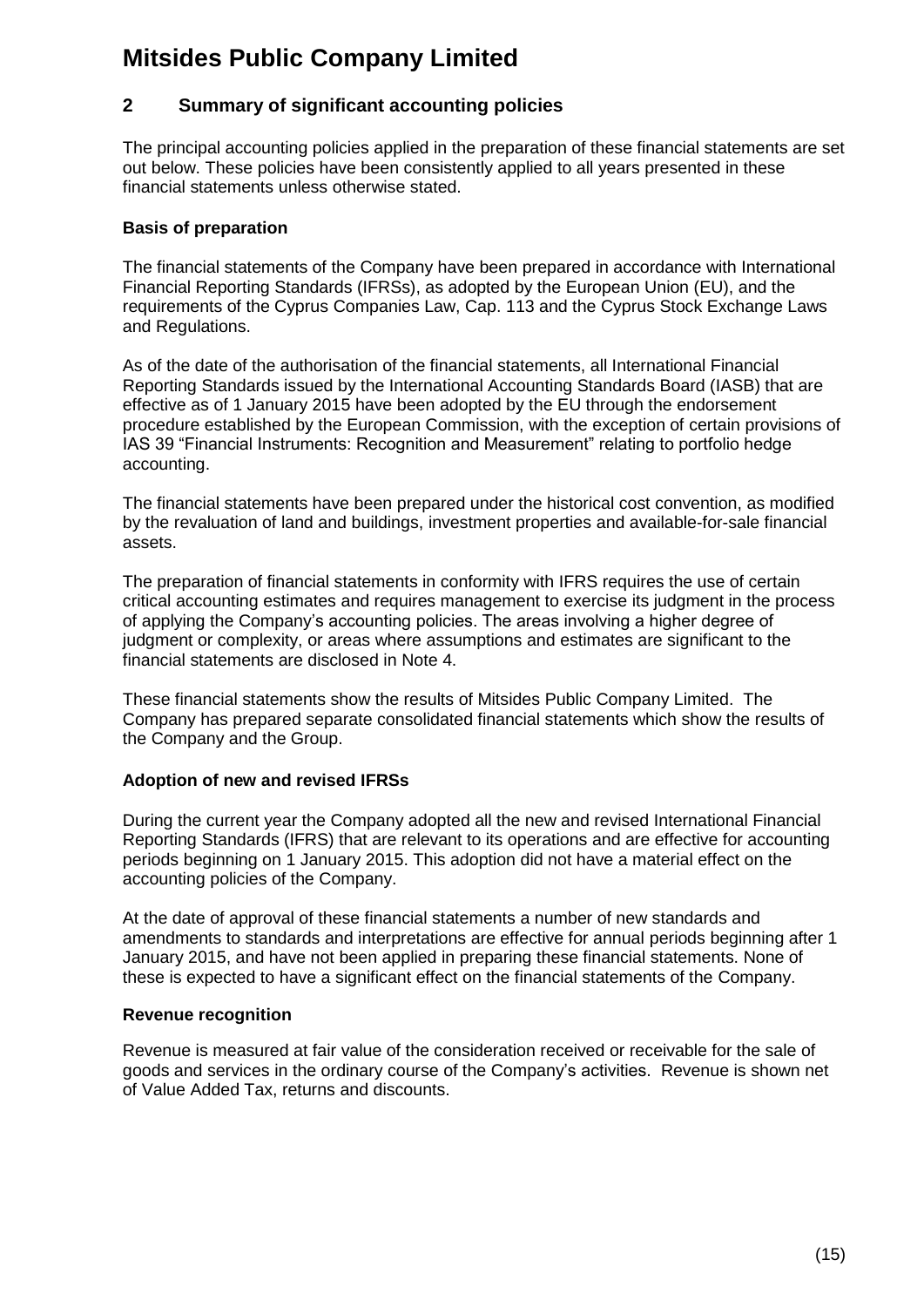# **2 Summary of significant accounting policies (continued)**

### **Revenue recognition (continued)**

The Company recognises revenue when the amount of revenue can be reliably measured, it is probable that future economic benefits will flow to the entity and when specific criteria have been met for each of the Company's activities as described below. The Company bases their estimates on historical results, taking into consideration the type of customer, the type of transaction and the specifics of each arrangement. Revenues earned by the Company are recognized on the following bases:

#### (**i) Sale of goods**

Sales of goods are recognised when significant risks and rewards of ownership of the goods have been transferred to the customer. This is usually when the Company have sold or delivered goods to the customer, the customer has accepted the goods and collectibility of the related receivable is reasonably assured.

#### **(ii) Sale of services**

Sales of services are recognised in the accounting period in which the services are rendered, by reference to the stage of completion of the specific transaction and assessed on the basis of the actual service provided as a proportion of the total services to be provided.

#### **(iii) Interest income**

Interest income is recognised on a time proportion basis using the effective interest rate method.

#### **(iv) Dividend income**

Dividend income is recognised when the right of the Company to receive payment is established.

#### **Employee benefits**

The Company and the employees contribute to the Government Social Insurance Fund based on employees' salaries. In addition, the Company operates a defined contribution scheme the assets of which are held in a separate trustee – administered fund. The scheme is funded by payments from employees and by the Company. The contributions of the Company are expensed as incurred and are included in staff costs. The Company have no further payment obligations once the contributions have been paid. Prepaid contributions are recognised as an asset to the extent that a cash refund or a reduction in the future payments is available.

#### **Foreign currency translation**

### **(i) Functional and presentation currency**

Items included in the financial statements of each of the companies of the Company are measured using the currency of the primary economic environment in which the Company operates ("the functional currency"). The financial statements are presented in Euro  $(\epsilon)$ , which is the Company's functional and presentation currency.

#### **(ii) Transactions and balances**

Foreign currency transactions are translated into the functional currency using the exchange rates prevailing at the dates of the transactions or valuation where items are re-measured. Foreign exchange gains and losses resulting from the settlement of such transactions and from the translation at year-end exchange rates of monetary assets and liabilities denominated in foreign currencies are recognised in profit or loss.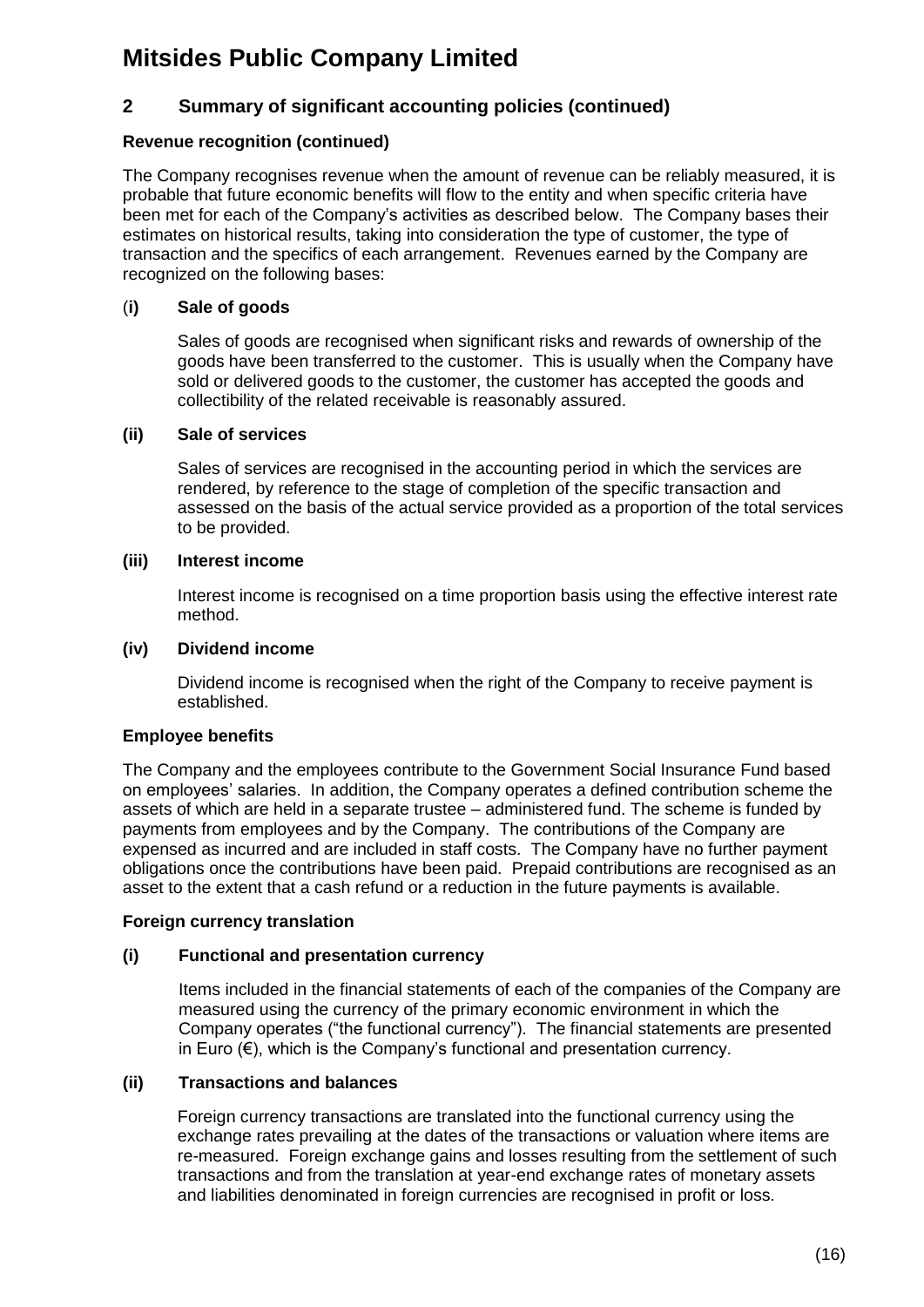# **2 Summary of significant accounting policies (continued)**

### **Current and deferred income tax**

The tax expense for the period comprises current and deferred tax. Tax is recognised in profit or loss, except to the extent that it relates to items recognised in other comprehensive income or directly in equity. In this case, the tax is also recognised in other comprehensive income or directly in equity, respectively.

The current income tax charge is calculated on the basis of the tax laws enacted or substantively enacted at the balance sheet date in the country in which the Company operates and generates taxable income. Management periodically evaluates positions taken in tax returns with respect to situations in which applicable tax regulation is subject to interpretation. If applicable tax regulation is subject to interpretation, it establishes provision where appropriate on the basis of amounts expected to be paid to the tax authorities.

Deferred income tax is recognised using the liability method, on temporary differences arising between the tax bases of assets and liabilities and their carrying amounts in the financial statements. However, deferred income tax is not accounted for if it arises from initial recognition of an asset or liability in a transaction other than a business combination that at the time of the transaction affects neither accounting nor taxable profit or loss. Deferred income tax is determined using tax rates and laws that have been enacted or substantially enacted by the balance sheet date and are expected to apply when the related deferred income tax asset is realised or the deferred income tax liability is settled.

Deferred income tax assets and liabilities are offset when there is a legally enforceable right to offset current tax assets against current tax liabilities and when the deferred income tax assets and liabilities relate to income taxes levied by the same taxation authority on each Company of the Group where there is an intention to settle the balances on a net basis.

#### **Dividend distribution**

Dividend distribution to the Company's shareholders is recognised as a liability in the Company's financial statements in the year in which the dividends are appropriately authorised and are no longer at the discretion of the Company. More specifically, interim dividends are recognised as a liability in the period in which these are authorised by the Board of Directors and in the case of final dividends, these are recognised in the period in which these are approved by the Company's shareholders.

### **Property, plant and equipment**

Land and buildings which mainly includes factories and offices are shown at fair value, based on periodic valuations by external independent valuers, less subsequent depreciation for buildings. Valuations are carried out with sufficient regularity to ensure that the carrying amount at the balance sheet date does not differ materially from that which would be determined using fair value at the balance sheet date. Any accumulated depreciation at the date of revaluation is eliminated against the gross carrying amount of the asset and the net amount is restated to the revalued amount of the asset. All other elements of property, plant and equipment are stated at historical cost less depreciation. Historical cost includes expenditure that is directly attributable to the acquisition of property, plant and equipment.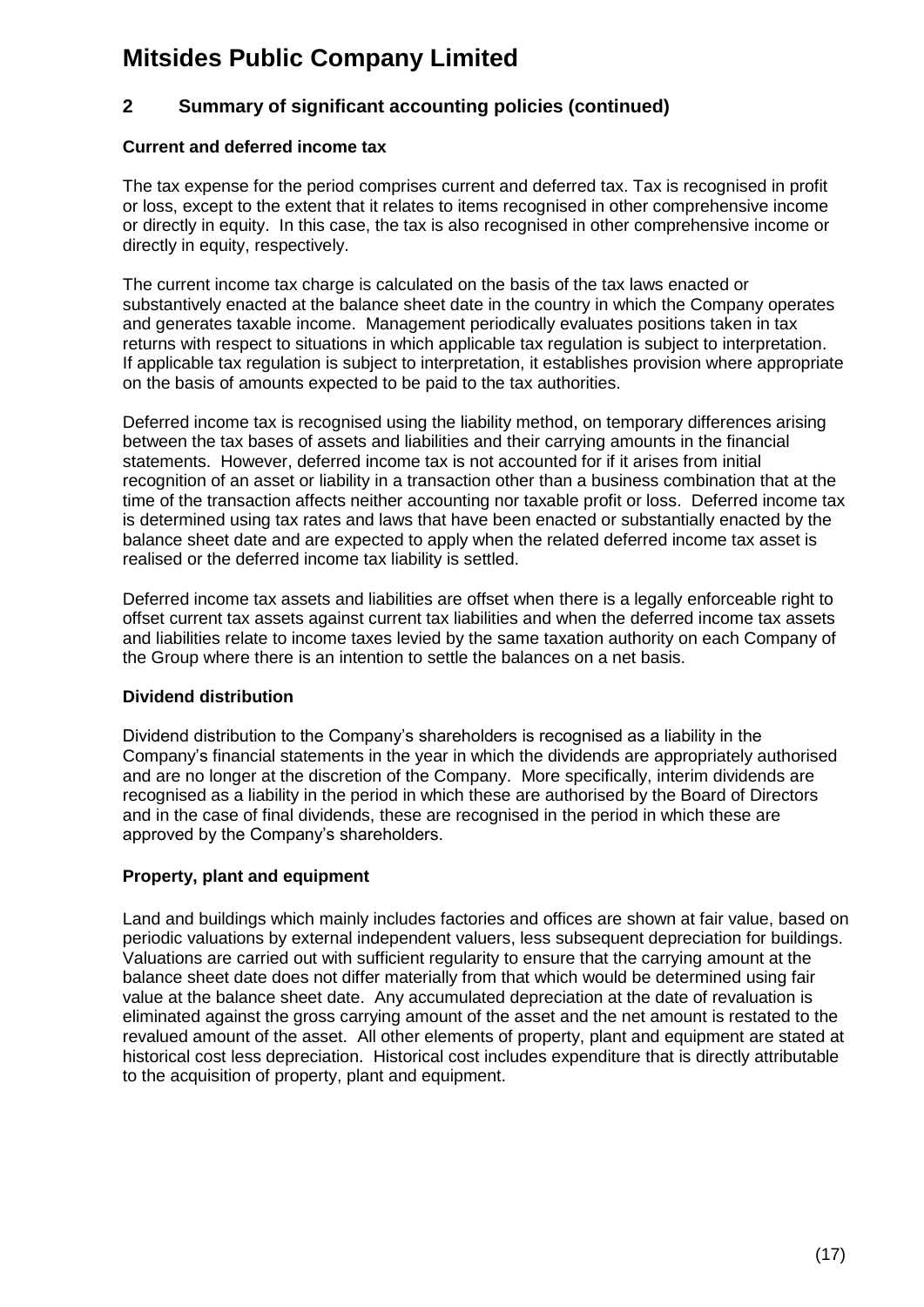# **2 Summary of significant accounting policies (continued)**

### **Property, plant and equipment (continued)**

Increases in the carrying amount arising on revaluation of land and buildings are credited in other comprehensive income and shown as other reserves in shareholders' equity. Decreases that offset previous increases of the same asset are charged in other comprehensive income and debited against other reserves directly in equity; all other decreases are charged to profit or loss. Every year, the difference between depreciation based on the revalued carrying amount of the assets that was charged to profit or loss and depreciation based on the original cost of the assets is transferred from the fair value reserve to retained earnings.

Land is not depreciated. Depreciation on other property, plant and equipment is calculated using the straight-line method to allocate their cost or revalued amounts to their residual values, over their estimated useful lives. The annual depreciation rates are as follows:

**%**

|                        | ,,,,             |
|------------------------|------------------|
| <b>Buildings</b>       | Δ                |
| Plant and machinery    | $5 - 10$         |
| Tools                  | $33 \frac{1}{3}$ |
| Furniture and fittings | $10 - 20$        |
| Computer hardware      | 20               |
| Motor vehicles         | $15 - 20$        |

The assets' residual values and useful lives are reviewed, and adjusted if appropriate, at each balance sheet date.

An asset's carrying amount is written down immediately to its recoverable amount if the asset's carrying amount is greater than its estimated recoverable amount.

Expenditure for repairs and maintenance of property, plant and equipment is charged to the profit or loss of the year in which they were incurred. The cost of major renovations and other subsequent expenditure are included in the carrying amount of the asset or recognised as a separate asset, as appropriate, only when it is probable that future economic benefits associated with the item will flow to the Company and the cost of the item can be measured reliably.

Gains and losses on disposal of property, plant and equipment are determined by comparing proceeds with carrying amount and are recognised in "other losses" in profit or loss.

When revalued assets are sold, the amounts included in the other reserves are transferred to retained earnings.

#### **Leases**

Leases in which a significant portion of the risks and rewards of ownership are retained by the lessor are classified as operating leases. Payments made under operating leases (net of any incentives received from the lessor) are charged to profit or loss on a straight-line basis over the period of the lease.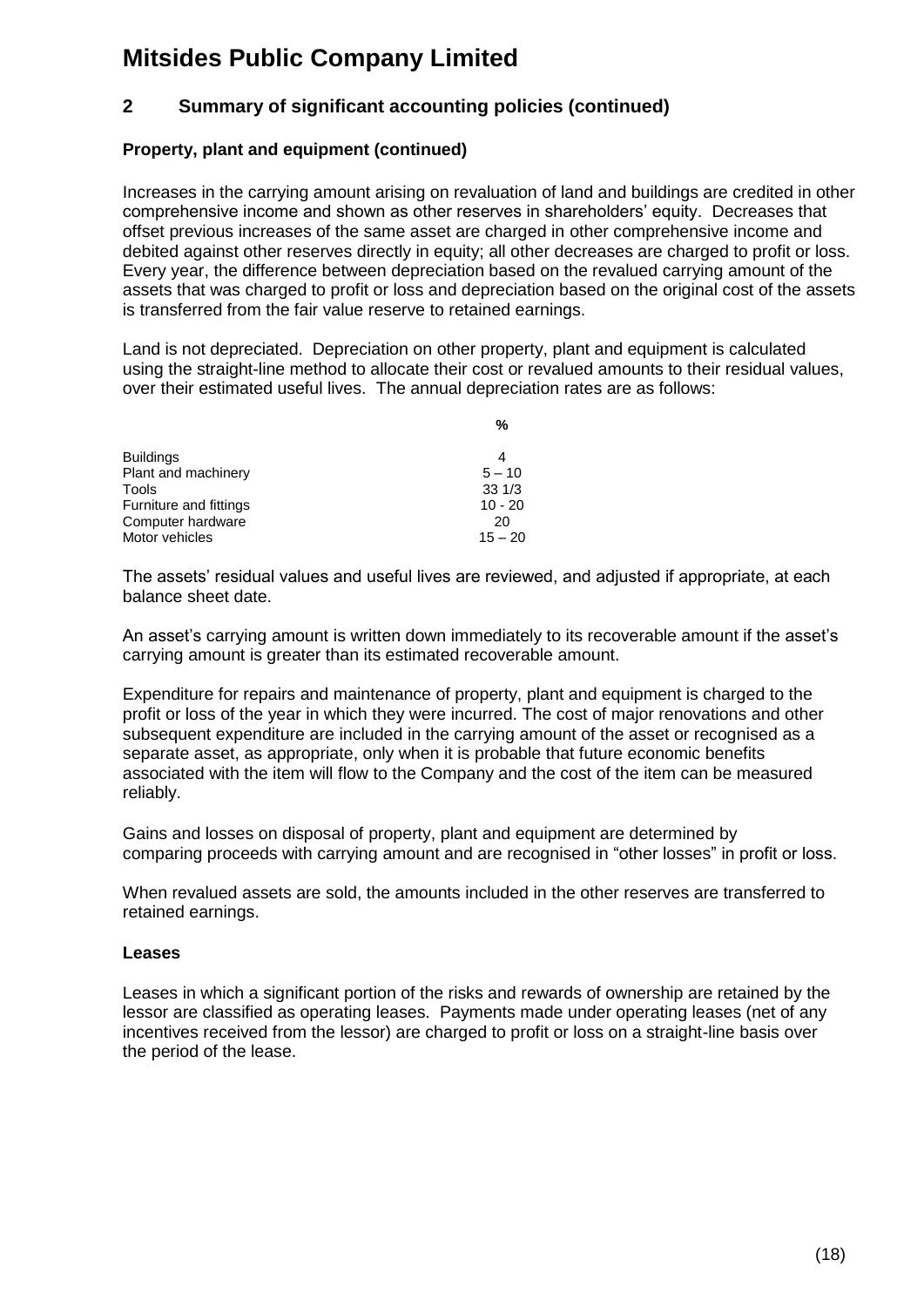# **2 Summary of significant accounting policies (continued)**

### **Investments in subsidiaries**

Subsidiaries are those companies and other entities (including special purpose entities) in which the Company directly or indirectly, has an interest of more than one half of the voting rights, or otherwise has the power to govern the financial and operating policies so as to obtain economic benefits. The existence and effect of potential voting rights that are presently exercisable or presently convertible are considered when assessing whether the Company controls another entity.

Investments in subsidiaries are measured at cost less impairment. Investments in subsidiaries are reviewed for impairment whenever events or changes in circumstances indicate that the carrying amount may not be recoverable. An impairment loss is recognised through profit or loss for the amount by which the asset's carrying amount exceeds its recoverable amount. The recoverable amount is the higher of an asset's fair value less costs to sell and value in use. An impairment loss recognised in prior years is reversed where appropriate if there has been a change in the estimates used to determine the recoverable amount.

#### **Investment property**

Investment property which includes mainly land, is held for capital appreciation and is not occupied by the Company. Investment property is carried at fair value, representing open market value determined annually by external independent valuers.

#### **Computer software**

Costs that are directly associated with identifiable and unique computer software products controlled by the Company and that will probably generate economic benefits exceeding costs beyond one year are recognised as intangible assets. Subsequently computer software is carried at cost less any accumulated amortisation and any accumulated impairment losses. Expenditure, which enhances or extends the performance of computer software programmes beyond their original specifications is recognised as a capital improvement and added to the original cost of the computer software. Costs associated with maintenance of computer software programmes are charged to the profit or loss of the year in which they were incurred. Computer software costs are amortised using the straight line method over their estimated useful lives, not exceeding a period of three years. Amortisation commences when the computer software is available for use and is included within administration expenses and cost of sales.

#### **Impairment of non-financial assets**

Assets that have an indefinite useful life, including goodwill, are not subject to amortisation and are tested annually for impairment. Assets that are subject to depreciation or amortisation are reviewed for impairment whenever events or changes in circumstances indicate that the carrying amount may not be recoverable. An impairment loss is recognised for the amount by which the asset's carrying amount exceeds its recoverable amount. The recoverable amount is the higher of an asset's fair value less costs to sell and value in use. For the purposes of assessing impairment, assets are grouped at the lowest levels for which there are separately identifiable cash flows (cash generating units). Non-financial assets, other than goodwill, that have suffered an impairment are reviewed for possible reversal of the impairment at each reporting date.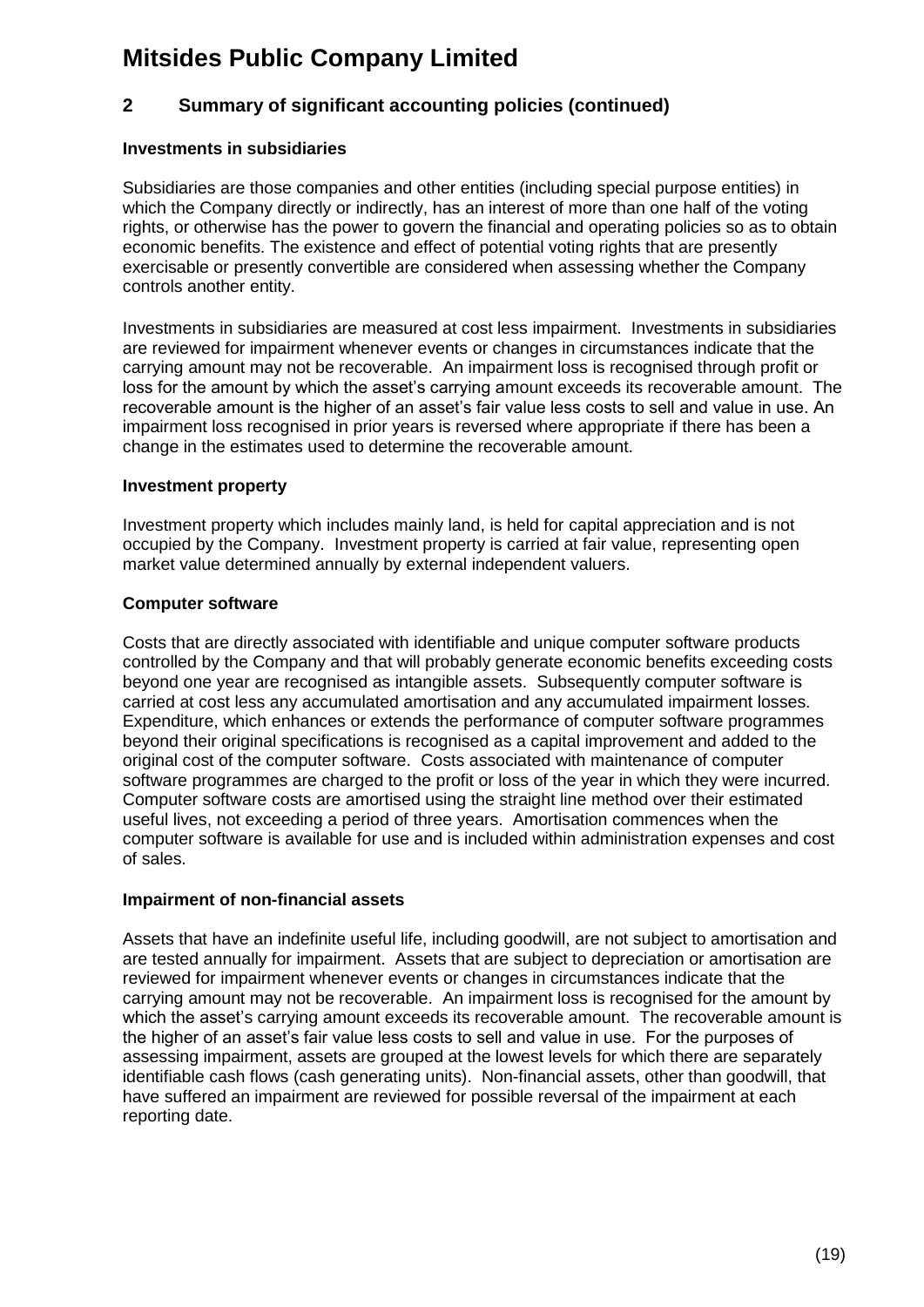# **2 Summary of significant accounting policies (continued)**

### **Financial assets**

### **(i) Classification**

The Company classify their financial assets in the following categories: loans and receivables and available-for-sale financial assets. The classification depends on the purpose for which the financial assets were acquired. Management determines the classification of financial assets at initial recognition.

### **Loans and receivables**

Loans and receivables are non derivative financial assets with fixed or determinable payments that are not quoted in an active market and for which there is no intention of trading the receivable. They are included in current assets, except for maturities greater than twelve months after the balance sheet date. These are classified as non-current assets. The Company's loans and receivables comprise "trade and other receivables" and "cash and bank balances" in the balance sheet.

### **Available-for-sale financial assets**

Available-for-sale financial assets are non-derivatives that are either designated in this category or not classified in any of the other categories. They are included in non-current assets, unless management intends to dispose of the investment within twelve months of the balance sheet date.

#### **(ii) Recognition and measurement**

Regular way purchases and sales of financial assets are recognised on the trade date which is the date on which the Company commits to purchase or sell the asset. Investments are initially recognised at fair value plus transaction costs for all financial assets. Financial assets are derecognised when the rights to receive cash flows from the financial assets have expired or have been transferred and the Company have transferred substantially all risks and rewards of ownership.

Available- for-sale financial assets are subsequently carried at fair value. Loans and receivables are carried at amortised cost using the effective interest method.

Changes in the fair value of monetary and non-monetary securities classified as available-for-sale are recognised in other comprehensive income.

When securities classified as available-for-sale are sold or impaired, the accumulated fair value adjustments recognised in other comprehensive income are included in profit or loss as gains and losses on "available-for-sale financial assets".

Dividends on available-for-sale equity instruments are recognised in profit or loss as part of other income when the Company's right to receive payments is established.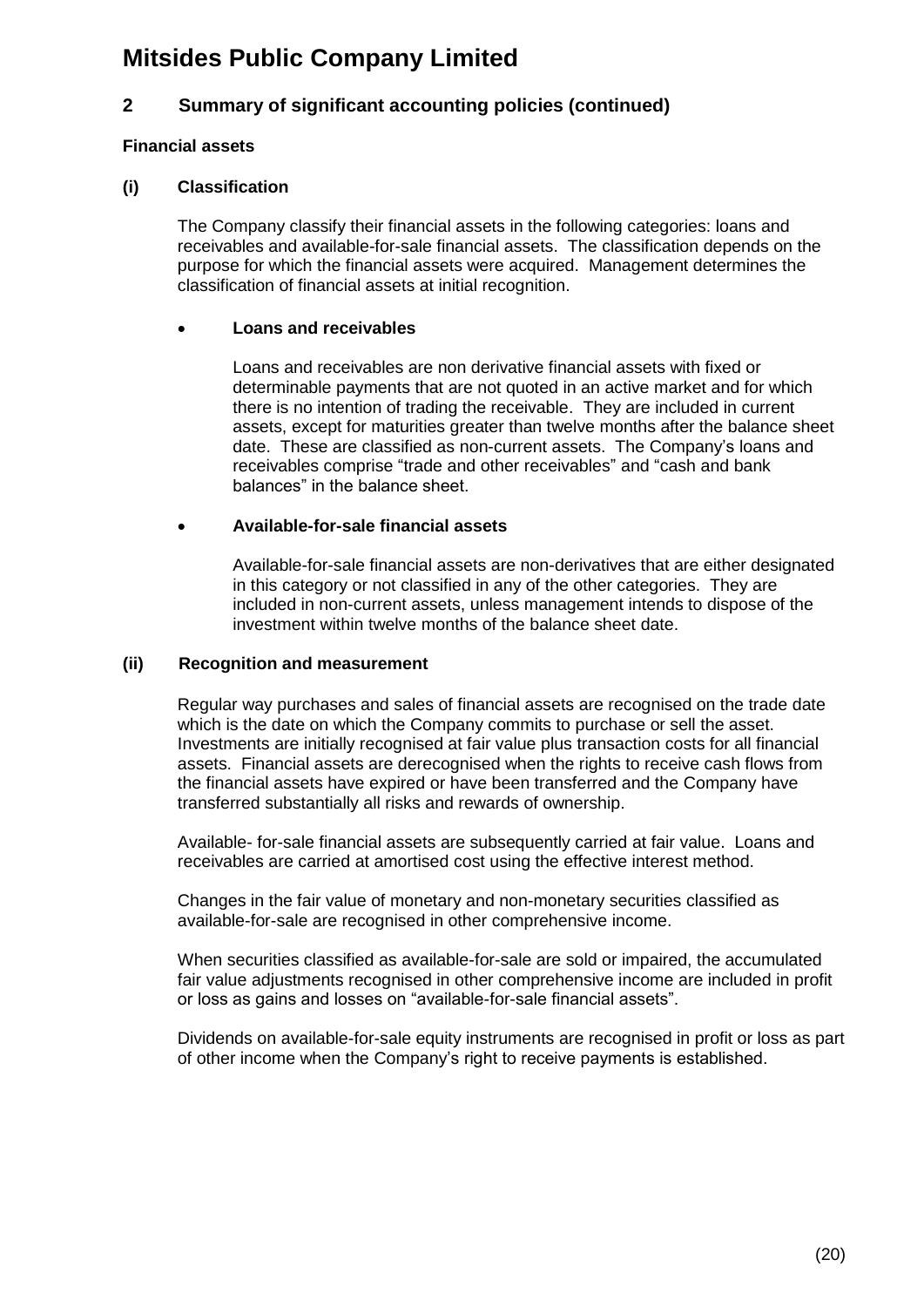# **2 Summary of significant accounting policies (continued)**

#### **Financial assets (continued)**

#### **(iii) Impairment of financial assets**

The Company assess at the balance sheet date whether there is objective evidence that a financial asset or group of financial assets is impaired.

A financial asset or a group of financial assets is impaired and impairment losses are incurred only if there is objective evidence of impairment as a result of one or more events that occurred after the initial recognition of the asset (a 'loss event') and that loss event (or events) has an impact on the estimated future cash flows of the financial asset or group of financial assets that can be reliably estimated.

Evidence of impairment may include indications that the debtors or a group of debtors is experiencing significant financial difficulty, default or delinquency in interest or principal payments, the probability that they will enter bankruptcy or other financial reorganisation, and where observable data indicate that there is a measurable decrease in the estimated future cash flows, such as changes in arrears or economic conditions that correlate with defaults.

For loans and receivables category, the amount of the loss is measures as the difference between the asset's carrying amount and the present value of estimated future cash flows (excluding future credit losses that have not been incurred) discounted at the financial asset's original effective interest rate. The carrying amount of the asset is reduced and the amount of the loss is recognised in the profit or loss.

If, in a subsequent period, the amount of the impairment loss decreases and the decrease can be related objectively to an event occurring after the impairment was recognised (such as an improvement in the debtor's credit rating), the reversal of the previously recognised impairment loss is recognised in the profit or loss.

In the case of equity investments classified as available for sale, a significant or prolonged decline in the fair value of the security below its cost is also evidence that the assets are impaired. If any such evidence exists for available-for-sale financial assets, the cumulative loss – measured as the difference between the acquisition cost and the current fair value, less any impairment loss on that financial asset previously recognised in profit or loss – is removed from equity and recognised in profit or loss. Impairment losses recognised in the profit or loss on equity instruments are not reversed through the profit or loss. If, in a subsequent period, the fair value of a debt instrument classified as available for sale increases and the increase can be objectively related to an event occurring after the impairment loss was recognised in profit or loss, the impairment loss is reversed through the profit or loss.

#### **Offsetting financial instruments**

Financial assets and liabilities are offset and the net amount reported in the balance sheet when there is a legally enforceable right to offset the recognized amounts and there is an intention to settle on a net basis or realize the asset and settle the liability simultaneously. The legally enforceable right must not be contingent on future events and must be enforceable in the normal course of business and in the event of default, insolvency or bankruptcy of the Company or the counterparty.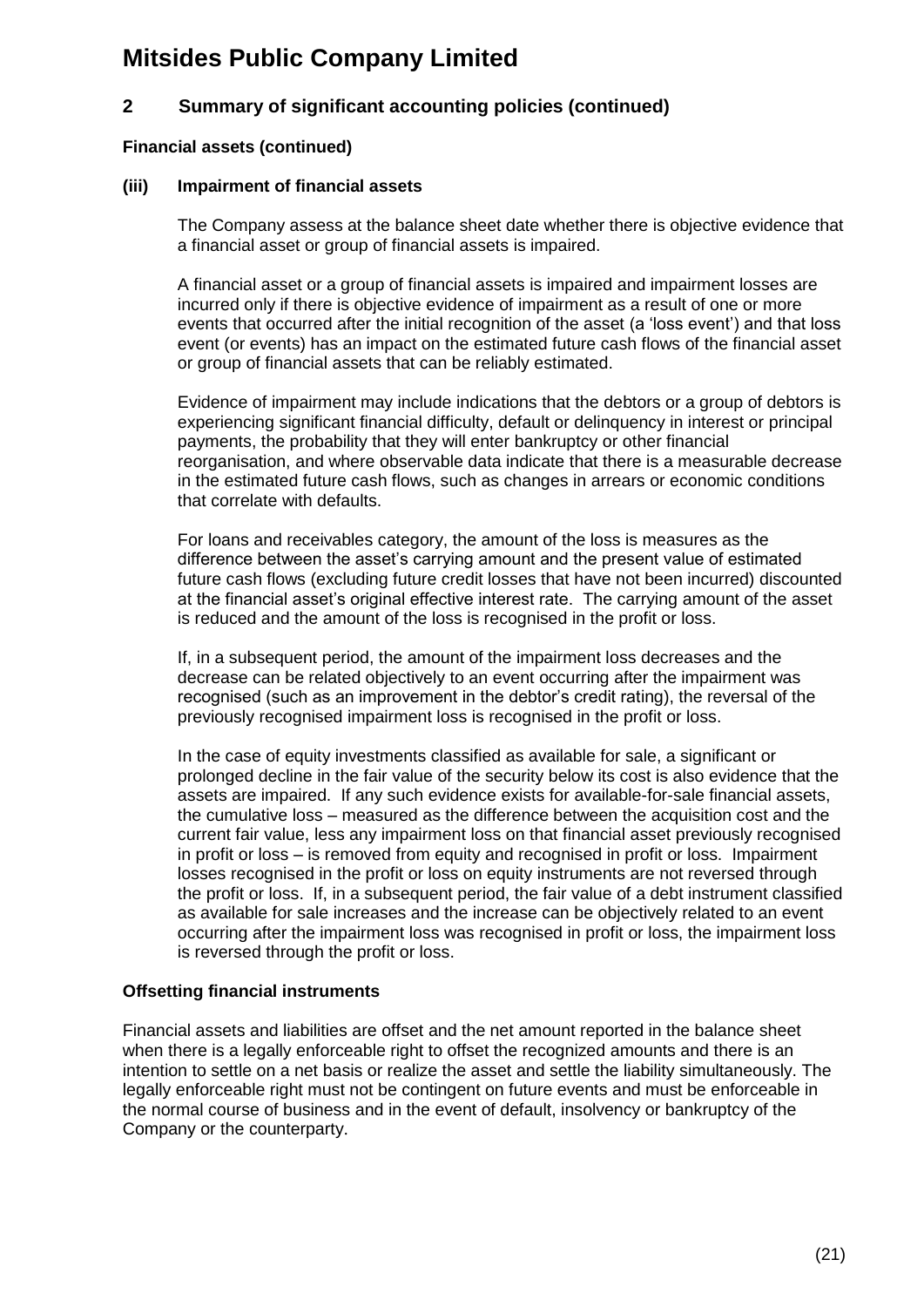# **2 Summary of significant accounting policies (continued)**

#### **Inventories**

Inventories are stated at the lower of cost and net realisable value, whichever of the two is the lower. Cost is determined using the weighted average cost method. The cost of finished and semi-finished products comprises raw materials, direct labour, other direct costs and related production costs based on normal operating capacity. It excludes borrowings costs. Net realisable value is the estimated selling price in the ordinary course of business, less applicable variable selling expenses.

### **Trade receivables**

Trade receivables are amounts due from customers for the sale of goods or provision of services in the ordinary course of business. Trade receivables are classified as current assets.

Trade receivables are recognised initially at fair value and subsequently measured at amortised cost, using the effective interest method, less provision for impairment. A provision for impairment of trade receivables is established when there is objective evidence that the Company will not be able to collect all amounts due according to the original terms of receivables. Significant financial difficulties of the debtor, probability that the debtor will enter bankruptcy or delinquency in payments are considered indicators that the trade receivable is impaired. The amount of the provision is the difference between the carrying amount and the recoverable amount, being the present value of estimated future cash flows, discounted at the effective interest rate. The carrying amount of the asset is reduced through the use of an allowance account, and the amount of the loss is recognised in profit or loss within 'administrative expenses'. When a trade receivable is uncollectible, it is written off against the allowance account for trade receivables. Subsequent recoveries of amounts previously written off are credited against 'administrative expenses' in profit or loss.

#### **Share capital**

Ordinary shares are classified as equity.

#### **Provisions**

Provisions are recognised when the Company has a present legal or constructive obligation as a result of past events, it is probable that an outflow of resources will be required to settle the obligation, and the amount has been reliably estimated. Provisions are not recognised for future operating losses.

Provisions are measured at the present value of the expenditures expected to be required to settle the obligation using a pre-tax rate that reflects current market assessments of the time value of money and the risks specific to the obligation. The increase in the provision due to passage of time is recognised as interest expense.

#### **Borrowings**

Borrowings are recognised initially at fair value, net of transaction costs incurred. Borrowings are subsequently carried at amortised cost. Any difference between the proceeds (net of transaction costs) and the redemption value is recognised in profit or loss over the period of the borrowings, using the effective interest method, unless they are directly attributable to the acquisition, construction or production of a qualifying asset, in which case they are capitalised as part of the cost of that asset.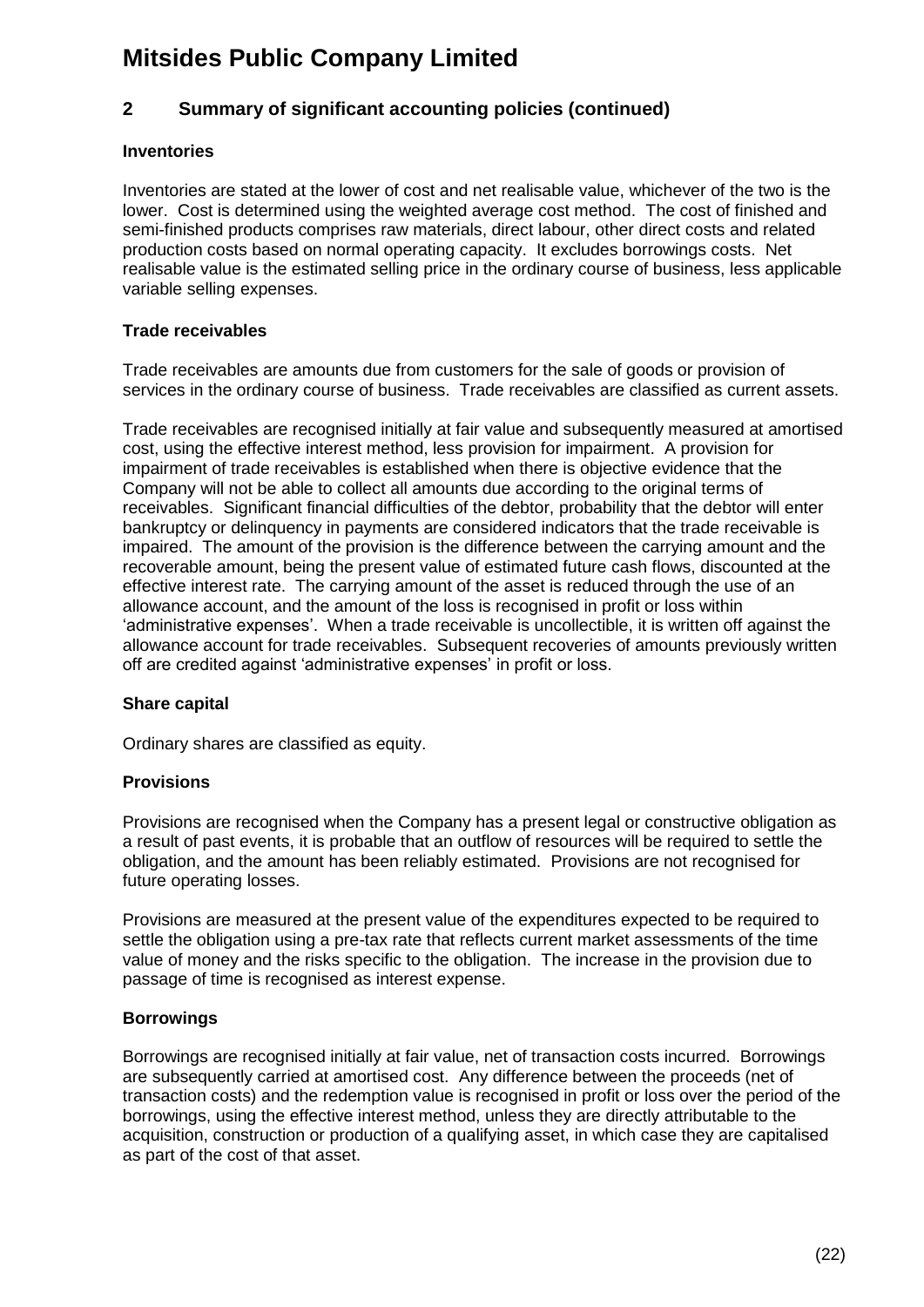# **2 Summary of significant accounting policies (continued)**

### **Borrowings (continued)**

Fees paid on establishment of loan facilities are recognised as transaction costs of the loan to the extent that it is probable that some or all of the facility will be drawn down. In this case, the fee is deferred until the draw-down occurs. To the extent there is no evidence that it is probable that some or all of the facility will be drawn down, the fee is capitalised as a prepayment and amortised over the period of the facility to which it relates.

Borrowing costs are interest and other costs that the Company incurs in connection with the borrowing of funds, including interest on borrowings, amortisation of discounts or premium relating to borrowings, amortisation of ancillary costs incurred in connection with the arrangement of borrowings, finance lease charges and exchange differences arising from foreign currency borrowings to the extent that they are regarded as an adjustment to interest costs.

Borrowing costs that are directly attributable to the acquisition, construction or production of a qualifying asset, being an asset that necessarily takes a substantial period of time to get ready for its intended use or sale, are capitalised as part of the cost of that asset, when it is probable that they will result in future economic benefits to the Company and the costs can be measured reliably.

Borrowings are classified as current liabilities, unless the Company has an unconditional right to defer settlement of the liability for at least twelve months after the balance sheet date.

#### **Trade and other payables**

Trade and other payables are obligations to pay for goods or services that have been acquired in the ordinary course of business of the Company. Trade and other payable are classified as current liabilities.

Trade and other payables are recognised initially at fair value and subsequently measured at amortised cost using the effective interest method.

#### **Cash and cash equivalents**

In the statement of cash flows, cash and cash equivalents include cash in hand, deposits held at call with banks with original maturities of one month and bank overdrafts. In the balance sheet bank overdrafts are shown within borrowings in current liabilities.

#### **Segment reporting**

The Board of Directors (chief operating decision maker), takes the decisions for allocating resources and assessing the performance of the Company based on internal reports. This analysis is consistent with the IFRSs used in the preparation of the financial statements.

#### **Comparatives**

Where necessary, comparative figures have been adjusted to confirm with changes in presentation in the current year.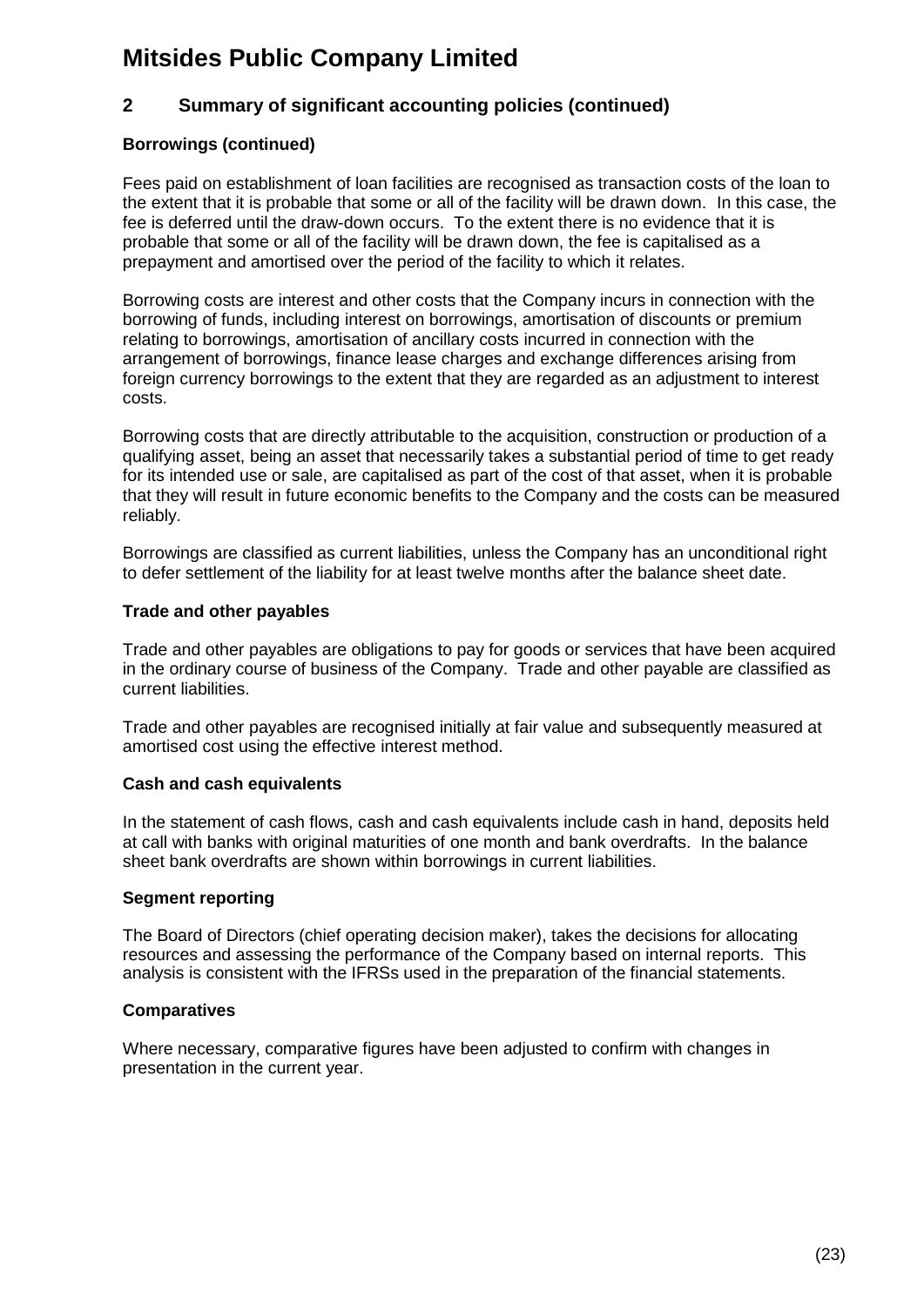### **3 Financial risk management**

### **(i) Financial risk factors**

The Company's activities expose them to a variety of financial risks: market risk (including fair value interest rate risk, cash flow interest rate risk and market price risk), credit risk and liquidity risk.

The risk management programme of the Company focuses on the unpredictability of financial markets and seeks to minimise potential adverse effects on the Company financial performance. Risk management is carried out by the treasury department under policies approved by the Board of Directors. The treasury department identifies, evaluates and hedges financial risks in close co-operation with the Company other operating units. The Board provides written principles for overall risk management, as well as written policies covering specific areas, such as foreign exchange risk, interest rate risk, credit risk and investment of excess liquidity.

#### **Market risk**

#### **Price risk**

The Company is exposed to equity securities price risk because of investments held by the Company and classified on the consolidated balance sheet as available-for-sale. The Company is not exposed to commodity price risk.

The Company's equity investments that are publicly traded are included in the Cyprus Stock Exchange General Index.

The table below summarises the impact of increases/decreases of the CSE and on other components of equity. The analysis is based on the assumption that the equity indexes had increased/decreased by 5% (2014: 5%) with all other variables held constant and all the Company's equity instruments moved according to the historical correlation with the index:

|                                       |      | Impact on post-tax profit in $\epsilon$ |  |  |
|---------------------------------------|------|-----------------------------------------|--|--|
|                                       | 2015 | 2014                                    |  |  |
| <b>Index</b>                          |      |                                         |  |  |
| Cyprus Stock Exchange – General Index | 378  | 464                                     |  |  |

Other components of equity would increase/decrease as a result of gains/losses on equity securities classified as available-for-sale.

The Company does not manage its market price risk.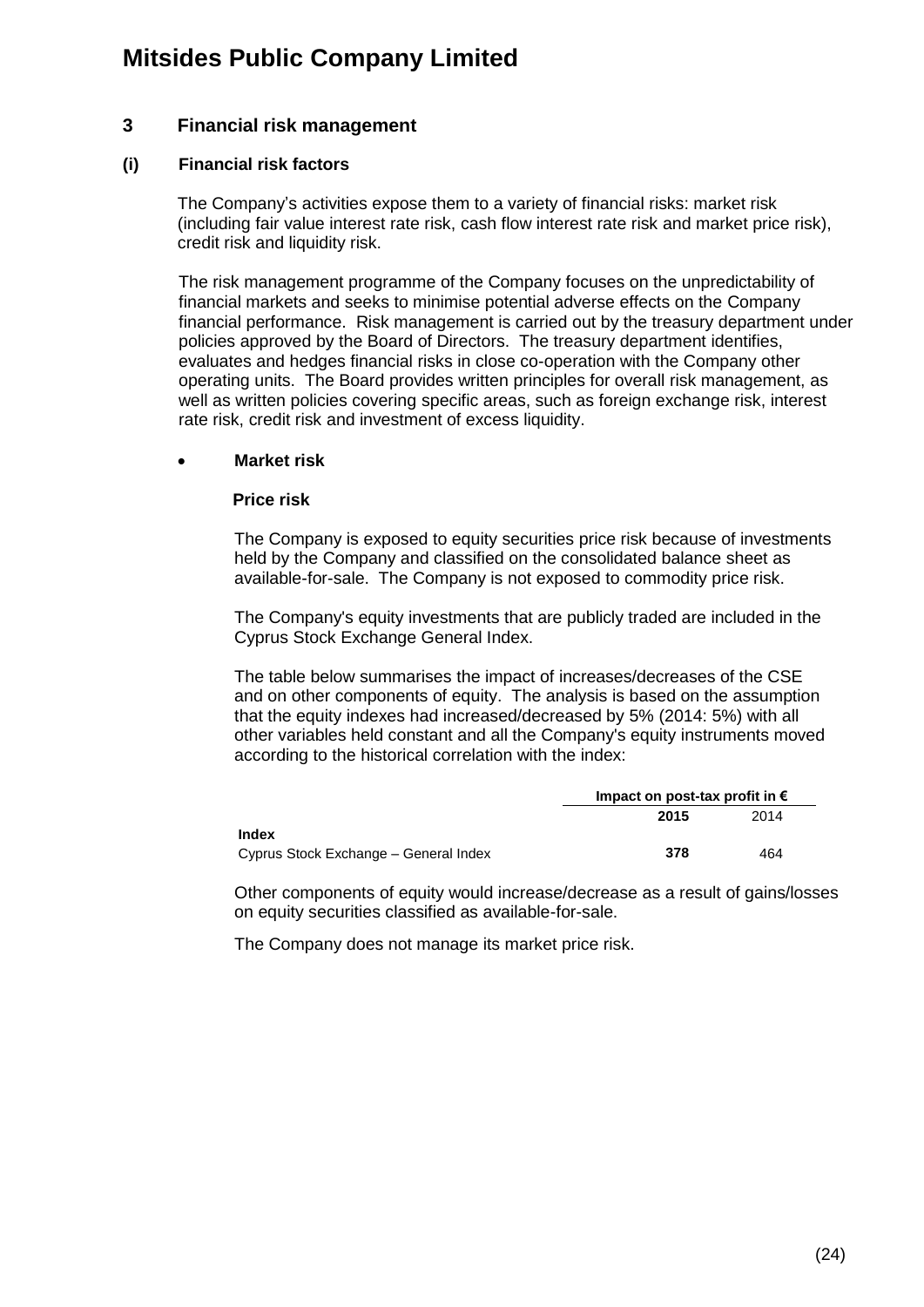**3 Financial risk management (continued)**

### **(i) Financial risk factors (continued)**

**Market risk (continued)**

### **Cash flow and fair value interest rate risk**

As the Company has significant interest – bearing assets, income and operating cash flows are dependent of changes in market interest rates.

At 31 December 2015, if interest rates on Euro-denominated bank deposits had been 0,25% (2014: 0,25%) higher/lower, with all other variables held constant, post-tax profit for the year would have been €251 (2014: €474) higher/lower mainly as a result of higher/lower interest income on floating rate bank deposits.

Interest rate risk of the Company arises also from long-term borrowings. Borrowings issued at variable rates expose the Company to cash flow interest rate risk. Borrowings issued at fixed rates expose the Company to fair value interest rate risk.

At 31 December 2015, if interest rates on Euro-denominated borrowings had been 0,25% (2014: 0,25%) higher or lower with all other variables held constant, post-tax profit for the year would have been €35.227 (2014: €25.614) lower or higher respectively, as a result of higher/lower interest expense on floating rate borrowings.

Management monitors the interest rate fluctuations on a continuous basis and acts accordingly.

#### **Credit risk**

Credit risk arises from deposits with banks and financial institutions as well as credit exposures to wholesale customers, including outstanding receivables and committed transactions.

For banks and financial institutions, only organizations that are positively evaluated by the Board of Directors are accepted. If wholesale customers are independently rated, these ratings are used. Otherwise, if there is no independent rating, management assesses the credit quality of the customer, taking into account its financial position, past experience and other factors. Individual credit limits and credit terms are set based on the credit quality of the customer in accordance with limits set by the Board of Directors. The utilisation of credit limits is regularly monitored. See Note 15 for further disclosure on credit risks.

No credit limits were exceeded during the reporting period, and management does not expect any losses from non-performance by these parties.

Since 1 December 2014, the Company insured part of its trade receivables. In case that any of its insured trade receivables is unable to fulfil or delay the payment of its debts to the Company, the insurance company is obliged to cover these debts, always in accordance with the terms of the insurance contract.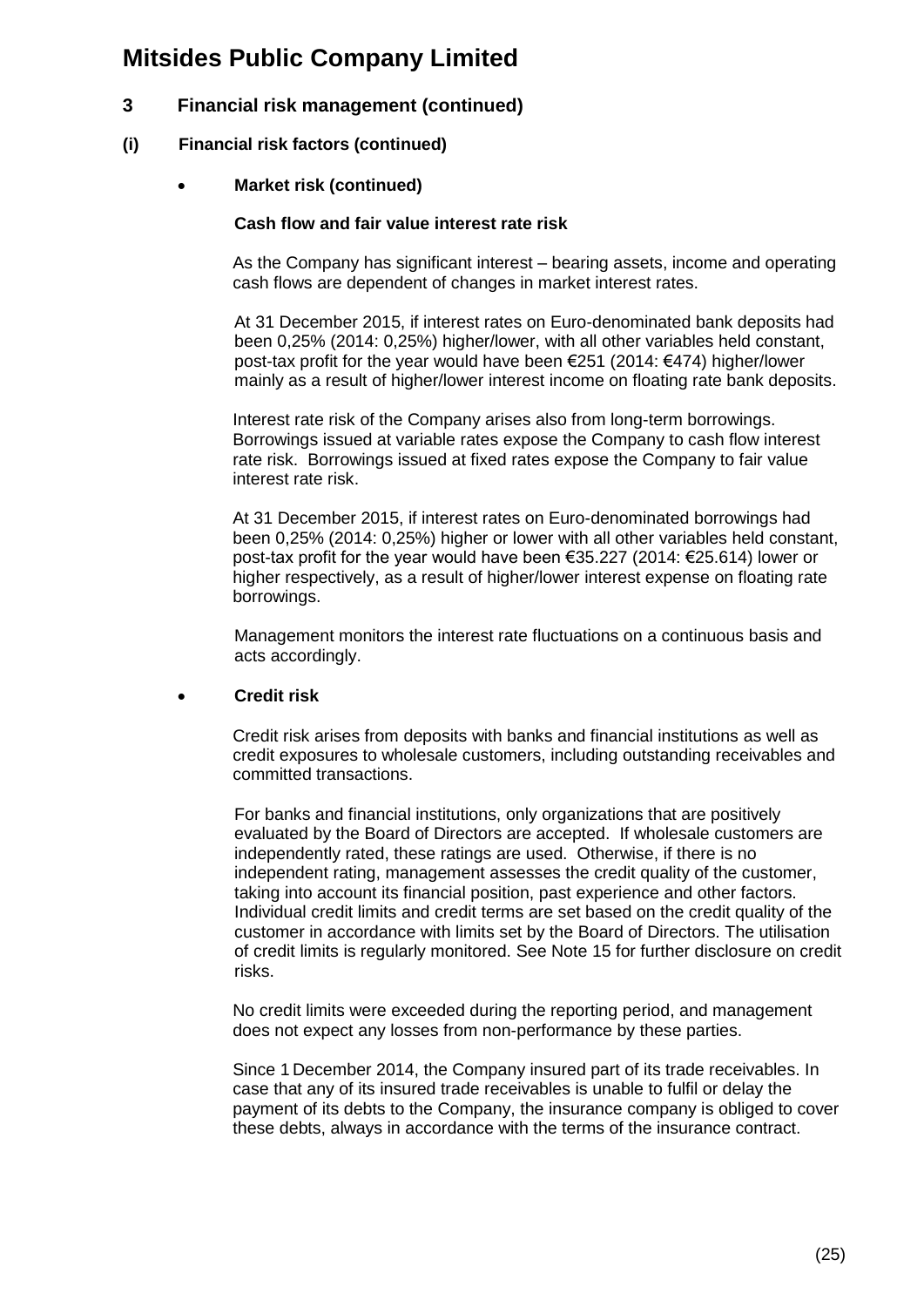# **3 Financial risk management (continued)**

### **(i) Financial risk factors (continued)**

**Liquidity risk**

The table below analyses the Company's financial liabilities into relevant maturity groupings based on the remaining period at the balance sheet to the contractual maturity date. The amounts disclosed in the table are the contractual undiscounted cash flows. Balances due within 12 months (except borrowings) equal their carrying balances as the impact of discounting is not significant.

|                          | Less than 1<br>year | <b>Between</b><br>1 to 2 years | <b>Between</b><br>2 to 5 years |
|--------------------------|---------------------|--------------------------------|--------------------------------|
| At 31 December 2014      | €                   | €                              | €                              |
| <b>Borrowings</b>        | 9.898.366           | 22.702                         | 58.304                         |
| Trade and other payables | 6.782.672           |                                |                                |
|                          | 16.681.038          | 22.702                         | 58.304                         |
|                          |                     |                                |                                |
|                          | Less than 1<br>year | <b>Between</b><br>1 to 2 years | <b>Between</b><br>2 to 5 years |
| At 31 December 2015      | €                   | €                              | €                              |
| <b>Borrowings</b>        | 10.476.302          | 24.184                         | 40.152                         |
| Trade and other payables | 7.370.588           |                                |                                |
|                          | 17.846.890          | 24.184                         | 40.152                         |
|                          |                     |                                |                                |

Prudent liquidity risk management implies maintaining sufficient cash and trading securities, the availability of funding through an adequate amount of committed credit facilities and the possibility of settlement market positions. The management maintains flexibility in funding by maintaining availability under committed credit lines.

Management monitors rolling forecasts of the Company's liquidity reserve (includes undrawn borrowing facilities (Note 28) and cash and bank balances (Note 25) on the basis of expected cash flows).

#### **(ii) Capital risk management**

The Company's objectives when managing capital are to safeguard the Company's ability to continue as a going concern in order to provide returns for shareholders and benefits for other stakeholders and to maintain an optimal capital structure to reduce the cost of capital.

In order to maintain or adjust the capital structure, the Company may adjust the amount of dividends paid to shareholders, return capital to shareholders, issue new share or sell assets to reduce debt.

Consistent with others in the industry, the Company monitors capital on the basis of the gearing ratio. This ratio is calculated as net debt divided by total capital. Net debt is calculated as total borrowings (including 'current and non-current borrowings' as shown in the balance sheet) less cash and cash equivalents. Total capital is calculated as 'equity' as shown in the balance sheet plus net debt.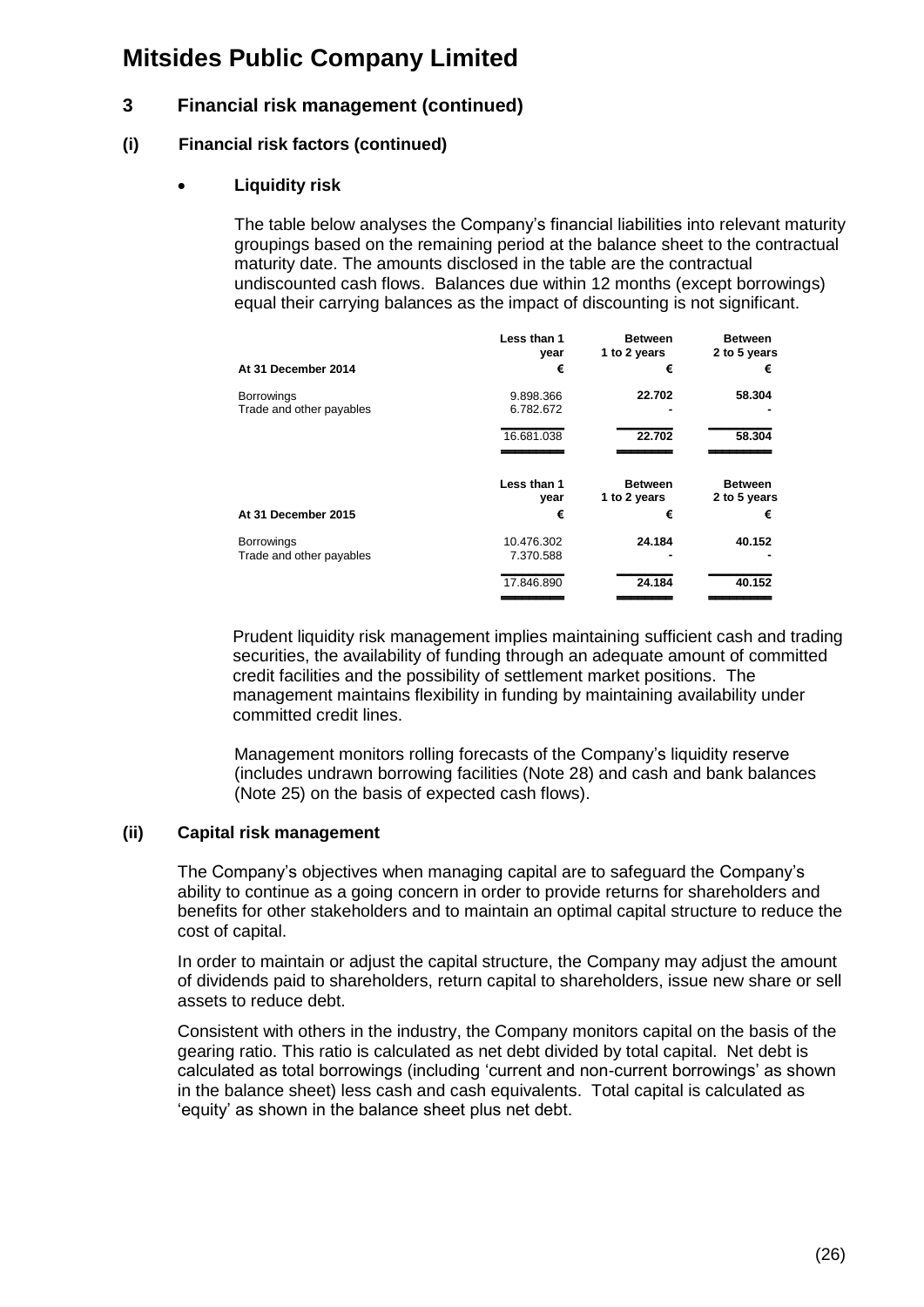### **3 Financial risk management (continued)**

### **(ii) Capital risk management (continued)**

During 2015, the Company's strategy, which was unchanged from 2013, was to maintain the gearing ratio between 25% and 40%. The gearing ratios at 31 December 2015 and 2014 were as follows:

|                                                                      | 2015<br>€               | 2014<br>€                |
|----------------------------------------------------------------------|-------------------------|--------------------------|
| Total borrowings (Note 28)<br>Less: Cash and cash balances (Note 25) | 10.534.280<br>(412.742) | 9.976.441<br>(1.285.629) |
| Net debt                                                             | 10.121.538              | 8.690.812                |
| Total equity                                                         | 18.317.492              | 21.765.411               |
| Total capital as defined by management                               | 28.439.030              | 30.456.223               |
| <b>Gearing ratio</b>                                                 | 36%                     | 29%                      |

The increase in the gearing ratio during 2015 resulted primarily from borrowings taken during the year for financing the working capital needs of the Company.

#### **(iii) Fair value estimation**

The table below analyses financial instruments carried at fair value by valuation method. The different levels have been defined as follows:

- Quoted prices (unadjusted) in active markets for identical assets or liabilities (Level 1).
- Inputs for the asset or liability that are not based on observable market data (that is, unobservable inputs) (Level 3).

The following table presents the Company's assets and liabilities that are measured at fair value at 31 December 2014.

|                                      | Level 1<br>€ | Level 3<br>€ | Total<br>€ |
|--------------------------------------|--------------|--------------|------------|
| 31 December 2014<br><b>Assets</b>    |              |              |            |
| Available-for-sale financial assets: |              |              |            |
| - Equity securities                  | 9.277        | 2.478        | 11.755     |
|                                      |              |              |            |

The following table presents the Company's assets and liabilities that are measured at fair value at 31 December 2015.

|                                      | Level 1 | Level 3 | Total  |
|--------------------------------------|---------|---------|--------|
|                                      | €       | €       | €      |
| 31 December 2015                     |         |         |        |
| <b>Assets</b>                        |         |         |        |
| Available-for-sale financial assets: |         |         |        |
| - Equity securities                  | 7.561   | 2.478   | 10.039 |
|                                      |         |         |        |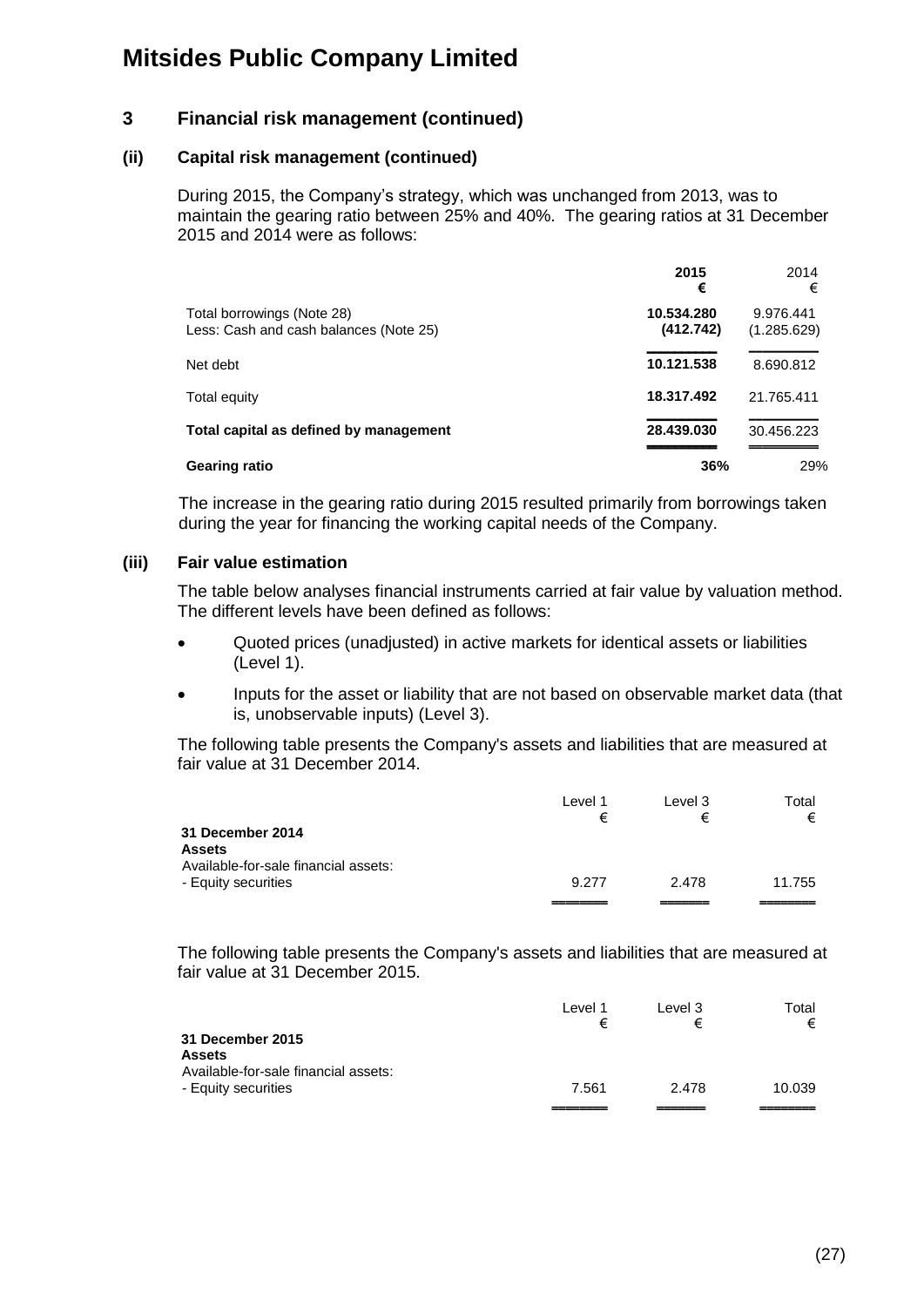# **3 Financial risk management (continued)**

### **(iii) Fair value estimation (continued)**

The fair value of financial instruments traded in active markets is based on quoted market prices at the balance sheet date. A market is regarded as active if quoted prices are readily and regularly available from an exchange, dealer, broker, industry group, pricing service, or regulatory agency, and those prices represent actual and regularly occurring market transactions on an arm's length basis. The quoted market price used for financial assets held by the Company is the current bid price. These instruments are included in Level 1. Instruments included in Level 1 comprise primarily Cyprus Stock Exchange equity investments and corporate debentures listed on the Cyprus Stock Exchange classified as trading securities or available-for-sale.

If one or more of the significant inputs is not based on observable market data, the instrument is included in Level 3.

Specific valuation techniques used to value financial instruments include:

- Quoted market prices or dealer quotes for similar instruments
- Adjusted comparable multiple prices to the book value
- Other techniques, such as discounted cash flow analysis, are used to determine fair value for the remaining financial instruments.

Refer to Notes 16 and 17 for disclosures of fair values for property, plant and equipment and investment property respectively carried at fair value.

### **(iv) Offsetting financial assets and liabilities**

The Company does not have any financial assets or financial liabilities that are subject to offsetting, enforceable master netting arrangements or any similar agreements.

### **4 Critical accounting estimates and judgments**

Estimates and judgements are continually evaluated and are based on historical experience and other factors, including expectations of future events that are believed to be reasonable under the circumstances.

### **(i) Critical accounting estimates and assumptions**

The Company makes estimates and assumptions concerning the future. The resulting accounting estimates will, by definition, seldom equal the related actual results. The estimates and assumptions that have a significant risk of causing a material adjustment to the carrying amounts of assets and liabilities within the next financial year are discussed below.

### **Calculated impairment on cost of investment in subsidiary**

Each year the Company assesses whether the cost of investment in subsidiary has suffered an impairment in accordance with the accounting policy mentioned in Note 2. The recoverable amount of the cash generated units has been determined based on the calculations of value in use. These calculations require the use of estimates as disclosed in Note 19.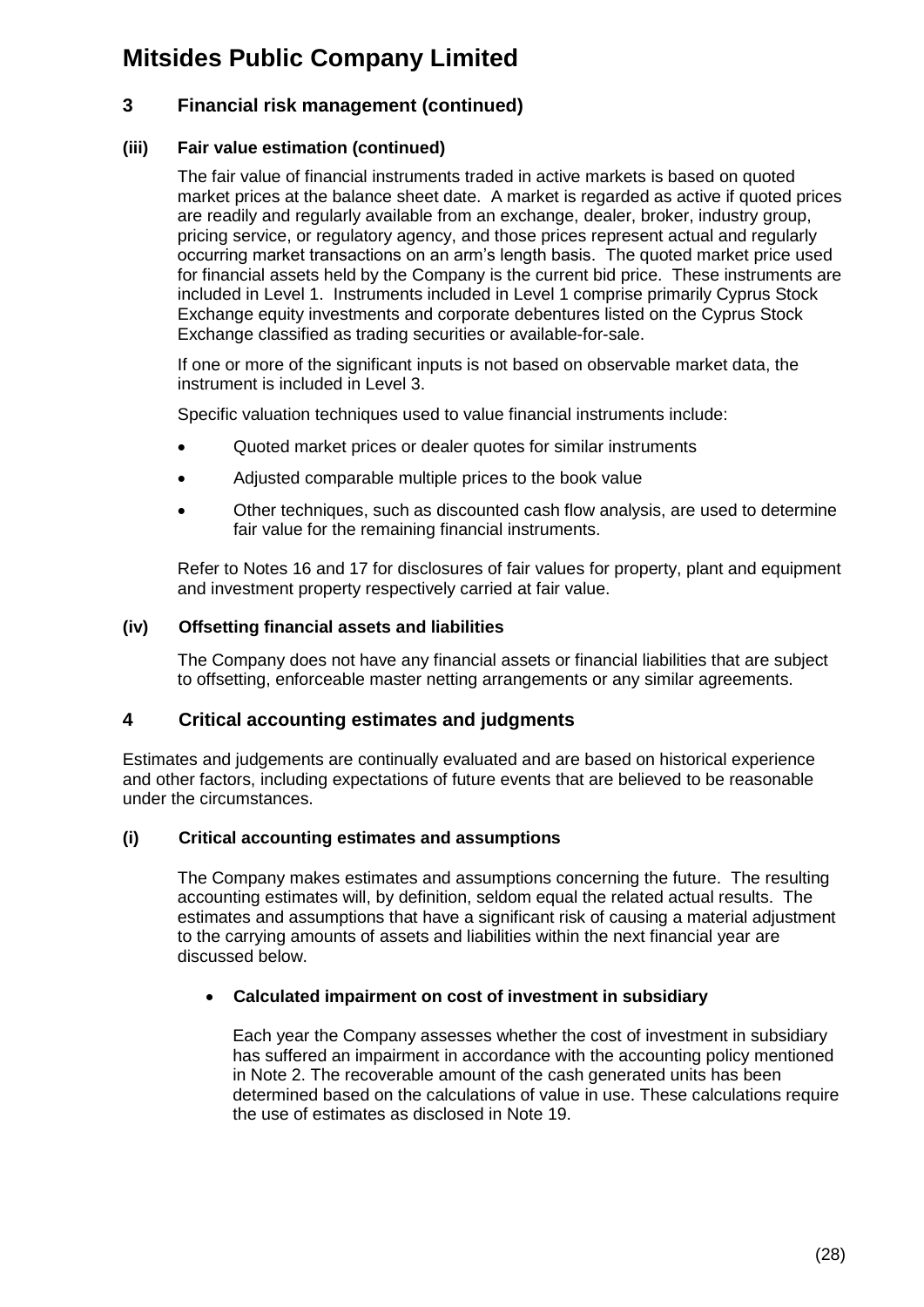## **4 Critical accounting estimates and judgments (continued)**

### **(i) Critical accounting estimates and assumptions (continued)**

#### **Calculated impairment on cost of investment in subsidiary (continued)**

Below we present how the alteration of one or more of the main indicators used in the calculation of value in use, will affect the cost of investment in subsidiary.

#### **Mitsides Point d.o.o.**

|                                                         | Revenue<br>Growth<br>2016 - 2021<br>% | Average<br>Gross Profit<br>Margin<br>2016 - 2021<br>% | Weighted<br>Average Cost of<br>Capital<br>% | Impairment<br>€000 |
|---------------------------------------------------------|---------------------------------------|-------------------------------------------------------|---------------------------------------------|--------------------|
| Base scenario                                           | 24,0                                  | 19,6                                                  | 13,7                                        | (2.973)            |
| Alteration of Main index:                               |                                       |                                                       |                                             |                    |
| Revenue Growth                                          | 15,0                                  | 19,6                                                  | 13,7                                        | (6.173)            |
| Average Gross Profit Margin<br>Weighted Average Cost of | 24,0                                  | 19,1                                                  | 13,7                                        | (2.774)            |
| Capital                                                 | 24,0                                  | 19,6                                                  | 15,0                                        | (3.702)            |
| Combined scenario                                       | 15,0                                  | 19,1                                                  | 15,0                                        | (6.173)            |
|                                                         |                                       |                                                       |                                             |                    |

#### **Income taxes**

Significant judgement is required in determining the provision for income taxes. There are transactions and calculations for which the ultimate tax determination is uncertain. The Company recognise liabilities for anticipated tax audit issues based on estimates of whether additional taxes will be due. Where the final tax outcome of these matters is different from the amounts that were initially recorded, such differences will impact the current and deferred income tax assets and liabilities in the period in which such determination is made.

#### **(ii) Critical judgements in applying the Company's accounting policies**

#### **Impairment of available-for-sale financial assets**

The Company follows the guidance of IAS 39 to determine when an availablefor-sale equity investment is impaired. This determination requires significant judgement. In making this judgement, the Group evaluates, among other factors, the duration and extent to which the fair value of an investment is less than its cost and the financial health and short-term business outlook for the investee, including factors such as industry and sector performance, changes in technology and operational and financing cash flow.

If all of the declines in fair value which are below cost were considered significant or prolonged, the Company would suffer an additional loss in its 2015 financial statements, being the transfer of the accumulated fair value adjustments recognised in other comprehensive income on the impaired available-for-sale financial assets to profit or loss.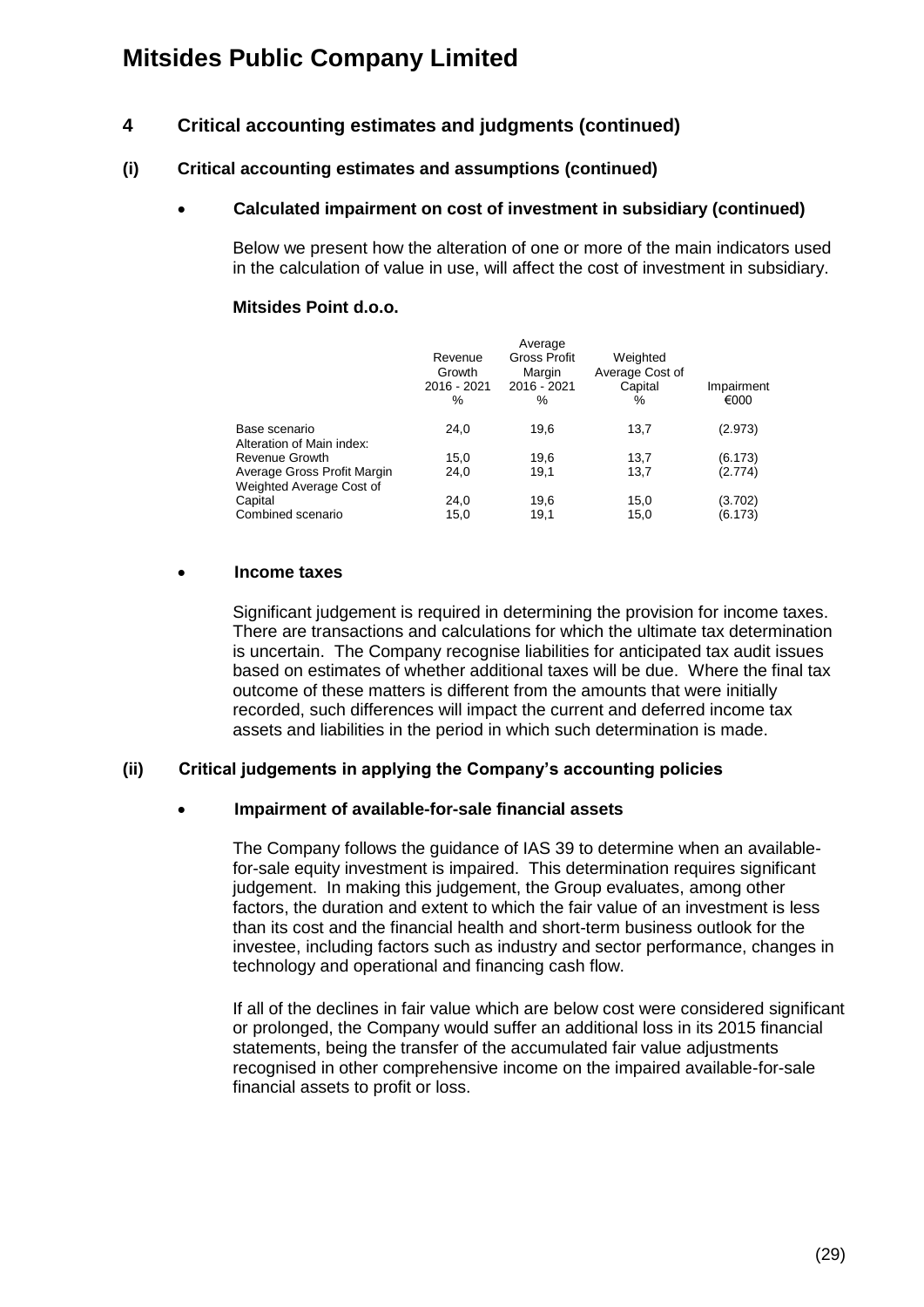## **5 Segment information**

The Group has determined the operating segments based on reports that are evaluated by the Board of Directors and used in making strategic decisions.

The Board of Directors (chief operating decision maker) assesses the business according to the type of the products as shown in the following operating segments:

- (a) production and sale of flour,
- (b) production and sale of pasta,
- (c) import and sale of raw materials for baking and confectionery industries, and
- (d) import and sale of wheat.

The Board of Directors estimate the performance of each operating segment based on gross profit. This base eliminates interdepartmental sales and profit between the operating segments. The interdepartmental sales are made at a cost plus a margin percentage for the profit.

The selling and distribution expenses and the administration expenses relate to all operating segments and no specific distinction is made between them.

The information per segment given to the Board of Directors for the operating segments for the year ended 31 December 2015 was as follows:

|                                                 | 2015              |                             |                      |                      |
|-------------------------------------------------|-------------------|-----------------------------|----------------------|----------------------|
|                                                 | <b>Total</b><br>€ | Inter-<br>departmental<br>€ | <b>Turnover</b><br>€ | Gross<br>profit<br>€ |
| <b>Operating segments</b>                       |                   |                             |                      |                      |
| Production and sale of flour                    | 15.575.482        | (1.109.221)                 | 14.466.261           | 2.971.202            |
| Production and sale of pasta                    | 7.647.029         |                             | 7.647.029            | 2.703.527            |
| Import and sale of raw materials for baking and |                   |                             |                      |                      |
| confectionary industries                        | 4.393.906         | (90.965)                    | 4.302.941            | 937.795              |
| Import and sale of wheat                        | 9.749.893         | (7.065.554)                 | 2.684.339            | 62.871               |
|                                                 |                   |                             |                      |                      |
|                                                 | 37.366.310        | (8.265.740)                 | 29.100.570           | 6.675.395            |
|                                                 |                   |                             |                      |                      |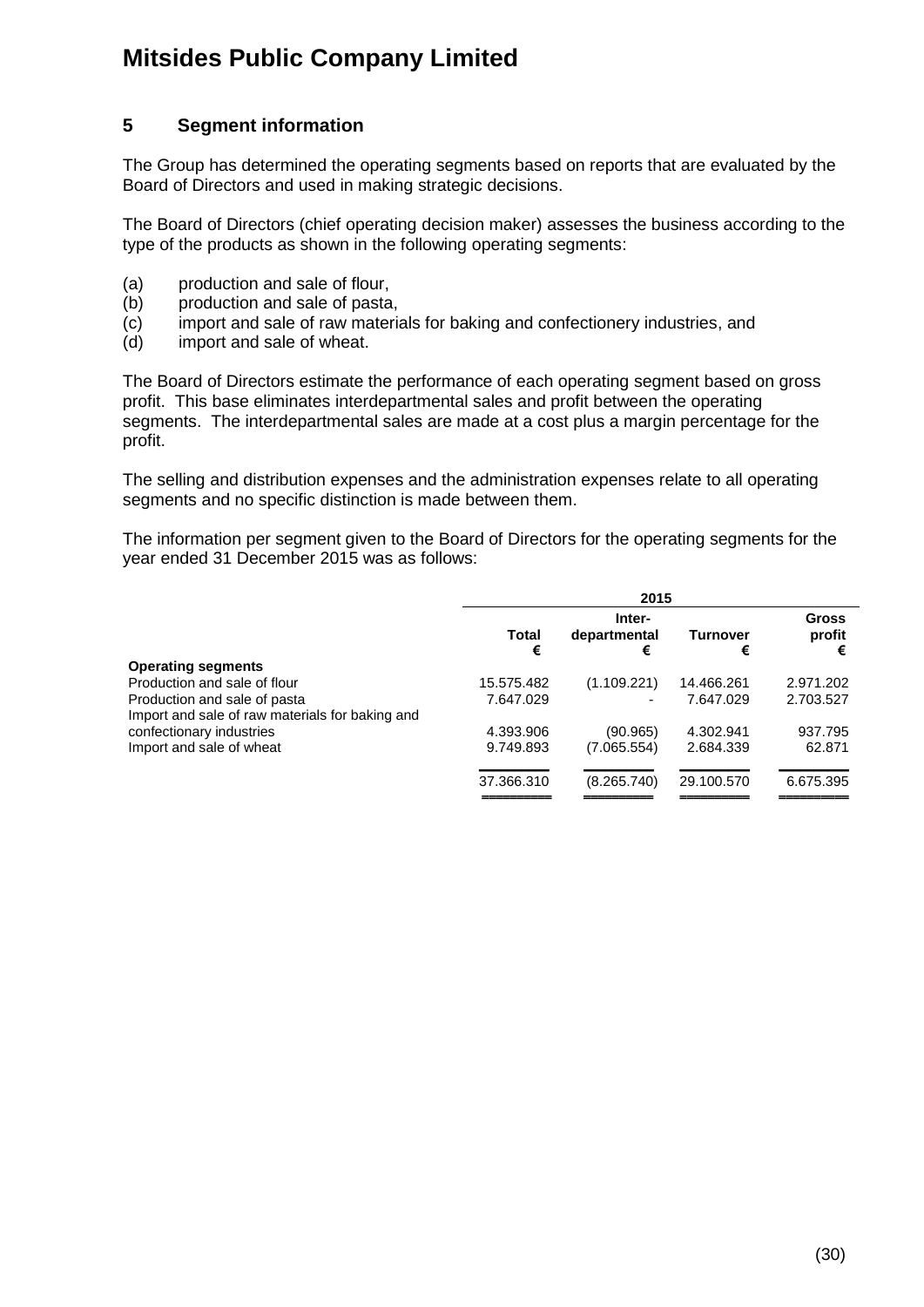# **5 Segment information (continued)**

The information per segment for the year ended 31 December 2014 was as follows:

|                                                 | 2014              |                   |                      |             |
|-------------------------------------------------|-------------------|-------------------|----------------------|-------------|
|                                                 | Inter-            |                   | <b>Gross</b>         |             |
|                                                 | <b>Total</b><br>€ | departmental<br>€ | <b>Turnover</b><br>€ | profit<br>€ |
| <b>Operating segments</b>                       |                   |                   |                      |             |
| Production and sale of flour                    | 16.555.595        | (1.126.729)       | 15.428.866           | 3.131.567   |
| Production and sale of pasta                    | 7.419.736         |                   | 7.419.736            | 2.550.734   |
| Import and sale of raw materials for baking and |                   |                   |                      |             |
| confectionary industries                        | 3.716.028         | (81.512)          | 3.634.516            | 823.905     |
| Import and sale of wheat                        | 9.575.528         | (6.995.209)       | 2.580.319            | 80.816      |
|                                                 | 37.266.887        | (8.203.450)       | 29.063.437           | 6.587.022   |
|                                                 |                   |                   |                      |             |

The reconciliation between gross profit and profit before tax was as follows:

|                                                     | 2015        | 2014        |
|-----------------------------------------------------|-------------|-------------|
|                                                     | €           | €           |
| Gross profit of all operating segments              | 6.675.395   | 6.587.022   |
| Other losses                                        | (152.000)   | (226.529)   |
| Other income                                        | 113.713     | 263.881     |
| Selling and marketing expenses                      | (3.987.235) | (3.718.443) |
| Administration expenses                             | (2.589.547) | (2.236.443) |
| Finance costs                                       | (515.581)   | (627.514)   |
| Impairment loss on cost of investment in Subsidiary | (2.972.980) | (1.859.937) |
| Loss before tax                                     | (3.428.235) | (1.817.963) |
|                                                     |             |             |

The Company's head office is in Cyprus. The income of the Company from exports from Cyprus and abroad were:

|                                | 2015<br>€              | 2014<br>€            |
|--------------------------------|------------------------|----------------------|
| Sale of flour<br>Sale of pasta | 4.298.299<br>458.276   | 5.357.712<br>549.343 |
|                                | 4.756.575<br>_________ | 5.907.055            |

All non-current assets are based in in Cyprus.

None of the Company's clients, exceeds in sales the 10% threshold of the Company's total sales.

Significant assets and liabilities of the Company are used in all operating segments without specific distinction between them and thus is not possible to provide a fair analysis by operating segment.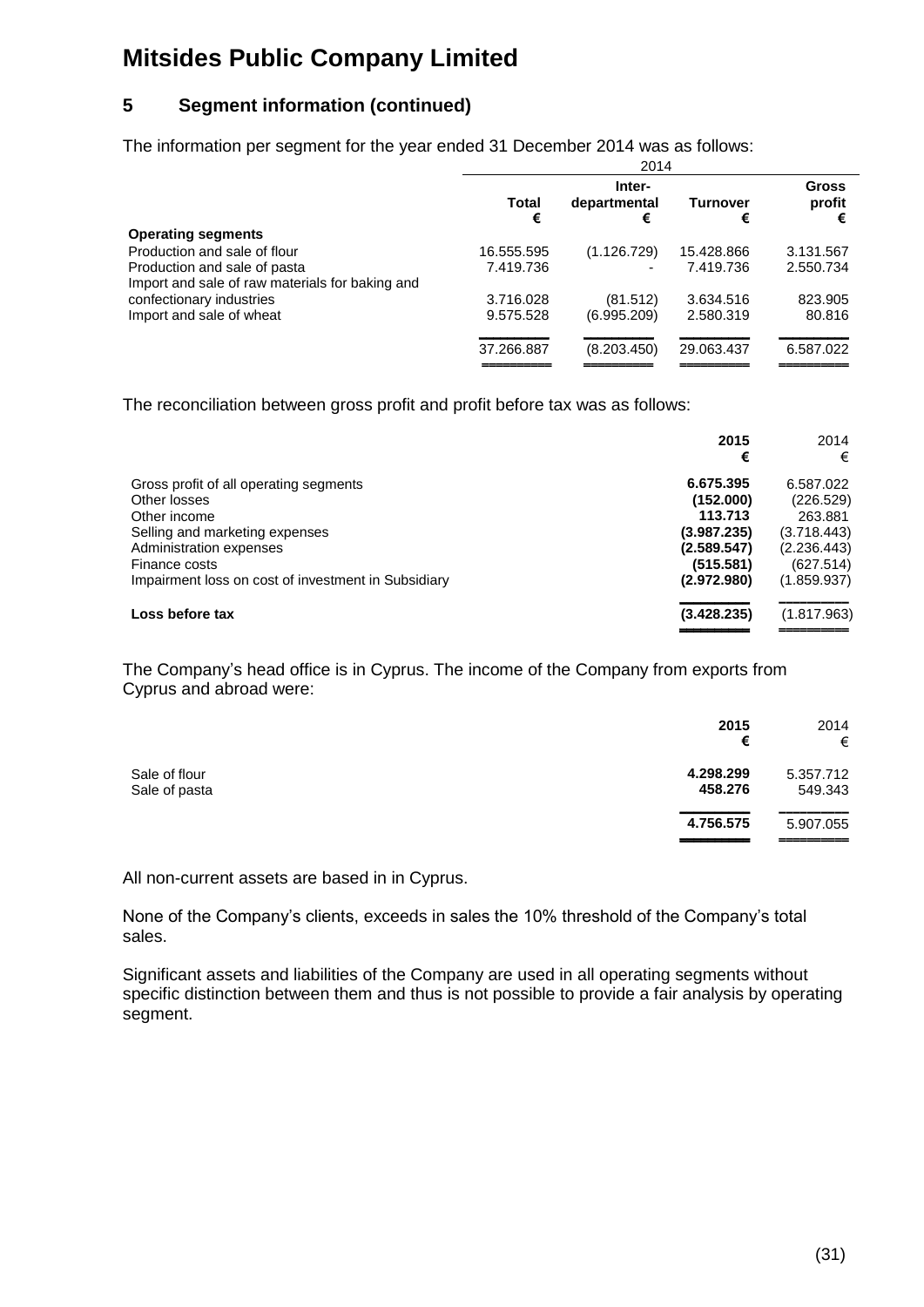# **6 Other income**

|                                                                                     | 2015<br>€          | 2014<br>€         |
|-------------------------------------------------------------------------------------|--------------------|-------------------|
| Interest income:                                                                    |                    |                   |
| Bank balances<br>Loan to third party (Note 21)                                      | 2.305<br>1.196     | 2.942<br>747      |
| Total interest income                                                               | 3.501              | 3.689             |
| Dividend income from subsidiary                                                     |                    | 162.678           |
| Dividend income from available-for-sale financial assets (Note 20)                  | 36                 | 29                |
| Consultancy services                                                                | 44.743             | 44.765            |
| Other income                                                                        | 65.433             | 52.720            |
|                                                                                     | 113.713            | 263.881           |
| <b>Other losses</b><br>7                                                            |                    |                   |
|                                                                                     |                    |                   |
|                                                                                     | 2015<br>€          | 2014<br>€         |
| Investment property:                                                                | (152.000)          |                   |
| Fair value loss (Note 17)                                                           |                    | (230.000)         |
| Property, plant and equipment<br>Profit on sale (Note 16)                           |                    | 3.471             |
| <b>Total other losses</b>                                                           | (152.000)          | (226.529)         |
| 8<br><b>Expenses by nature</b>                                                      |                    |                   |
|                                                                                     |                    |                   |
|                                                                                     | 2015<br>€          | 2014<br>€         |
| Depreciation of property, plant and equipment (Note 16):                            |                    |                   |
| Privately owned                                                                     | 669.230            | 652.819           |
| Amortisation of intangible assets (Note 18):                                        |                    |                   |
| Computer software                                                                   | 11.308             | 11.930            |
| Repairs and maintenance                                                             | 198.121            | 204.785           |
| Operating lease rentals (Note 16)                                                   | 63.736             | 63.595            |
| Auditors' remuneration charged by statutory audit firm                              | 34.200             | 34.200            |
| Professional fees                                                                   | 323.532            | 277.601           |
| Raw materials used                                                                  | 11.827.641         | 11.493.424        |
| Purchases of finished goods                                                         | 8.170.761          | 8.215.707         |
| Changes in inventories of finished goods                                            | (249.150)          | (24.278)          |
| Factory expenses (excluding staff costs, repairs and maintenance and                |                    |                   |
| depreciation charges)<br>Specific provision for impairment of receivables (Note 24) | 600.203<br>488.308 | 679.517           |
| Bad debts recovered (Note 24)                                                       |                    | 417.483           |
| Bad debts written off                                                               | 139.342            | (15.822)<br>4.067 |
| Staff costs (Note 9)                                                                | 4.359.647          | 4.203.079         |
| Advertising and marketing expenses                                                  | 603.027            | 382.880           |
| Car expenses                                                                        | 480.104            | 500.904           |
| Export expenses                                                                     | 674.712            | 834.167           |
| Bank charges                                                                        | 89.235             | 84.688            |
| Other expenses                                                                      | 518.000            | 410.555           |
|                                                                                     |                    |                   |

**Total cost of goods sold, selling and marketing expenses and administrative expenses 29.001.957** 28.431.301 ========== ==========

Professional fees stated above, includes fees of €1.350 (2014: €3.360) for tax consultancy services, €3.400 (2014: €6.700) for other assurance services and €22.250 (2014: €6.250) for other non-assurance services charged by the statutory audit firm of the Company.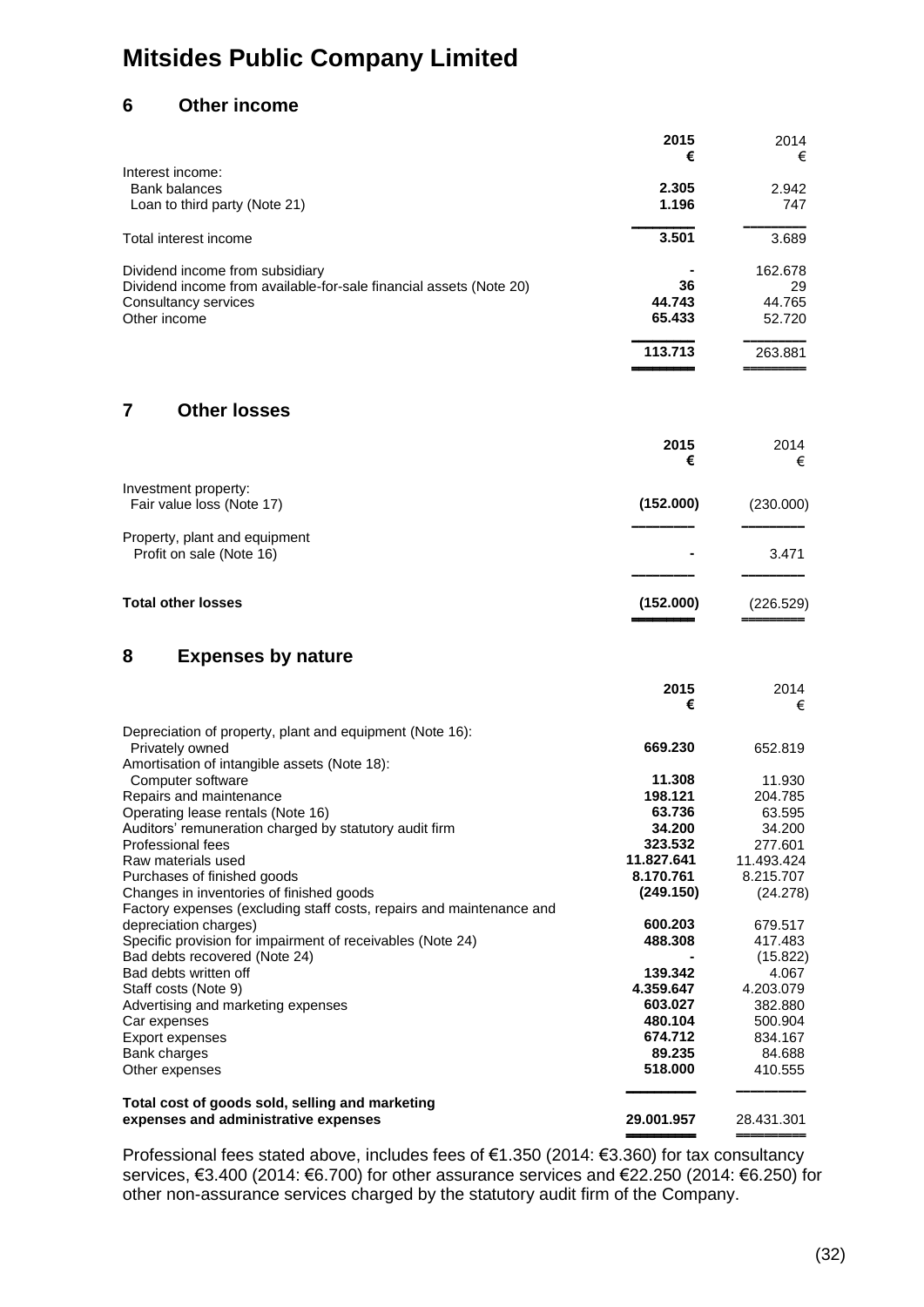# **9 Staff costs**

|                                                | 2015<br>€ | 2014<br>€ |
|------------------------------------------------|-----------|-----------|
| Wages and salaries                             | 3.919.622 | 3.777.699 |
| Social insurance costs and other contributions | 354.512   | 342.477   |
| Social Cohesion Fund contribution              | 77.876    | 75.365    |
| Contribution to Provident Fund:                |           |           |
| <b>Directors</b>                               | 1.113     | 815       |
| Employees                                      | 6.524     | 6.723     |
|                                                | 4.359.647 | 4.203.079 |
|                                                |           |           |

The Company operates a defined contribution plan, the Employees Provident Fund of Mitsides Public Company Limited which is financed separately and prepares its own separate financial statements and from which the employees are entitled to certain benefits upon retirement or early termination of service.

### **10 Finance costs**

|                                                                   | 2015<br>€     | 2014<br>€     |
|-------------------------------------------------------------------|---------------|---------------|
| Interest expense:<br>Bank borrowings<br>Finance lease obligations | 515.581       | 627.458<br>56 |
|                                                                   | 515.581       | 627.514       |
| 11<br>Income tax expense                                          |               |               |
|                                                                   | 2015<br>€     | 2014<br>€     |
| <b>Current tax:</b><br>Corporation tax<br>Defence contribution    | 27.279<br>692 | 76.965<br>883 |
| Total current tax                                                 | 27.971        | 77.848        |
| Prior year tax:<br>Corporation tax                                | (28.849)      | (28.209)      |
| Total prior year tax                                              | (28.849)      | (28.209)      |
| Deferred tax (Note 29)                                            |               |               |
| Origination and reversal of temporary differences                 | (13.514)      | (48.006)      |
| Total deferred tax                                                | (13.514)      | (48.006)      |
| Income tax (credit)/charge                                        | (14.392)      | 1.633         |
|                                                                   |               |               |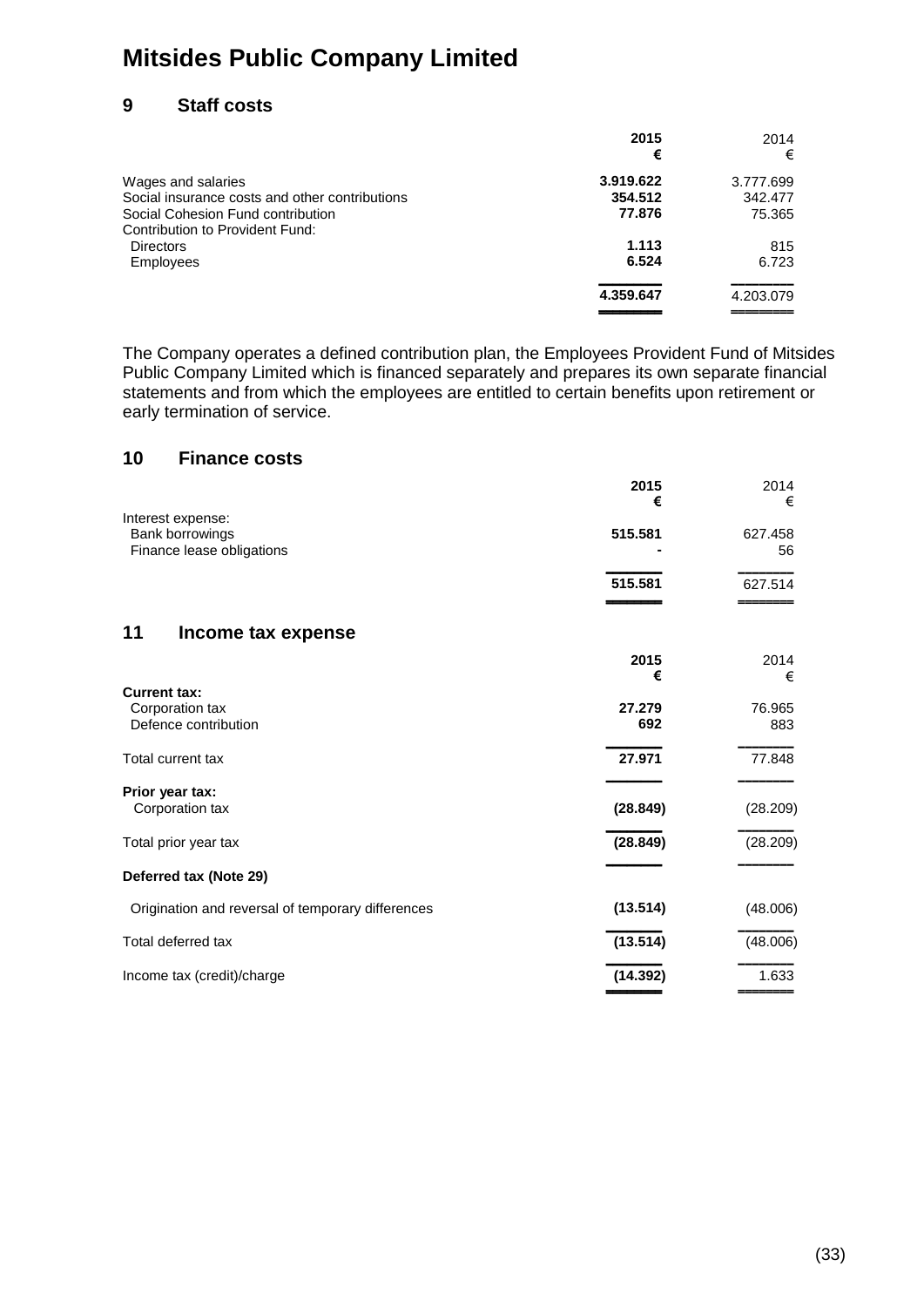### **11 Income tax expense (continued)**

The tax on the Company's loss before tax differs from the theoretical amount that would arise using the applicable tax rate as follows:

|                                                                                                                                                                                                                                                                     | 2015<br>€                           | 2014<br>€                            |
|---------------------------------------------------------------------------------------------------------------------------------------------------------------------------------------------------------------------------------------------------------------------|-------------------------------------|--------------------------------------|
| Loss before tax                                                                                                                                                                                                                                                     | (3.428.235)                         | (1.817.963)                          |
| Tax calculated at the applicable corporation tax rate of 12,5%<br>(2013:12.5%)<br>Tax effect of expenses not deductible for tax purposes<br>Tax effect of allowances and income not subject to tax<br>Difference between income tax and Capital gains tax rates and | (428.530)<br>448.787<br>(271)       | (227.245)<br>285.579<br>(21.140)     |
| indexation effect<br>Defence contribution<br>Corporation tax-prior years<br>10% Penalty                                                                                                                                                                             | (8.701)<br>692<br>(28.849)<br>2.480 | (13.186)<br>883<br>(28.209)<br>4.951 |
| Income tax credit/(charge)                                                                                                                                                                                                                                          | 14.392                              | 1.633                                |

The Company is subject to corporation tax on taxable profits at the rate of 12,5% as from 1 January 2013.

As from tax year 2013 brought forward losses of only five years for the Cyprus registered Companies may be transferred and utilised against profits.

From 1 January 2009 onwards, under certain conditions interest may be exempt from income tax and only subject to defence contribution at the rate of 10%, increased to 15% as from 31 August 2011 and to 30% as from 29 April 2013.

In certain cases dividends from abroad may be subject to special defence contribution at the rate of 15%; increased to 17% as from 31 August 2011; increased to 20% from 1 January 2012 reduced to 17% as from 1 January 2014. In certain cases dividends received from 1 January 2012 onwards from other Cyprus tax resident companies may also be subject to special contribution for defence.

The tax charge relating to components of other comprehensive income is as follows:

#### **Tax effects of components of other comprehensive income**

|                                                                   | Year ended 31 December<br>2015 |                                 | Year ended 31 December<br>2014 |                 |                                 |                |
|-------------------------------------------------------------------|--------------------------------|---------------------------------|--------------------------------|-----------------|---------------------------------|----------------|
|                                                                   | <b>Before tax</b><br>€         | Tax<br>(charge)/<br>credit<br>€ | After tax<br>€                 | Before tax<br>€ | Tax<br>(charge)/<br>credit<br>€ | After tax<br>€ |
| Land and buildings:<br>Deferred tax adjustment                    | ٠                              | 6.249                           | 6.249                          | ۰               | 7.506                           | 7.506          |
| Available for sale financial<br>assets:<br>Fair value (loss)/gain | (1.670)                        | $\blacksquare$                  | (1.670)                        | 1.015           |                                 | 1.015          |
| Other comprehensive income                                        | (1.670)                        | 6.249                           | 4.579                          | 1.015           | 7.506                           | 8.521          |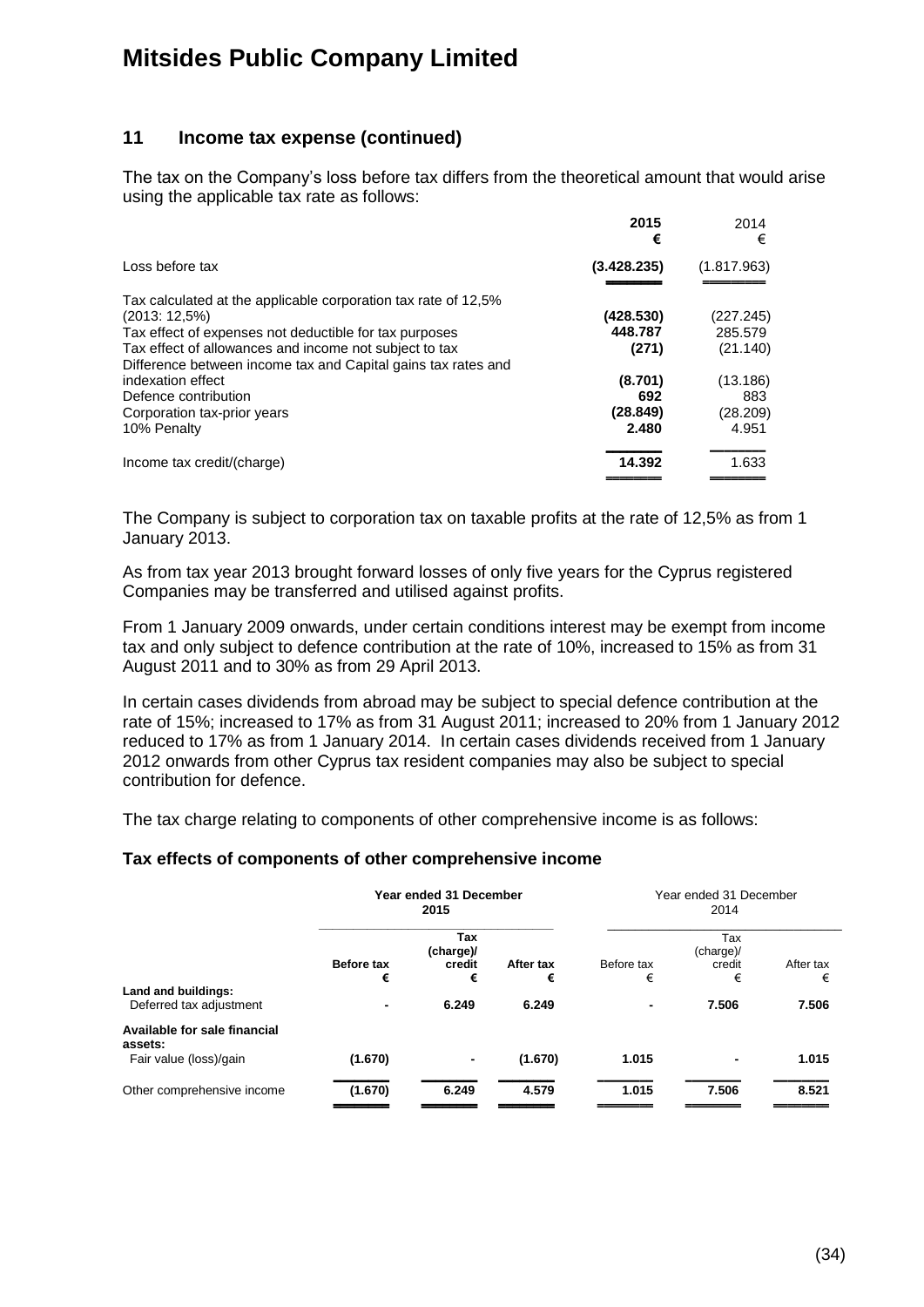# **12 Loss per share**

The basic loss per share is calculated by dividing loss attributable to the shareholders by the weighted average number of issued shares during the year.

|                                                | 2015        | 2014        |
|------------------------------------------------|-------------|-------------|
|                                                |             |             |
| Loss for the year attributable to shareholders | (3.413.843) | (1.819.596) |
| Weighted average number of issued shares       | 8 200 000   | 8 200 000   |
| Basic loss per share - cents                   | (41.63)     | (22, 19)    |

# **13 Dividends per share**

The Board of Directors does not recommend the payment of dividend.

### **14 Financial instruments by category**

|                                                                               | Loans and<br>receivables<br>€ | Available-for<br>sale | Total                |
|-------------------------------------------------------------------------------|-------------------------------|-----------------------|----------------------|
| <b>31 December 2015</b>                                                       |                               | €                     | €                    |
| Assets as per balance sheet                                                   |                               |                       |                      |
| Available-for-sale financial assets                                           |                               | 10.039                | 10.039               |
| Non-current receivables                                                       | 22.943                        |                       | 22.943               |
| Loan to related party                                                         | 1.787.783                     |                       | 1.787.783            |
| Trade and other receivables (excluding prepayments)<br>Cash and bank balances | 8.234.421<br>412.742          |                       | 8.234.421<br>412.742 |
|                                                                               |                               |                       |                      |
| <b>Total</b>                                                                  | 10.457.889                    | 10.039                | 10.467.928           |
|                                                                               |                               |                       |                      |
|                                                                               |                               |                       | Financial            |
|                                                                               |                               |                       | liabilities          |
| Liabilities as per balance sheet                                              |                               |                       | €                    |
| Borrowings                                                                    |                               |                       | 10.534.280           |
| Trade and other payables (excluding statutory                                 |                               |                       |                      |
| liabilities)                                                                  |                               |                       | 7.284.641            |
| Total                                                                         |                               |                       | 17.818.921           |
|                                                                               |                               |                       |                      |
|                                                                               | Loans and                     | Available-for         |                      |
|                                                                               | receivables                   | sale                  | Total                |
|                                                                               | €                             | €                     | €                    |
| <b>31 December 2014</b>                                                       |                               |                       |                      |
| Assets as per balance sheet<br>Available-for-sale financial assets            |                               | 11.755                | 11.755               |
| Non-current receivables                                                       | 21.747                        |                       | 21.747               |
| Loan to related party                                                         | 1.690.197                     |                       | 1.690.197            |
| Trade and other receivables (excluding prepayments)                           | 8.359.627                     |                       | 8.359.627            |
| Cash and bank balances                                                        | 1.285.629                     |                       | 1.285.629            |
| Total                                                                         | 11.357.200                    | 11.755                | 11.368.955           |
|                                                                               |                               |                       |                      |
|                                                                               |                               |                       | Financial            |
|                                                                               |                               |                       | liabilities          |
| Liabilities as per balance sheet                                              |                               |                       | €                    |
| Borrowings                                                                    |                               |                       | 9.976.441            |
| Trade and other payables (excluding statutory                                 |                               |                       |                      |
| liabilities)                                                                  |                               |                       | 6.553.335            |
| <b>Total</b>                                                                  |                               |                       | 16.529.776           |
|                                                                               |                               |                       |                      |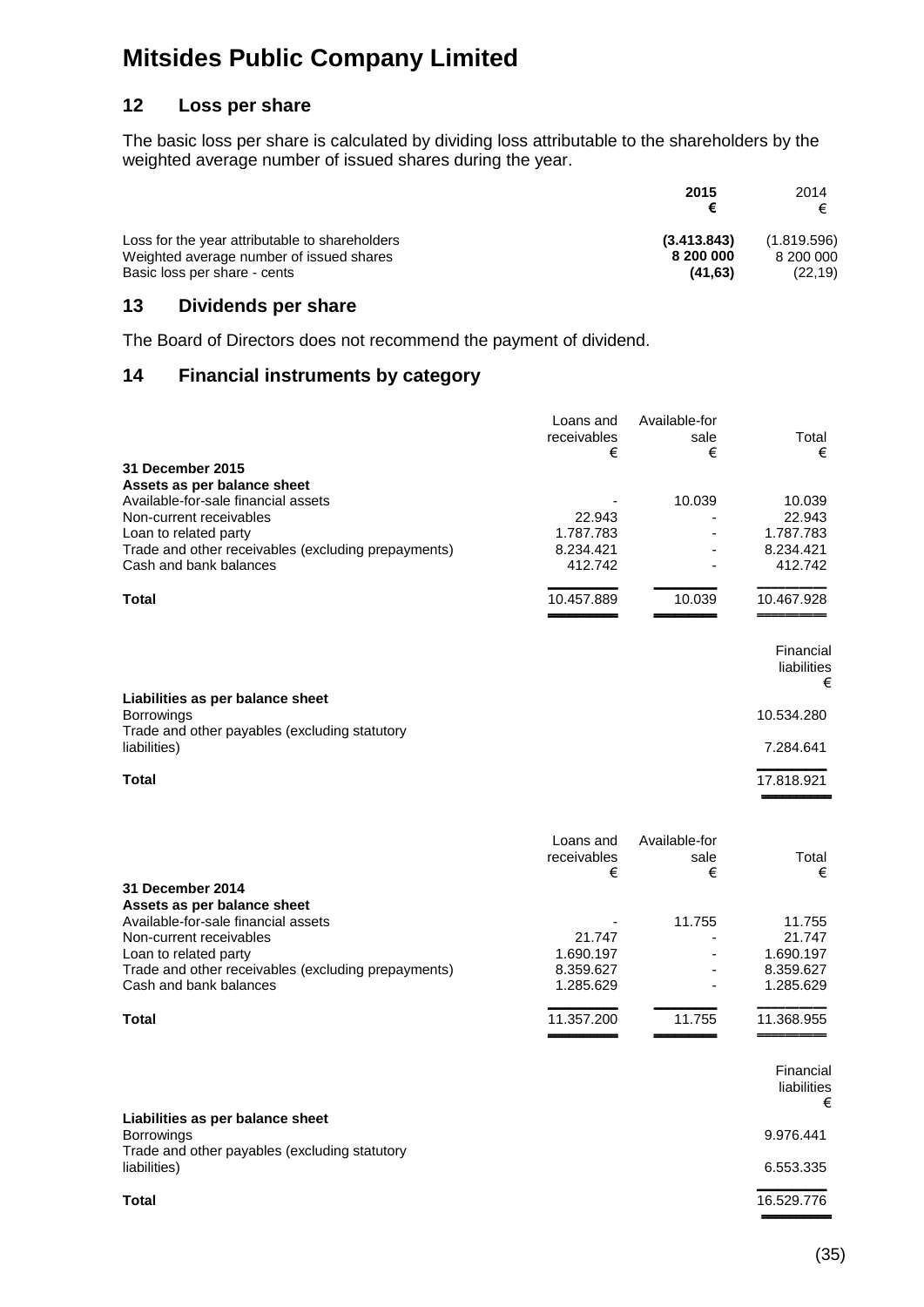# **15 Credit quality of financial assets**

The credit quality of financial assets that are neither past due nor impaired can be assessed by reference to external credit ratings (if applicable) or to historical information about counterparty default rates:

|           | 2014         |
|-----------|--------------|
| €         | €            |
|           |              |
| 222.838   | 62.165       |
| 849.438   | 1.042.910    |
| 1.208.441 | 1.485.320    |
| 2.280.717 | 2.590.395    |
|           |              |
|           | 2014         |
| €         | €            |
|           |              |
| 1.999.931 | 1.921.322    |
| 63.469    | 79.626       |
| 2.063.400 | 2.000.948    |
|           |              |
|           |              |
|           | 110.001      |
| 144.198   | 98.367       |
| 203.528   | 779.780      |
| 43.380    | 45.619       |
| 391.106   | 1.033.767    |
|           | 2015<br>2015 |

(1) The rest of the balance sheet item 'cash and bank balances' is cash in hand.

Group 1 – new receivables (less than 6 months).

Group 2 - existing customers (more than 6 months) with no defaults in the past.

Group 3 - existing customers (more than 6 months) with some defaults in the past. Total defaults have been fully recovered.

Group 4 - companies within the group, common control companies and associates with no defaults in the past.

Group 5 - other receivables

None of the financial assets that are fully performing has been renegotiated in the last year.

None of the loans and receivables from related parties is past due or impaired.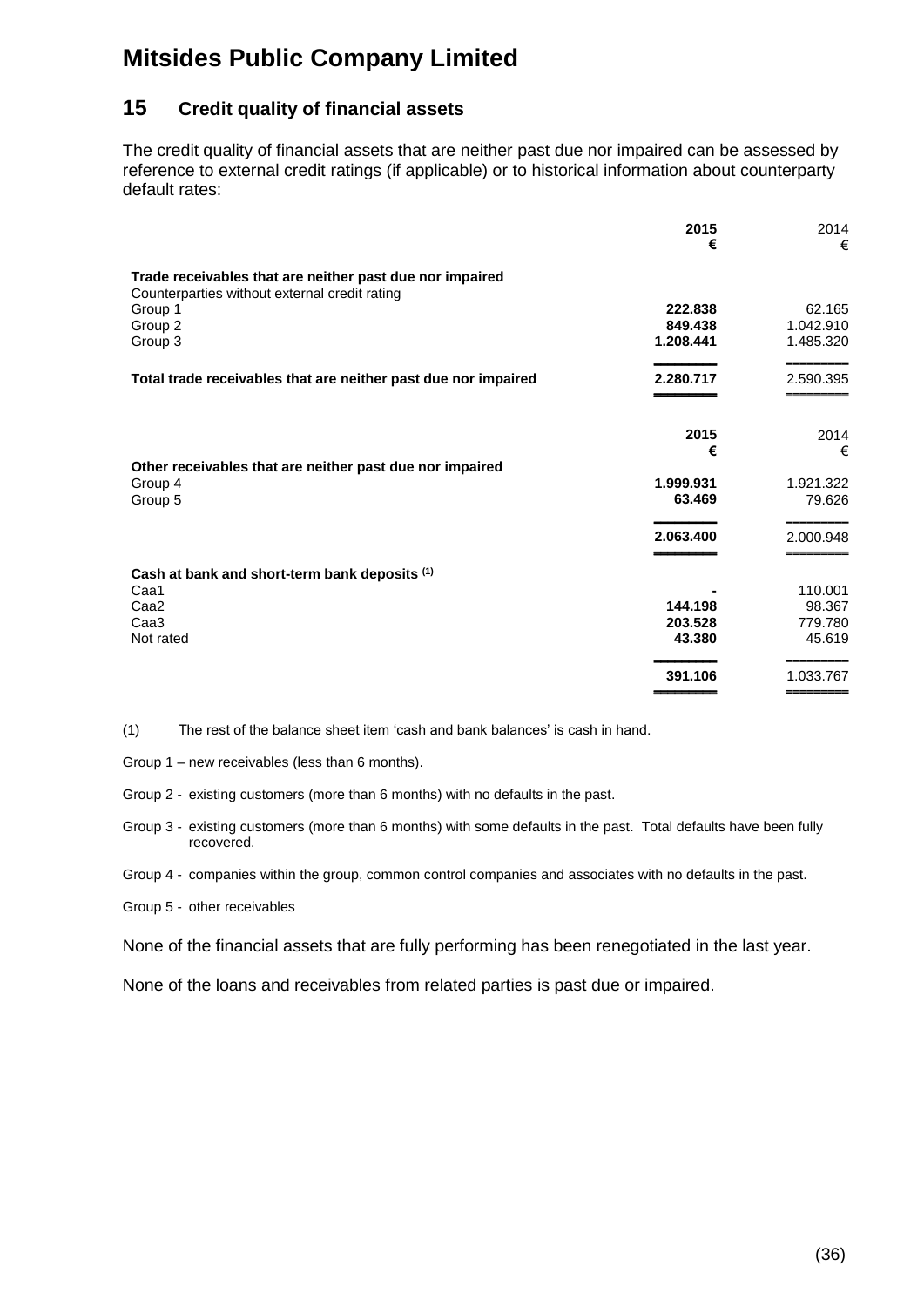## **16 Property, plant and equipment**

|                                                                        | Land and<br>buildings<br>€ | Plant<br>machinery<br>and tools<br>€ | Furniture,<br>fixtures and<br>computer<br>hardware<br>€ | Motor<br>vehicles<br>€   | Total<br>€                |
|------------------------------------------------------------------------|----------------------------|--------------------------------------|---------------------------------------------------------|--------------------------|---------------------------|
| At 1 January 2014                                                      |                            |                                      |                                                         |                          |                           |
| Cost or valuation<br>Accumulated depreciation                          | 11.275.786                 | 6.824.966<br>(5.108.930)             | 1.109.157<br>(946.747)                                  | 1.883.818<br>(1.698.584) | 21.093.727<br>(7.754.261) |
| Net book amount                                                        | 11.275.786                 | 1.716.036                            | 162.410                                                 | 185.234                  | 13.339.466                |
| Year ended 31 December 2014                                            |                            |                                      |                                                         |                          |                           |
| Opening net book amount<br><b>Additions</b>                            | 11.275.786                 | 1.716.036<br>136.291                 | 162.410<br>32.258                                       | 185.234<br>36.241        | 13.339.466<br>204.790     |
| <b>Disposals</b>                                                       |                            | (3.029)                              |                                                         |                          | (3.029)                   |
| Depreciation charge (Note 8)                                           | (294.919)                  | (220.506)                            | (58.071)                                                | (79.323)                 | (652.819)                 |
| Closing net book amount                                                | 10.980.867                 | 1.628.792                            | 136.597                                                 | 142.152                  | 12.888.408                |
| At 31 December 2014                                                    |                            |                                      |                                                         |                          |                           |
| Cost or valuation                                                      | 11.275.786                 | 4.627.304                            | 1.141.415                                               | 1.891.013                | 18.935.518                |
| Accumulated depreciation                                               | (294.919                   | (2.998.512)                          | (1.004.818)                                             | (1.748.861)              | (6.047.110)               |
| Net book amount                                                        | 10.980.867                 | 1.628.792                            | 136.597                                                 | 142.152                  | 12.888.408                |
| Year ended 31 December 2015                                            |                            |                                      |                                                         |                          |                           |
| Opening net book amount                                                | 10.980.867                 | 1.628.792                            | 136.597                                                 | 142.152                  | 12.888.408                |
| Additions<br>Transfer from investment<br>property due to change in use | 22.645                     | 97.585                               | 42.767                                                  | 82.454                   | 245.451                   |
| (Note 17)                                                              | 690.000                    |                                      |                                                         |                          | 690.000                   |
| Depreciation charge (Note 8)                                           | (303.104)                  | (226.607)                            | (51.031)                                                | (88.488)                 | (669.230)                 |
| Closing net book amount                                                | 11.390.408                 | 1.499.770                            | 128.333                                                 | 136.118                  | 13.154.629                |
| At 31 December 2015                                                    |                            |                                      |                                                         |                          |                           |
| Cost or valuation                                                      | 11.988.431                 | 4.724.889                            | 1.184.182                                               | 1.973.467                | 19.870.969                |
| Accumulated depreciation                                               | (598.023)                  | (3.225.119)                          | (1.055.849)                                             | (1.837.349)              | (6.716.340)               |
| Net book amount                                                        | 11.390.408                 | 1.499.770                            | 128.333                                                 | 136.118                  | 13.154.629                |
|                                                                        |                            |                                      |                                                         |                          |                           |

Bank borrowings are secured on land and buildings of the Company (including investment properties Note 17) for €7.498.658 (2014: €7.498.658) (Note 28).

In the cash flow statement, proceeds from sale of property, plant and equipment comprise:

|                                                                                     | 2015<br>€      | 2014<br>€      |
|-------------------------------------------------------------------------------------|----------------|----------------|
| Net book value<br>Profit on sale of property, plant and equipment ( $\Sigma$ ημ. 7) | $\blacksquare$ | 3.029<br>3.471 |
| Proceeds from sale of property, plant and equipment                                 | $\blacksquare$ | 6.500          |

Operating lease rentals amounting to €63.736 (2014: €63.595) relating to the lease of property are included in profit or loss (Note 8).

Depreciation expense of €529.711 (2014: €515.425) has been charged in "cost of sales", €51.374 (2014: €41.742) in "selling and marketing expenses" and €88.145 (2014: €95.652) in "administrative expenses".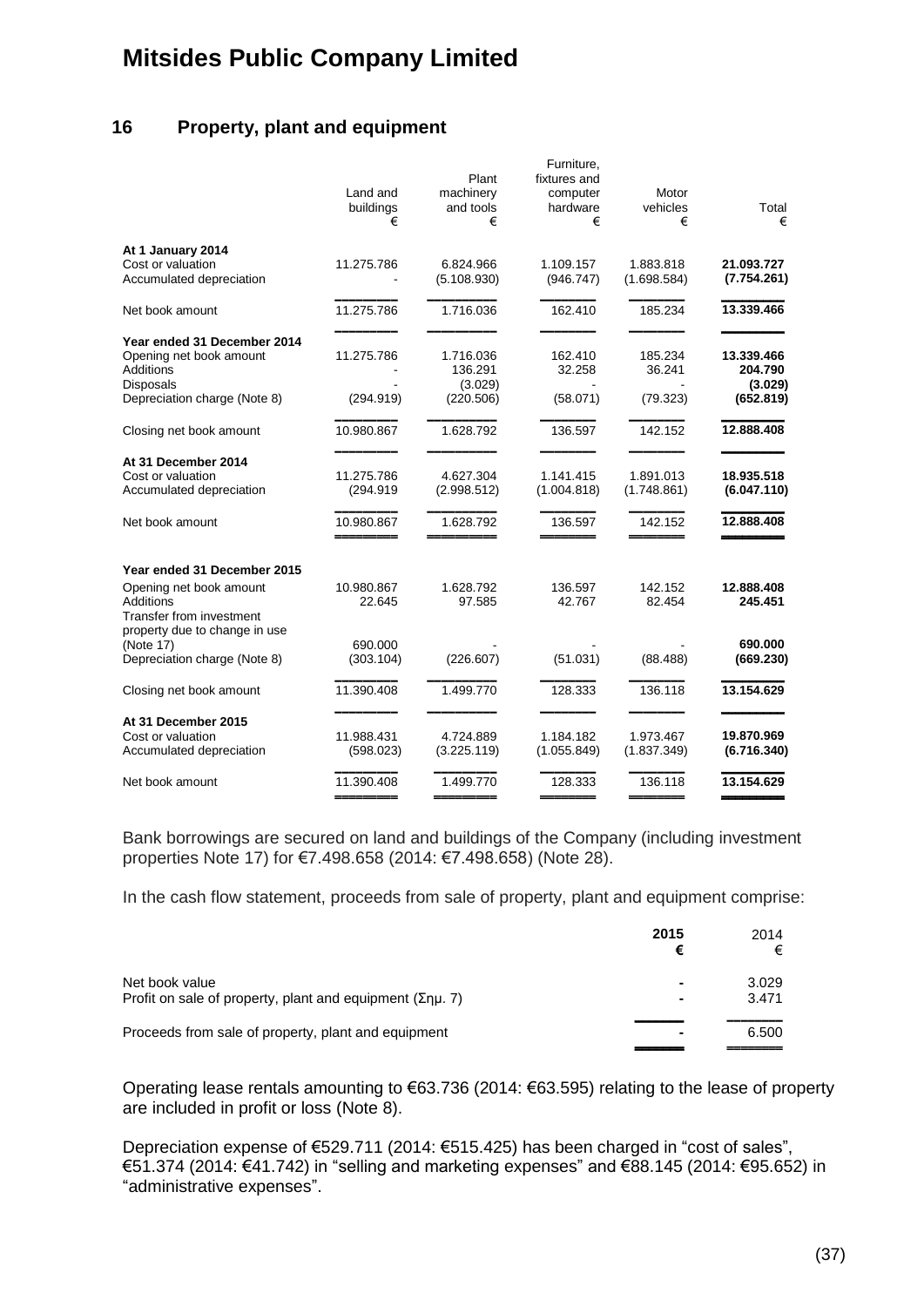# **16 Property, plant and equipment (continued)**

If the land and buildings were stated on the historical cost basis, the amounts would be as follows:

|                                  | 2015<br>€                | 2014<br>€                |
|----------------------------------|--------------------------|--------------------------|
| Cost<br>Accumulated depreciation | 5.982.252<br>(3.160.391) | 5.788.747<br>(2.945.630) |
| Net book amount                  | 2.821.861                | 2.843.117                |

### **Fair value of land and buildings**

An independent valuation of land and buildings of the Company was performed by independent valuers to determine fair value of land and buildings as at 31 December 2013. The revaluation revealed no significant changes in the fair value of land and buildings. The following table analyses non-financial assets carried at fair value, by valuation method. The different levels have been defined as follows:

- Quoted prices (unadjusted) in active markets for identical assets or liabilities (Level 1).
- Inputs other than quoted prices included within level 1 that are observable for the asset or liability, either directly (that is, as prices) or indirectly (that is, derived from prices) (Level 2).
- Inputs for the asset or liability that are not based on observable market data (that is, unobservable inputs) (Level 3).

|                                                                    | Fair value measurements at 31 December 2015 using                    |                                                            |                                                             |  |
|--------------------------------------------------------------------|----------------------------------------------------------------------|------------------------------------------------------------|-------------------------------------------------------------|--|
|                                                                    | Quoted prices in active<br>markets for identical<br>assets (Level 1) | <b>Significant other</b><br>observable inputs<br>(Level 2) | <b>Significant</b><br>unobservable inputs<br>(Level 3)<br>€ |  |
| <b>Recurring fair value</b><br>measurements<br>Land and buildings: |                                                                      |                                                            |                                                             |  |
| Manufacturing sites - Cyprus<br>Flat - Serbia                      |                                                                      | -                                                          | 11.116.725<br>273.683                                       |  |
|                                                                    |                                                                      |                                                            | 11.390.408                                                  |  |

#### **Valuation processes of the Company**

The Company engages at regular intervals, external, independent and qualified valuers to determine the fair value of land and buildings of the Company. On 31 December 2013 the fair values of the land and buildings were determined by D & M Axia Chartered Surveyors Limited, member of RICS.

The external valuations of the level 3 land and buildings have been performed using a sales comparison approach to determine the value of the land and the depreciated replacement cost method to determine the value of the buildings. However for manufacturing sites in Cyprus there have been a limited number of similar sales in the local market and the valuations have been performed using unobservable inputs. The external valuers, in discussion with the Company's management have determined these inputs based on the size, age and condition of the land and buildings, the state of the local economy and comparable prices in the corresponding area. The most important factor in these valuation methods is the price per square meter.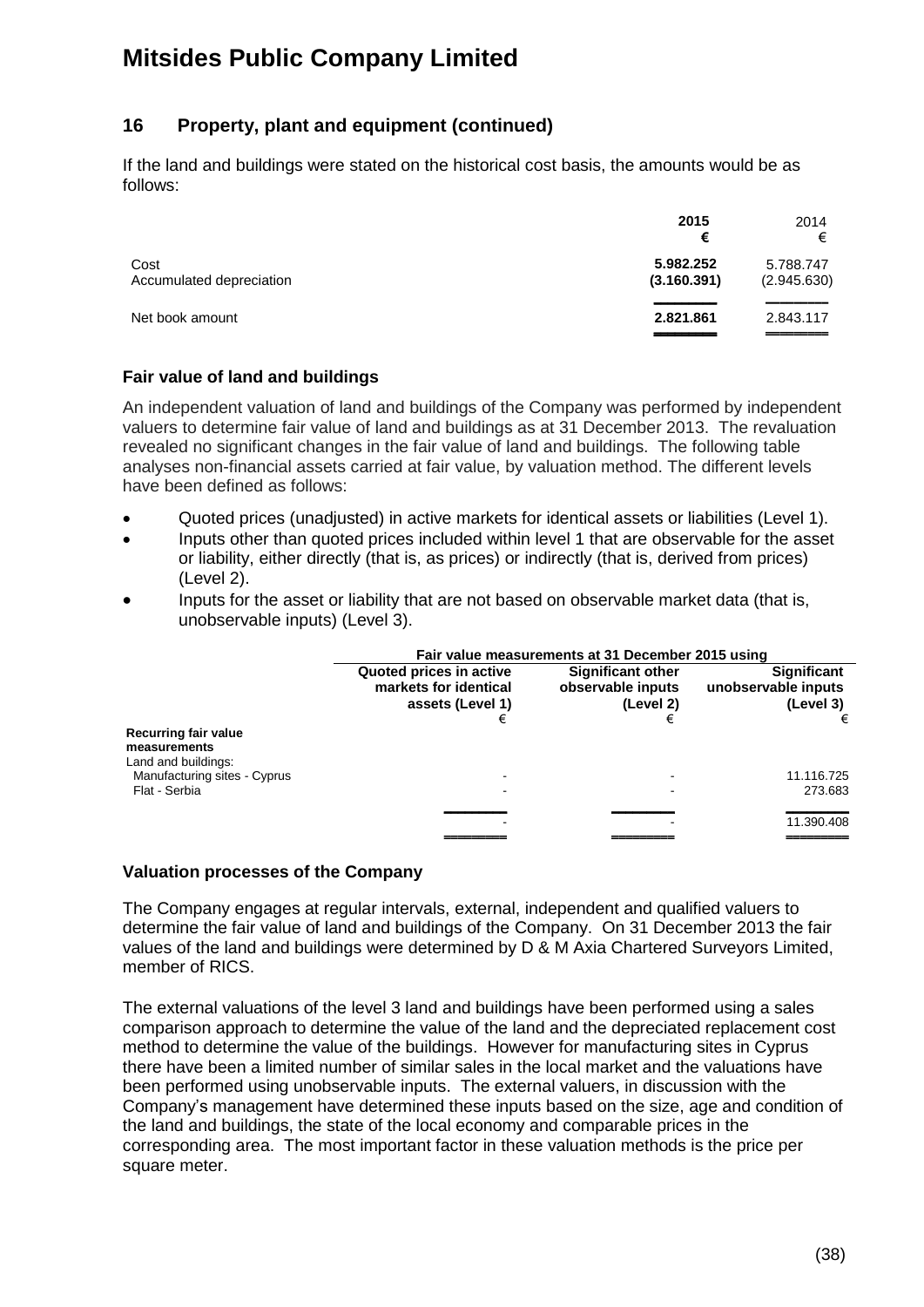# **16 Property, plant and equipment (continued)**

#### **Valuation processes of the Company (continued)**

#### **Information about fair value measurements using significant unobservable inputs (Level 3)**

| <b>Description</b><br>Manufacturing sites | Fair value at<br>31 December<br>2015 | <b>Valuation technique</b>      | Unobservable inputs    | Range of<br>unobservable<br>inputs<br>(probability-<br>weighted<br>average) | <b>Relationship of</b><br>unobservable inputs to<br>fair values       |
|-------------------------------------------|--------------------------------------|---------------------------------|------------------------|-----------------------------------------------------------------------------|-----------------------------------------------------------------------|
| Land                                      |                                      | comparable prices               | Price per square meter | €200-€750 (€293)                                                            | The higher the price per<br>square meter the higher<br>the fair value |
| <b>Buildings</b>                          | 11.390.408                           | depreciated<br>replacement cost | Price per square meter | €479-€565 (€530)                                                            | The higher the price per<br>square meter the higher<br>the fair value |

The above mentioned amounts have been amended, after December 2013, to include depreciation and additions from 2014 and 2015.

### **17 Investment property**

|                                                                                                                                  | 2015                                | 2014                   |
|----------------------------------------------------------------------------------------------------------------------------------|-------------------------------------|------------------------|
|                                                                                                                                  | €                                   | €                      |
| At beginning of the year<br>Fair value loss (Note 7)<br>Transfer to property, plant and equipment due to change of use (Note 16) | 3.314.980<br>(152.000)<br>(690.000) | 3.544.980<br>(230.000) |
| At end of the year                                                                                                               | 2.472.980                           | 3.314.980              |

Fair value is determined using comparable prices. The sales prices of comparable land and buildings in nearby locations are adjusted for differences in key characteristics like the size of the property.

Investment property of the Company comprises of idle land not used by the Company and has been classified at Level 3 of the fair value hierarchy.

| Country                                                                                                                       | <b>Idle land-Cyprus</b><br>€ | 2015<br>Total<br>€ | 2014<br>Total<br>€ |
|-------------------------------------------------------------------------------------------------------------------------------|------------------------------|--------------------|--------------------|
| Fair value at 1 January                                                                                                       | 3.314.980                    | 3.314.980          | 3.544.980          |
| Net loss from fair value adjustments on investment property<br>Transfer to property, plant and equipment due to change of use | (152.000)                    | (152.000)          | (230.000)          |
| (Note 16)                                                                                                                     | (690.000)                    | (690.000)          |                    |
| Fair value at 31 December                                                                                                     | 2.472.980                    | 2.472.980          | 3.314.980          |

Bank borrowings are secured on the Company's land and buildings (including land and buildings in property, plant and equipment (Note 16)) for €7.498.658 (2014: €7.498.658) (Note 28).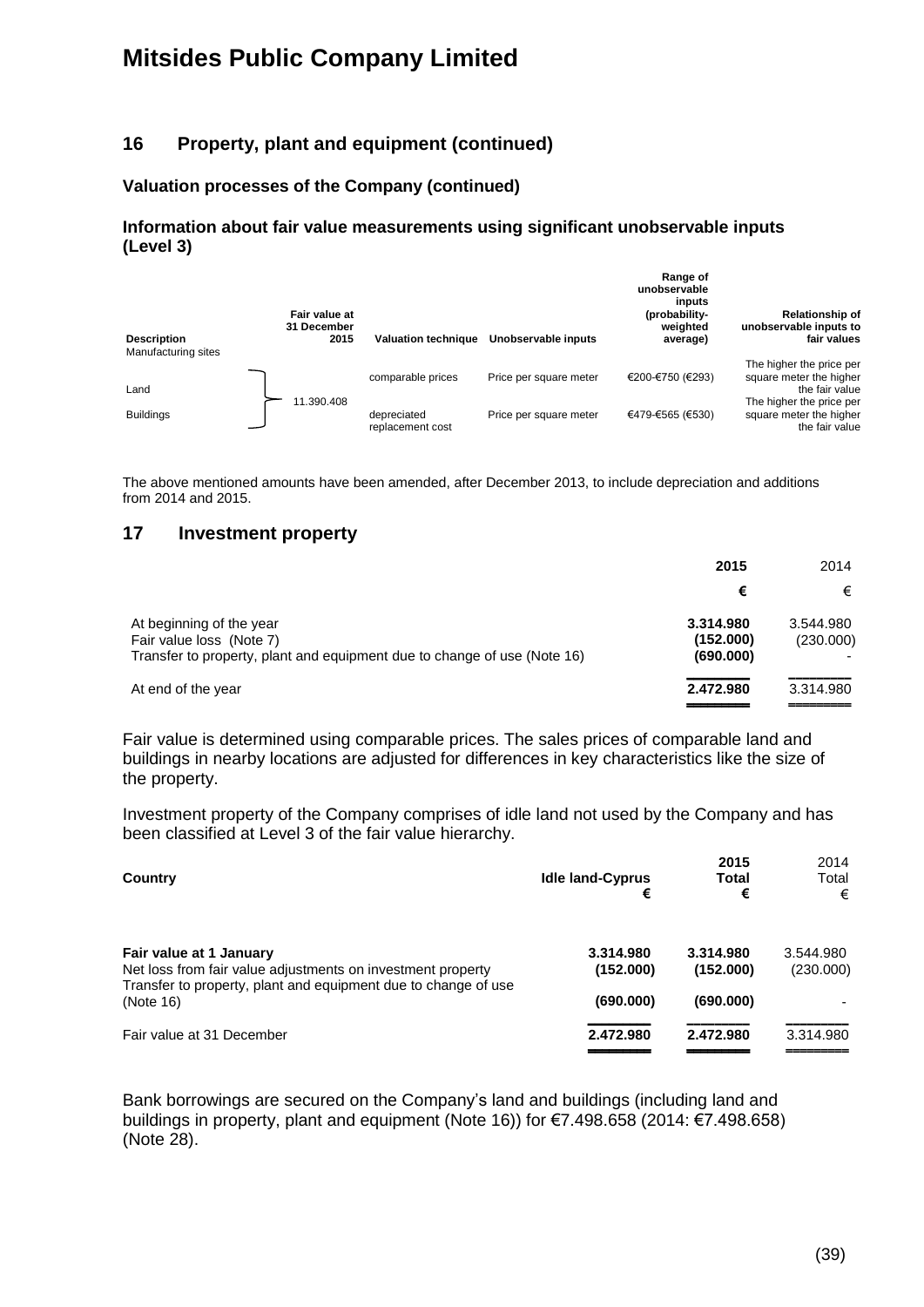## **17 Investment property (continued)**

#### **Valuation processes**

The Company's investment properties were valued at 31 December 2015 by independent professionally qualified valuers who hold a recognised relevant professional qualification and have recent experience in the locations and segments of the investment properties valued, D & M Axia Chartered Surveyors Limited, member of RICS. For all investment properties, their current use equates to the highest and best use. The Group's finance department reviews the valuations performed by the independent valuers for financial reporting purposes. Discussions of valuation processes and results are held between the CFO, Management and the independent valuers at least once every year. At each financial year end the Company's finance department:

- verifies all major inputs to the independent valuation report
- assesses property valuation movements when compared to the prior year valuation report; and
- $-$  holds discussions with the independent valuer.

Changes in Level 3 fair values are analysed at each reporting date during the annual valuation discussions between the CFO, Audit Committee and the independent valuer.

#### **Information about fair value measurement using significant unobservable inputs (Level 3)**

| <b>Property</b>    | Valuation<br>€       | <b>Valuation</b><br>technique | Unobservable<br>inputs<br>€ | Range of<br>unobservable<br>inputs<br>(weighted<br>average)<br>% | Relationship of unobservable<br>inputs<br>to fair value            |
|--------------------|----------------------|-------------------------------|-----------------------------|------------------------------------------------------------------|--------------------------------------------------------------------|
| Idle land          | 2.323.000            | Comparable<br>prices          | Price per square<br>meter   | €140-€200<br>(E170)                                              | The higher the price per square<br>meter the higher the fair value |
| Buildings not used | 149.980<br>2.472.980 | Comparable<br>prices          | Price per square<br>meter   | €500                                                             | The higher the price per square<br>meter the higher the fair value |

#### **Sensitivity of management's estimates**

|                    | (Decrease)/Increase in price per square meter |           |           |         |         |         |
|--------------------|-----------------------------------------------|-----------|-----------|---------|---------|---------|
|                    | $-15%$                                        | $-10%$    | $-5%$     | 5%      | 10%     | 15%     |
|                    | €                                             | €         |           | €       | €       | €       |
| Cyprus             |                                               |           |           |         |         |         |
| Idle land          | (348.450)                                     | (232.300) | (116.150) | 116.150 | 232.300 | 348.450 |
| Buildings not used | (22.500)                                      | (15.000)  | (7.500)   | 7.500   | 15.000  | 22,500  |
|                    | (370.950)                                     | (247.300) | (123.650) | 123.650 | 247.300 | 370.950 |
|                    |                                               |           |           |         |         |         |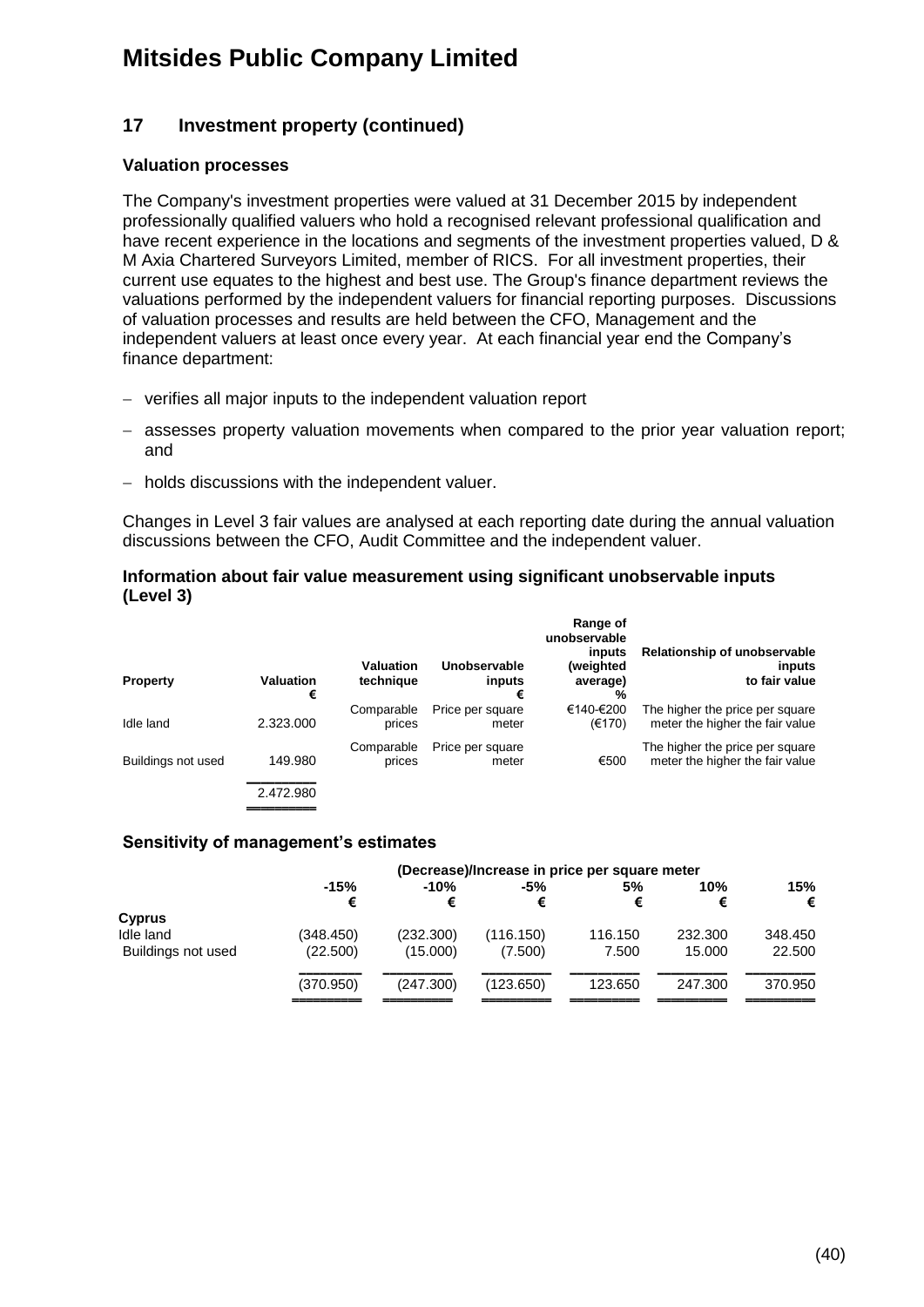# **18 Intangible assets**

|                                                        | Computer<br>software<br>€ |
|--------------------------------------------------------|---------------------------|
| At 1 January 2014                                      |                           |
| Cost                                                   | 236.617                   |
| Accumulated amortization and impairment charges        | (214.459)                 |
| Net book amount                                        | 22.158                    |
| Year ended 31 December 2014                            |                           |
| Opening net book amount                                | 22.158                    |
| Additions<br>Amortisation charge (Note 8)              | (11.930)                  |
|                                                        |                           |
|                                                        | 10.228                    |
| Closing net book amount                                |                           |
| At 31 December 2014                                    |                           |
| Cost                                                   | 236.617                   |
| Accumulated amortization and impairment charges        | (226.389)                 |
| Net book amount                                        | 10.228                    |
|                                                        |                           |
| Year ended 31 December 2015<br>Opening net book amount | 10.228                    |
| Additions                                              | 3.240                     |
| Amortisation charge (Note 8)                           | (11.308)                  |
| Closing net book amount                                | 2.160                     |
| At 31 December 2015                                    |                           |
| Cost                                                   | 239.857                   |
| Accumulated amortization and impairment charges        | (237.697)                 |
| Net book amount                                        | 2.160                     |

Computer software is amortised using the straight line method over a 3 year period. Amortisation of €11.308 (2014: €11.930) is included in "administrative expenses" in profit or loss.

# **19 Investment in subsidiaries**

|                                                                                                                                | 2015<br>€                             | 2014<br>€                |
|--------------------------------------------------------------------------------------------------------------------------------|---------------------------------------|--------------------------|
| At the beginning of the year<br>Impairment charge (1)<br>Increase in Share Capital of Mitsides Point d.o.o. (2) (Note 33 (iv)) | 7.536.805<br>(2.972.980)<br>2.172.980 | 9.396.742<br>(1.859.937) |
| At end of year                                                                                                                 | 6.736.805                             | 7.536.805                |

- (1) On 31 December 2015, the Company recognised impairment loss on cost of investment of subsidiary company of €2.972.980 (2014: €1.859.937). The impairment loss was written off in the income statement and it relates to the investment in Mitsides Point d.o.o.
- (2) On 26 June 2015, the subsidiary Mitsides Point d.o.o. increased its share capital from €3.532.398 to €5.705.378. The increase of share capital derived from the capitalisation of loans amounting to €2.172.980 (Note 33 (iv)) that were received from the parent company Mitsides Public Company Limited.

=========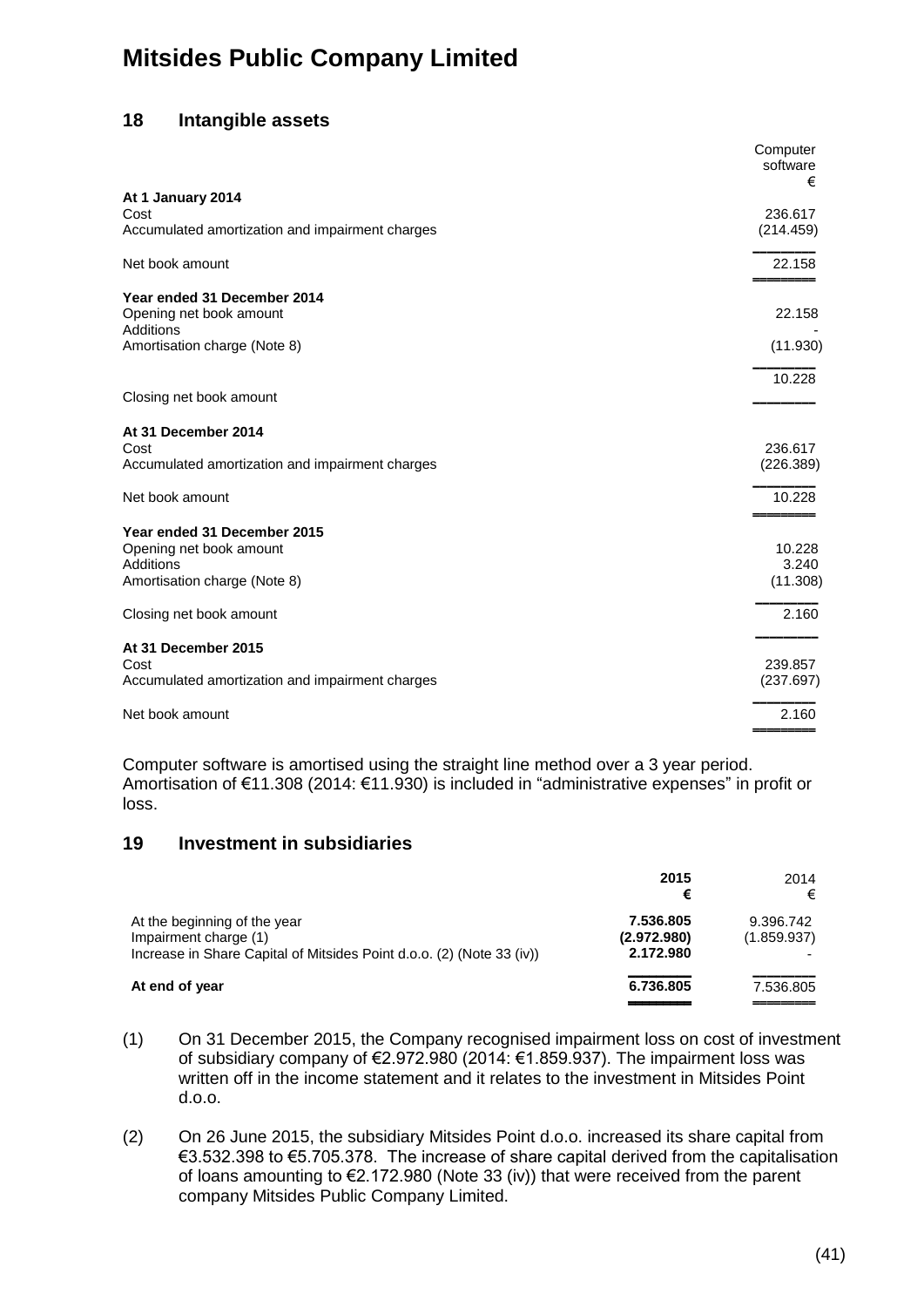### **19 Investment in subsidiaries (continued)**

#### **Impairment test for cost of investment in subsidiary Companies**

The recoverable amount of the cash generating unit has been determined based on value-inuse calculations. These calculations use pre-tax cash flow projections based on financial budgets approved by management covering a five-year period.

The main indicators used in the calculation of value in use for the year ended 31 December 2015 are as follows:

|                       | Average gross profit | Revenue     | Weighted     |
|-----------------------|----------------------|-------------|--------------|
|                       | margin               | growth      | average cost |
|                       | $2016 - 2021$        | 2016 - 2021 | of capital   |
|                       | %                    | %           | %            |
| Mitsides Point d.o.o. | 19,6                 | 24,0        | 13,7         |

Management determines the budgeted gross profit margin based on past performance and its expectations for market development.

The weighted average growth rate used is consistent with provisions included in data and reports which relates to the sector in which the Company operates. The weighted average cost of capital used does not include the effects of tax and reflects specific risks relating to each cash generating unit. Based on the above assumptions , the amount of the impairment recognised in the accounts at 31 December 2015 is €2.972.980 (2014: €1.859.937).

The Company's interests in its subsidiaries, all of which are unlisted were as follows:-

| <b>Name</b>                             | Country of<br>incorporation | <b>Principal activities</b>                                                | 2015<br>% holding | 2014<br>% holding |
|-----------------------------------------|-----------------------------|----------------------------------------------------------------------------|-------------------|-------------------|
| <b>Blue Azul Investments</b><br>Limited | Cyprus                      | Parent Company of Larnaca<br>Flourmills "Zenon" Limited                    | 100%              | 100%              |
| Mitsides Point d.o.o.                   | Serbia                      | Production of pasta, flour, bread,<br>pastry products and storing of grain | 100%              | 100%              |

### **20 Available-for-sale financial assets**

|                                                                                                       | 2015<br>€       | 2014<br>€ |
|-------------------------------------------------------------------------------------------------------|-----------------|-----------|
| At the beginning of the year                                                                          | 11.755          | 10.740    |
| Fair value gains/(losses) transferred to other<br>comprehensive income (Note 27)<br>Capital reduction | (1.670)<br>(46) | 1.015     |
| At end of year                                                                                        | 10.039          | 11.755    |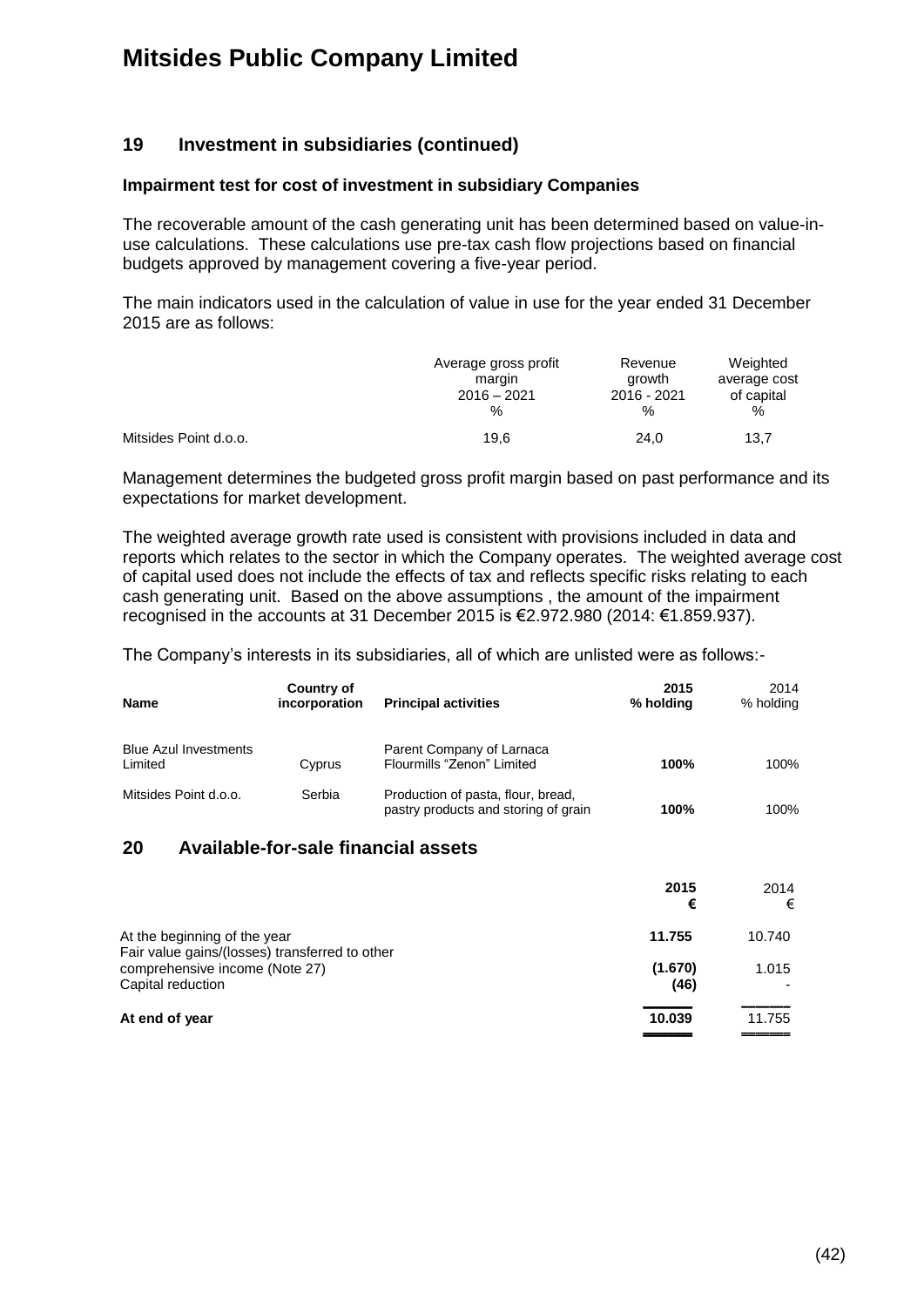# **20 Available-for-sale financial assets (continued)**

Available-for-sale financial assets are analysed as follows:

|                            | 2015<br>€ | 2014<br>€ |
|----------------------------|-----------|-----------|
| Listed equity securities:  |           |           |
| Cyprus Stock Exchange      | 7.561     | 9.277     |
| Unlisted equity securities | 2.478     | 2.478     |
|                            | 10.039    | 11.755    |
|                            |           |           |

In addition, during the year there was a dividend income of €36 (2014: €29) from available-forsale financial assets, which is included in 'other income' in profit or loss (Note 6).

Available-for-sale financial assets are denominated in the following currencies:

|                                             | 2015<br>€ | 2014<br>€ |
|---------------------------------------------|-----------|-----------|
| Euro – functional and presentation currency | 10.039    | 11.755    |

The maximum exposure to credit risk at the balance sheet date is the fair value of equity investments classified as available-for-sale.

### **21 Non-current receivables**

|                        | 2015<br>€      | 2014<br>€ |
|------------------------|----------------|-----------|
| Non-current            |                |           |
| Loans to third parties | $\blacksquare$ | 21.747    |
| <b>Current</b>         |                |           |
| Loans to third parties | 22.943         | ۰         |
|                        | 22.943         | 21.747    |
|                        |                |           |

During 2014, the Company granted a loan of €21.000 to third party for which an interest of €747 has been calculated.

During 2015, the Company didn't grant any additional loans to third parties, but interest of €1.196 was charged for the existing loans.

The loan is due for payment on the 31<sup>st</sup> of December 2016.

The effective interest rates on non-current receivables were as follows:

|                               | 2015<br>% | 2014<br>% |
|-------------------------------|-----------|-----------|
| Other non-current receivables | 5.5       | 5,5       |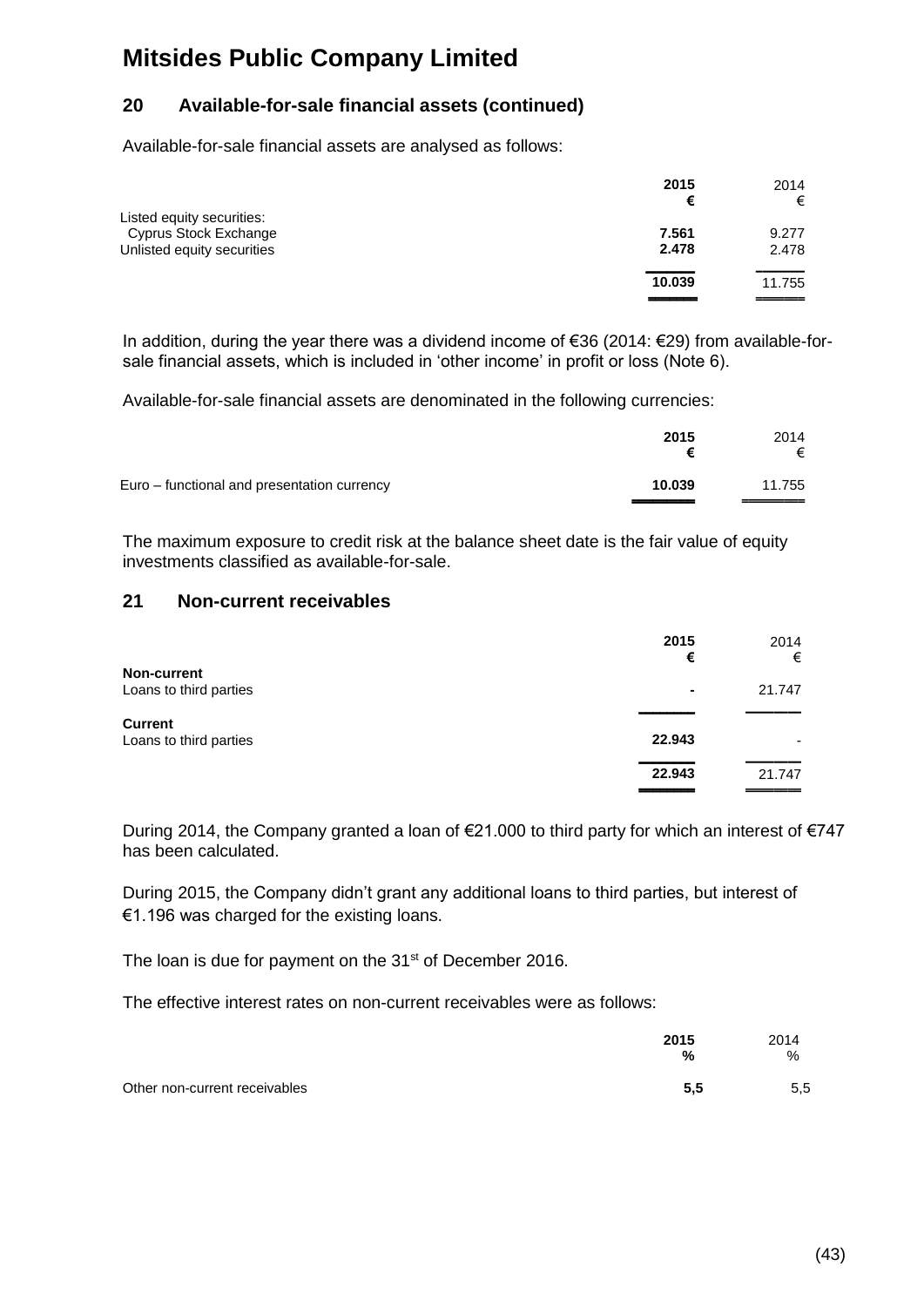# **21 Non-current receivables (continued)**

The carrying amounts of the Company's non-current receivables are denominated in the following currencies:

|                                             | 2015<br>€      | 2014<br>€ |
|---------------------------------------------|----------------|-----------|
| Euro - functional and presentation currency | $\blacksquare$ | 21.747    |
|                                             | $\blacksquare$ | 21.747    |

The maximum exposure to credit risk at the balance sheet date is the carrying value of each class of receivable mentioned above. The Company does not hold any collateral as security. None of the non-current receivables is either past due or impaired.

### **22 Loan to related company**

| 2015<br>€ | 2014<br>€ |
|-----------|-----------|
| 1.787.783 | 1.690.197 |
|           |           |

During 2015, an additional loan of €2.270.566 (Note 33(iv)) was granted to the subsidiary company Mitsides Point A.D. which does not bear interest and is repayable on demand.

On July 1 2015, loans granted to the subsidiary Mitsides Point d.o.o. of €2.172.990 were capitalised (Note 33 (iv)) as part of the cost of investment of the subsidiary company.

During 2015, the subsidiary didn't repay any part of the loan granted in 2015 (Note 33 (iv)).

Loan to related party is not secured.

The fair value of current receivable is as follows:

|                    | 2015<br>€            | 2014<br>€ |
|--------------------|----------------------|-----------|
| Loan to subsidiary | 1.787.783<br>_______ | 1.690.197 |

The carrying amount of current receivable of the Company is denominated in the following currency:

|                                             | 2015<br>€ | 2014<br>€ |
|---------------------------------------------|-----------|-----------|
| Euro – functional and presentation currency | 1.787.783 | 1.690.197 |

The maximum exposure to credit risk at the balance sheet date is the carrying value of current receivable mentioned above. The current receivable is neither past due nor impaired.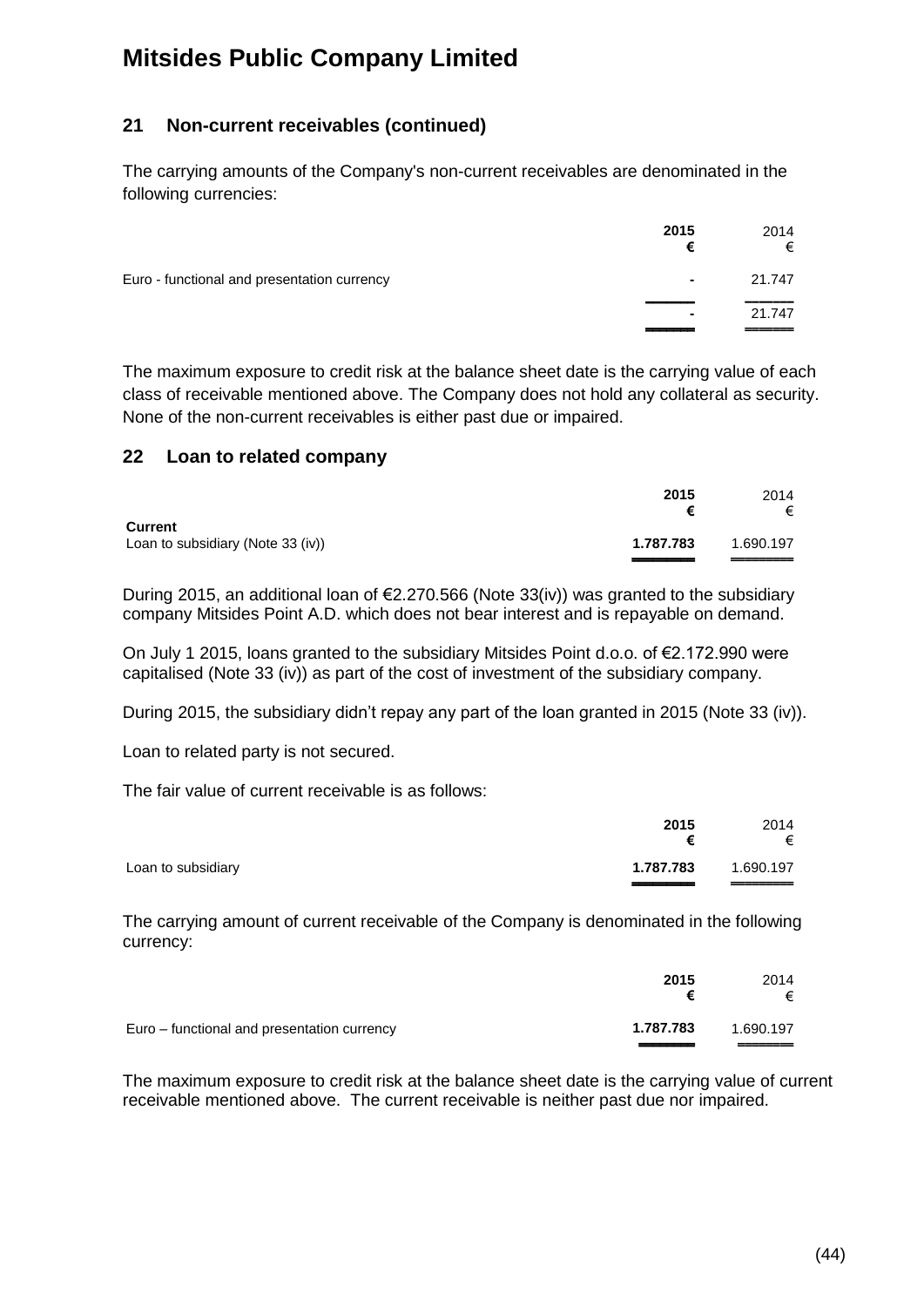### **23 Inventories**

|                                                                                                                   | 2015<br>€                                             | 2014<br>€                                            |
|-------------------------------------------------------------------------------------------------------------------|-------------------------------------------------------|------------------------------------------------------|
| Raw materials<br>Finished goods<br>Spare parts<br><b>Fuels and lubricants</b><br>Goods in transit                 | 2.733.506<br>1.684.897<br>478.750<br>10.250<br>96.732 | 3.073.507<br>1.435.747<br>473.238<br>9.815<br>95.058 |
|                                                                                                                   | 5.004.135                                             | 5.087.365                                            |
| All inventories are stated at cost.                                                                               |                                                       |                                                      |
| 24<br>Trade and other receivables                                                                                 |                                                       |                                                      |
|                                                                                                                   | 2015<br>€                                             | 2014<br>€                                            |
| Trade receivables<br>Less: Provision for impairment of receivables (Note 4)                                       | 9.053.660<br>(1.071.913)                              | 9.331.874<br>(1.261.251)                             |
| Trade receivables – net<br>Receivables from related companies (Note 33 (iii))<br>Other receivables<br>Prepayments | 7.981.747<br>212.148<br>40.526<br>64.220              | 8.070.623<br>231.125<br>57.879<br>65.604             |
|                                                                                                                   | 8.298.641                                             | 8.425.231                                            |
| The fair value of trade and other receivables are as follows:                                                     |                                                       |                                                      |
|                                                                                                                   | 2015<br>€                                             | 2014<br>€                                            |

| Trade receivables<br>Receivable from related parties<br>Other receivables | 7.981.747<br>212.148<br>40.526 | 8.070.623<br>231.125<br>57.879 |
|---------------------------------------------------------------------------|--------------------------------|--------------------------------|
| Prepayments                                                               | 64.220                         | 65.604                         |
|                                                                           | 8.298.641                      | 8.425.231                      |

At 31 December 2015, trade receivables of €2.280.717 (2014: €2.590.395) were neither past due nor impaired.

Trade receivables that are less than three months past due are not considered impaired. As of 31 December 2015, trade receivables of €5.701.030 (2014: €5.480.228) were past due but not impaired. These relate to a number of independent customers for whom there is no recent history of default. The ageing analysis of these trade receivables is as follows:

|                | 2015<br>€           | 2014<br>€ |
|----------------|---------------------|-----------|
| Up to 3 months | 5.701.030<br>______ | 5.480.228 |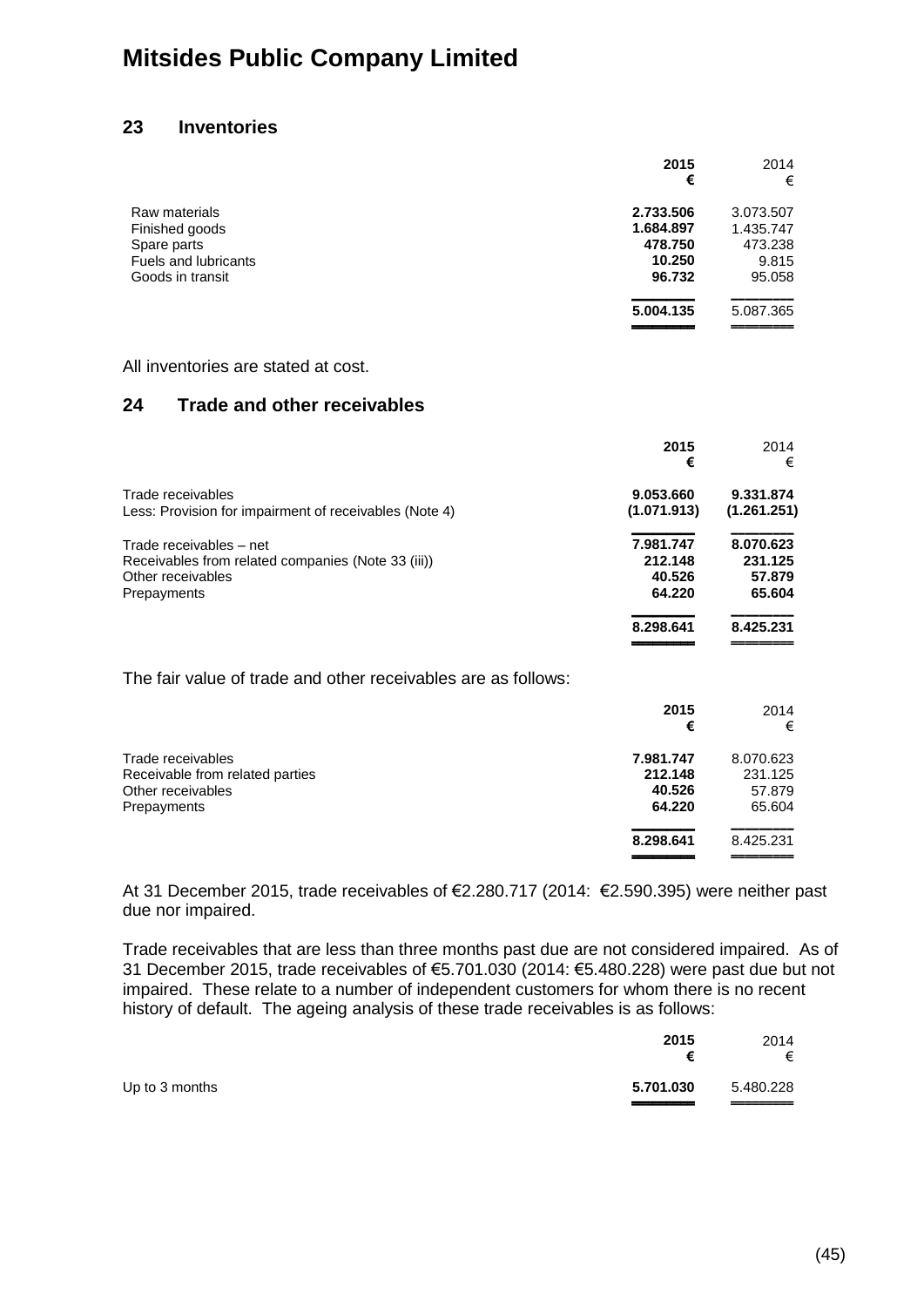### **24 Trade and other receivables (continued)**

At 31 December 2015, trade receivables of €1.071.913 (2014: €1.261.251) were impaired and provided for. The impaired receivables include mainly wholesalers, which are in an unexpectedly difficult economic situation. The ageing analysis of these receivables is as follows:

|                | 2015      | 2014<br>€ |
|----------------|-----------|-----------|
| Over 12 months | 1.071.913 | 1.261.251 |

Movements on the Company's provision for impairment of trade receivables are as follows:

|                                                           | 2015<br>€ | 2014<br>€ |
|-----------------------------------------------------------|-----------|-----------|
| At 1 January                                              | 1.261.251 | 861.564   |
| Specific provision for impairment of receivables (Note 8) | 488.308   | 417.483   |
| Bad debts recovered (Note 8)                              |           | (15.822)  |
| Receivables written off during the year as uncollectible  | (677.646) | (1.974)   |
| At 31 December                                            | 1.071.913 | 1.261.251 |
|                                                           |           |           |

The creation and reversal of provision for impaired receivables have been included in 'administrative expenses' in profit or loss (Note 8). Amounts charged to the allowance account are generally written off, when there is no expectation of recovering additional cash.

The other classes within trade and other receivables do not contain impaired or past due assets.

The maximum exposure to credit risk at the balance sheet date is the carrying value of each class of receivables mentioned above. The Company does not hold any collateral as security.

The carrying amounts of the Company's trade and other receivables are denominated in the following currencies:

|                                                      | 2015<br>€          | 2014<br>€            |
|------------------------------------------------------|--------------------|----------------------|
| Euro – functional and presentation currency          | 8.298.641          | 8.425.231            |
| 25<br><b>Cash and bank balances</b>                  |                    |                      |
|                                                      | 2015<br>€          | 2014<br>€            |
| Cash at bank and in hand<br>Short term bank deposits | 301.242<br>111.500 | 1.175.628<br>110.001 |
|                                                      | 412.742            | 1.285.629            |

The effective interest rate on short term bank deposits was 1,93 % (2014: 2,17%).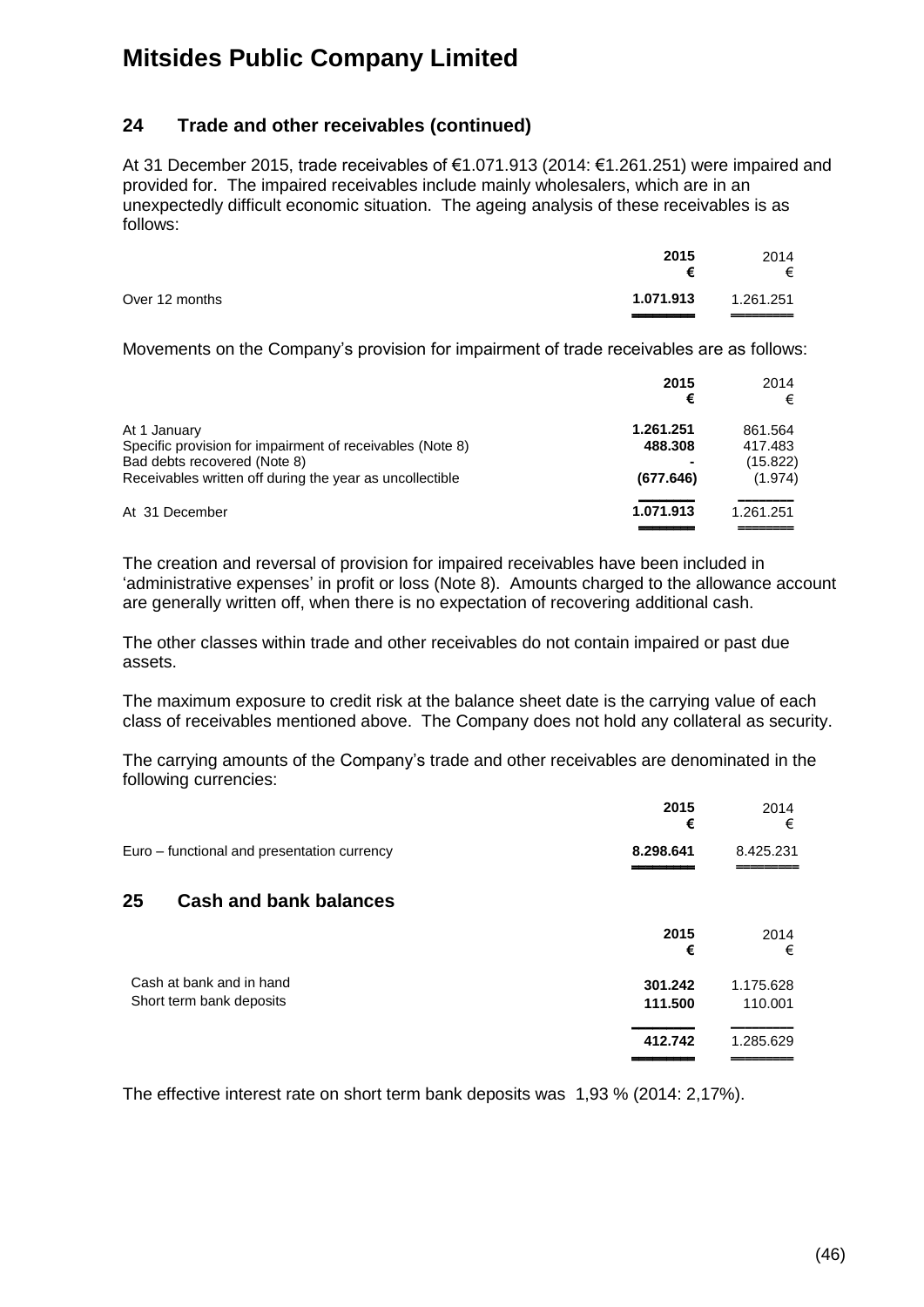# **25 Cash and bank balances (continued)**

Cash and bank balances and bank overdrafts include the following for the purposes of the statement of cash flows:

|                                                     | 2015<br>€               | 2014<br>€                |
|-----------------------------------------------------|-------------------------|--------------------------|
| Cash and bank balances<br>Bank overdrafts (Note 28) | 412.472<br>(10.452.118) | 1.285.629<br>(9.704.086) |
|                                                     | (10.039.376)            | (8.418.457)              |

Cash and bank balances are denominated in the following currencies:

|                                                                                  |                                 | 2015<br>€             | 2014<br>€                   |
|----------------------------------------------------------------------------------|---------------------------------|-----------------------|-----------------------------|
| Euro – functional and presentation currency<br><b>US Dollar</b><br>Serbian Dinar |                                 | 410.397<br>2.345      | 566,806<br>714.259<br>4.564 |
|                                                                                  |                                 | 412.742               | 1.285.629                   |
| 26<br><b>Share capital</b>                                                       |                                 |                       |                             |
|                                                                                  | Number of<br>ordinary<br>shares | Share<br>capital<br>€ | Total<br>€                  |
| <b>Issued share capital</b><br>At 1 January 2014/31 December 2014/               |                                 |                       |                             |
| 31 December 2015                                                                 | 8 200 000                       | 8.446.000             | 8.446.000                   |

The total authorised number of ordinary shares is 33 333 333 (2013: 33 333 333 shares) of nominal value €1,03 per share. All issued shares are fully paid.

========== ========== ==========

### **27 Other reserves**

|                                                                            | Land and<br>buildings<br>€ | Available-for-<br>sale financial<br>assets<br>€ | Total<br>€ |
|----------------------------------------------------------------------------|----------------------------|-------------------------------------------------|------------|
| 1 January 2014                                                             | 5.313.538                  | (465.177)                                       | 4.848.361  |
| Available-for-sale financial assets:                                       |                            |                                                 |            |
| Fair value gain (Note 20)<br>Land and buildings:                           |                            | 1.015                                           | 1.015      |
| Depreciation transfer - gross                                              | (88.343)                   |                                                 | (88.343)   |
| Depreciation transfer – tax                                                | 11.043                     |                                                 | 11.043     |
| Deferred tax adjustment (Note 29)                                          | 7.506                      |                                                 | 7.506      |
| At 31 December 2014/1 January 2015<br>Available-for-sale financial assets: | 5.243.744                  | (464.162)                                       | 4.779.582  |
| Fair value loss (Note 20)                                                  |                            | (1.670)                                         | (1.670)    |
| Land and buildings:                                                        |                            |                                                 |            |
| Depreciation transfer - gross                                              | (88.343)                   |                                                 | (88.343)   |
| Depreciation transfer - tax                                                | 11.043                     |                                                 | 11.043     |
| Deferred tax adjustment (Note 29)                                          | 6.249                      |                                                 | 6.249      |
| At 31 December 2015                                                        | 5.172.693                  | (465.832)                                       | 4.706.861  |
|                                                                            |                            |                                                 |            |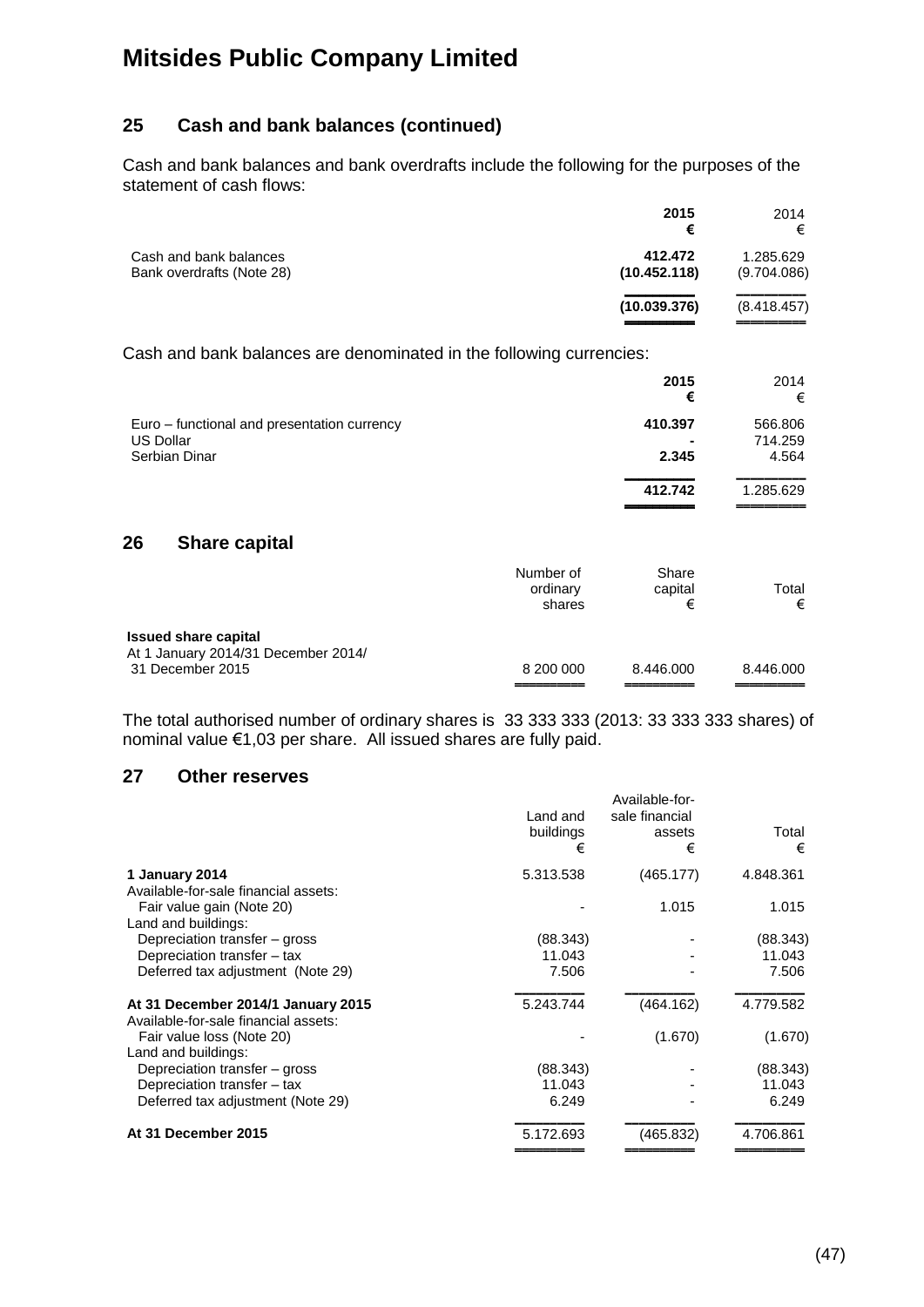### **28 Borrowings**

|                                                | 2015<br>€  | 2014<br>€        |
|------------------------------------------------|------------|------------------|
| Current                                        |            |                  |
| Bank overdrafts (Note 25)                      | 10.452.118 | 9.704.086        |
| Bank borrowings                                | 21.312     | 189.396          |
|                                                | 10.473.430 | 9.893.482        |
| <b>Non-current</b>                             |            |                  |
| Bank borrowings                                | 60.850     | 82.959           |
| <b>Total borrowings</b>                        | 10.534.280 | 9.976.441        |
|                                                | 2015       | 2014             |
|                                                | €          | €                |
| Maturity of non-current borrowings:            | 22.148     |                  |
| Between 1 and 2 years<br>Between 2 and 5 years | 38.702     | 19.618<br>63.341 |
|                                                |            |                  |
|                                                | 60.850     | 82.959           |
|                                                |            |                  |

The bank loans are repayable by monthly instalments by May 2019. The bank loans and overdrafts are secured as follows:

- (i) By floating charge on the Company's assets for €4.088.064 (2014:  $€4.088.064$ ),
- (ii) By mortgage of land and buildings of the Company for €7.498.658 (2014: €7.498.658) (Notes 16 and 17),
- (iii) By pledge of fire insurance of the Company for €18.006.407 (2014: €18.006.407),
- (iv) Promissory note of €1.713.974 (RSD208.464.000) (2014:  $€$  Nil) as a security on the purchase of wheat through additional loan facility granted to the subsidiary company Mitsides Point d.o.o. obtained from IIG Bank (Malta) Ltd.

The weighted average effective interest rates at the balance sheet date were as follows:

|                        | 2015<br>% | 2014<br>% |
|------------------------|-----------|-----------|
| Bank borrowings        | 4,16      | 5,71      |
| <b>Bank overdrafts</b> | 4,37      | 6,43      |

The bank borrowings and bank overdrafts of the Company are arranged mainly at floating rates. Borrowings at fixed rates expose the Company to fair value interest rate risk. For borrowings at floating rates, interest rates are determined regularly thus exposing the Company to cash flow interest rate risk.

The Company has the following undrawn borrowing facilities:

|                                            | 2015<br>€ | 2014<br>€ |
|--------------------------------------------|-----------|-----------|
| Floating rate:<br>Expiring within one year | 1.723.393 | 2.470.914 |

The facilities expiring within the one year are annual facilities subject to review at various dates during 2015. Other facilities have been arranged so as to help finance the needs of the Company for working capital.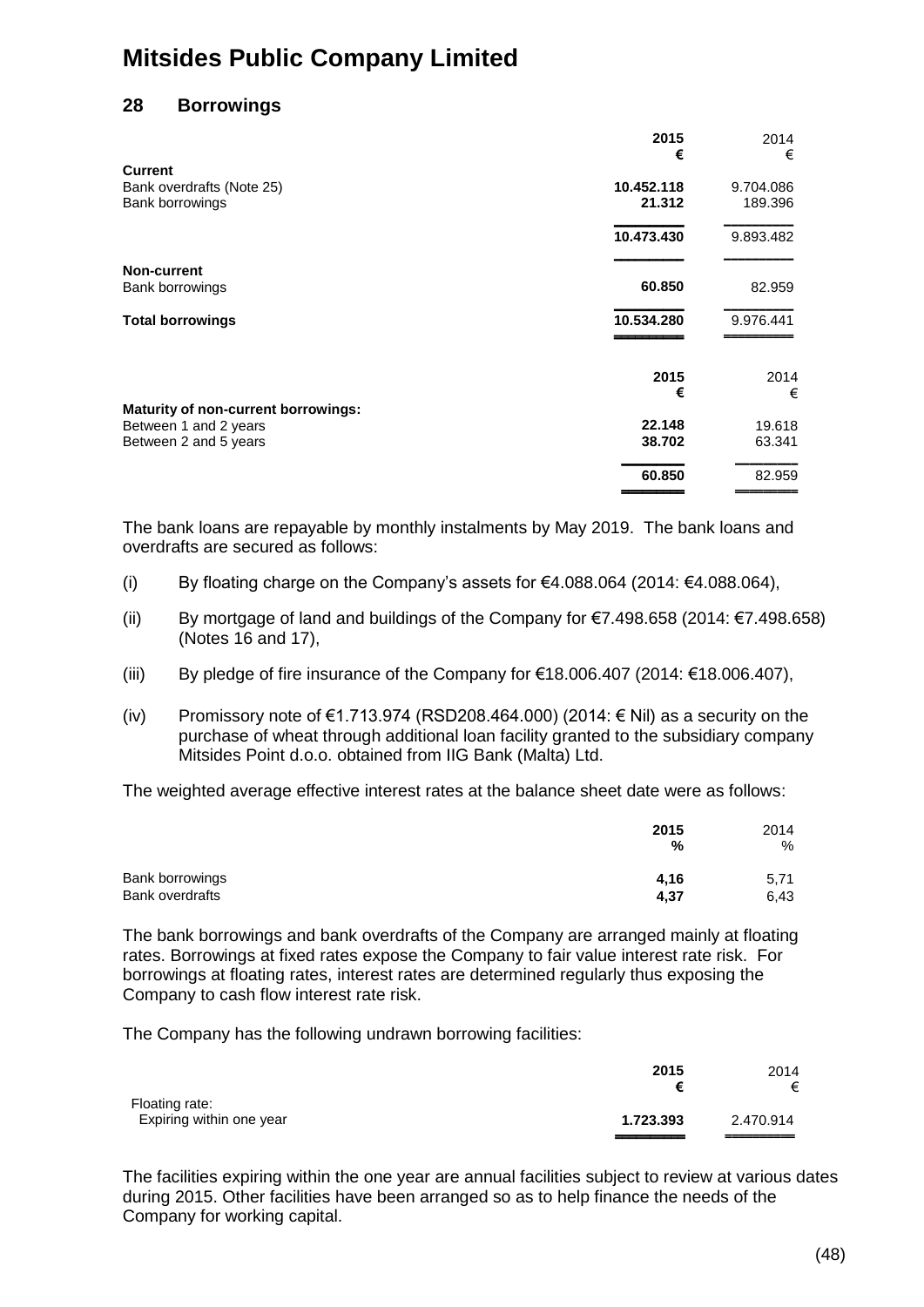# **28 Borrowings (continued)**

The carrying amounts of bank overdrafts and bank loans approximate their fair value.

The carrying amounts of the Company's borrowings are denominated in the following currencies:

|                                                                                       | 2015<br>€             | 2014<br>€             |
|---------------------------------------------------------------------------------------|-----------------------|-----------------------|
| Euro – functional and presentation currency                                           | 10.534.280            | 9.976.441             |
| 29<br>Deferred income tax liabilities                                                 |                       |                       |
| The analysis of deferred income tax liabilities are as follows:                       |                       |                       |
|                                                                                       | 2015<br>€             | 2014<br>€             |
| Deferred income tax liabilities:                                                      |                       |                       |
| - Deferred tax liabilities to be settle after more than twelve months                 | 1.772.376             | 1.792.139             |
| The gross movement on the deferred income tax account is as follows:                  |                       |                       |
|                                                                                       | 2015<br>€             | 2014<br>€             |
| At the beginning of the year<br>Credit included in profit or loss (Note 11)           | 1.792.139<br>(13.514) | 1.847.651<br>(48.006) |
| Tax (credit)/charge relating to components of other comprehensive income<br>(Note 27) | (6.249)               | (7.506)               |
| At the end of year                                                                    | 1.772.376             | 1.792.139             |
|                                                                                       |                       |                       |

The movement in deferred tax assets and liabilities, is as follows:

|                                                                                     | Revaluation of<br>land, buildings<br>and machinery<br>€ | Difference between<br>depreciation and<br>wear and tear<br>allowance<br>€ | Total<br>€          |
|-------------------------------------------------------------------------------------|---------------------------------------------------------|---------------------------------------------------------------------------|---------------------|
| At 1 January 2014                                                                   | 1.748.693                                               | 98.958                                                                    | 1.847.651           |
| Debit/(credit):<br>Profit or loss (Note 11)<br>Other comprehensive income (Note 27) | (41.936)<br>(7.506)                                     | (6.070)                                                                   | (48.006)<br>(7.506) |
| At 31 December 2014/1 January 2015                                                  | 1.699.251                                               | 92.888                                                                    | 1.792.139           |
| Debit/(credit):<br>Profit or loss (Note 11)<br>Other comprehensive income (Note 27) | (27.701)<br>(6.249)                                     | 14.187                                                                    | (13.514)<br>(6.249) |
| At 31 December 2015                                                                 | 1.665.301                                               | 107.075                                                                   | 1.772.376           |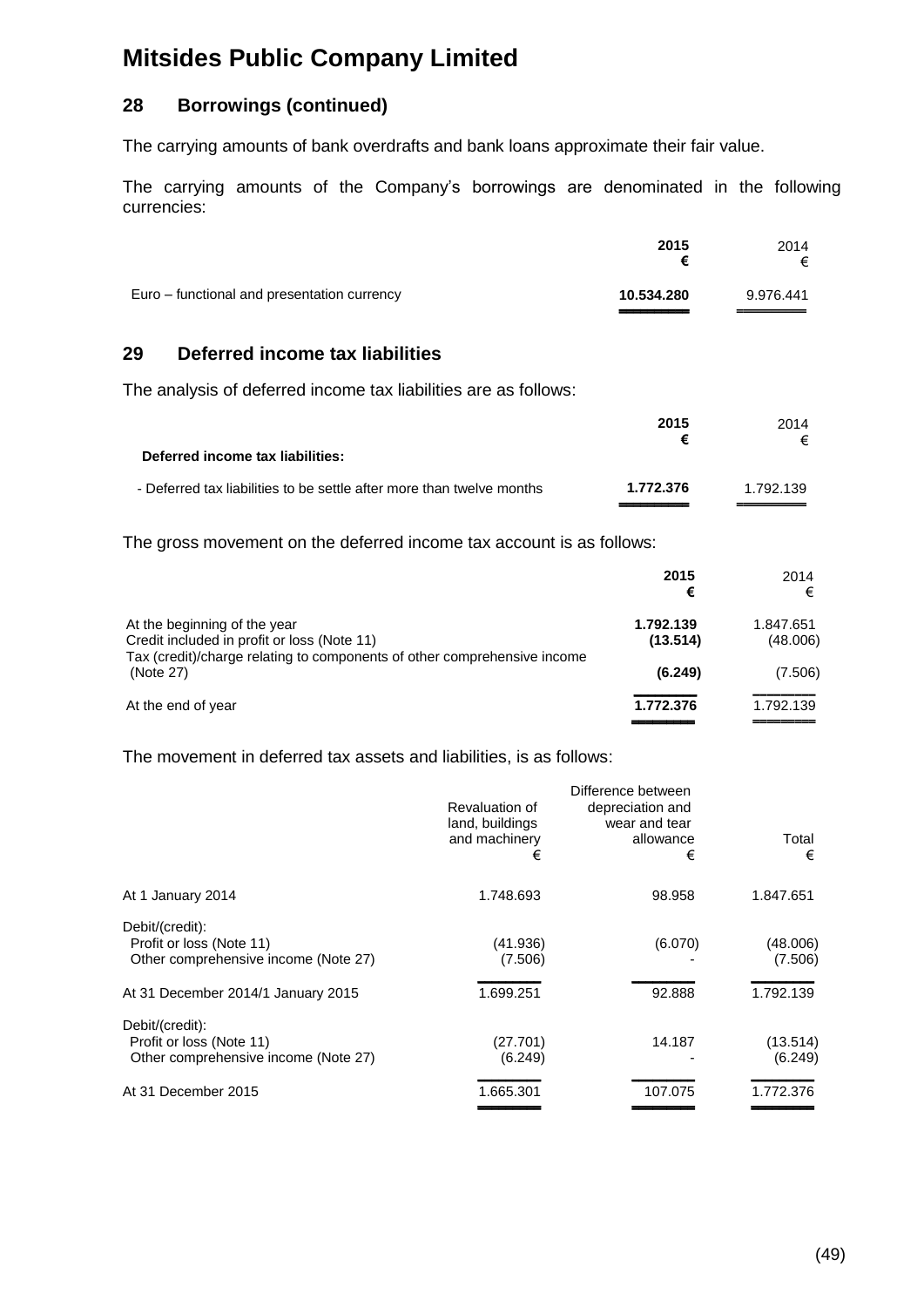# **30 Trade and other payables**

|                                                              | 2015      | 2014      |
|--------------------------------------------------------------|-----------|-----------|
|                                                              | €         | €         |
| Trade payables                                               | 4.192.474 | 4.027.648 |
| Social Insurance, VAT and other taxes                        | 47.292    | 146.167   |
| Accrued expenses                                             | 64.166    | 62.084    |
| Payable to related party (Note 33 (iii))                     | 3.023.849 | 2.460.047 |
| Other payables                                               | 4.152     | 3.556     |
| Defence contribution payable on deemed dividend distribution | 38.655    | 83.170    |
|                                                              | 7.370.588 | 6.782.672 |
|                                                              |           |           |

The fair value of the trade and other payables which are due within one year approximate their carrying amount on the balance sheet date.

The carrying amounts of the Company's trade and other payables are denominated in the following currencies:

|                                             | 2015<br>€ | 2014<br>€ |
|---------------------------------------------|-----------|-----------|
| Euro – functional and presentation currency | 7.370.588 | 6.782.672 |

### **31 Contingencies**

At 31 December 2015 the Company had contingent liabilities in respect of the following:

- (i) Bank guarantees arising in the ordinary course of business from which it is anticipated that no material liability will arise. These guarantees amounted to €10.126 (2014: €294.261).
- (ii) Guarantee to secure invoice discounting facilities of subsidiary Larnaca Flourmills "Zenon" Limited. The amount, as per agreement, given in the subsidiary from Bank of Cyprus Limited (ex Laiki Factors Limited) for invoice discounting on 31 December 2015 amounted to €362.382 (2014: €329.159).
- (iii) The Company has provided quarantees amounting to  $€6.283.000$  (2014:  $€6.500.000$ ) to secure banking facilities of the subsidiary company Mitsides Point A.D, from which no significant liabilities are expected to arise.
- (iv) Promissory note of  $\epsilon$ 1.713.974 (RSD208.464.000) (2014:  $\epsilon$  Nil) as a security on the purchase of wheat through additional loan facility granted to the subsidiary company Mitsides Point d.o.o. obtained from IIG Bank (Malta) Ltd.

#### **32 Commitments**

#### **Operating lease commitments – where the Company is the lessee**

The Company leases warehouses under non-cancellable operating lease agreements. The leases have varying terms, escalation clauses and renewal rights.

The Company is required to give a six-month notice, based on the terms of the lease agreement, for the termination of these agreements. The lease expenditure charged to profit or loss during the year is disclosed in Note 8.

The future aggregate minimum lease payments under non-cancellable operating leases are as follows:

|                                                | 2015<br>€        | 2014<br>€         |
|------------------------------------------------|------------------|-------------------|
| Not later than 1 year<br>Between 2 and 5 years | 31.031<br>83.625 | 63.431<br>124.125 |
|                                                | 114.656          | 187.556           |

======== ========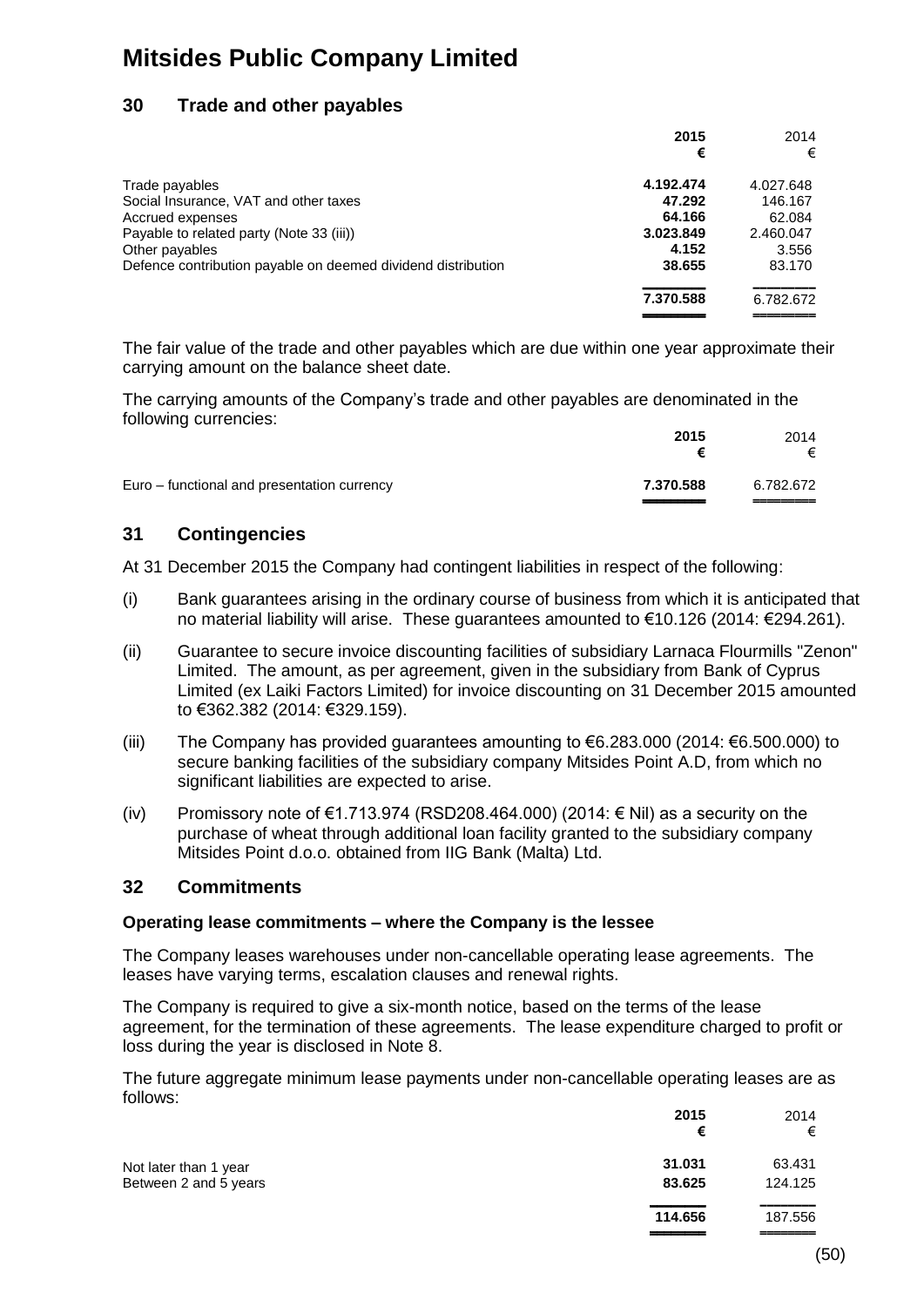### **33 Related party transactions**

The Company is controlled by Mr Constantinos P. MItsides, Chrysostomos St. Mitsides and Mrs Olga Lyssandrou who hold 19,49% each in the share capital of the Company and Mr Chrysostomos P. Mitsides who holds 18,25% of the share capital of the Company.

The Companies Chr & C Mitsides (Timber) Limited, Chr & C Mitsides (Investments) Limited, Gar Net Energy Savings Limited and LM & M United Promotion Limited are considered to be related parties due to common ownership by the Directors.

The Company Larnaca Flourmills "Zenon" Limited is wholly owned subsidiary of Blue Azul Investments Limited which is 100% controlled by the Company.

The following transactions were carried out with related parties:

### **(i) Sales of goods and services**

|                                                          | 2015<br>€ | 2014<br>€ |
|----------------------------------------------------------|-----------|-----------|
| Sales of goods:                                          |           |           |
| Larnaca Flourmills "Zenon" Limited                       | 2.904.963 | 2.805.287 |
| Sales of services:<br>Larnaca Flourmills "Zenon" Limited | 44.743    | 44.765    |
| Recharging:<br>Larnaca Flourmills "Zenon" Limited        | 40.932    | 37.935    |

#### **(ii) Purchases of goods and services**

|                                                                  | 2015      | 2014               |
|------------------------------------------------------------------|-----------|--------------------|
|                                                                  | €         | €                  |
| Purchases of goods:<br>Larnaca Flourmills "Zenon" Limited        | 3.751.155 | 3.697.535          |
| Mitsides Point d.o.o.<br>LM & M United Promotion Limited         | 441.617   | 1.227.264<br>3.451 |
| Puratos N.V.                                                     | 2.037     |                    |
|                                                                  | 4.194.809 | 4.928.250          |
| Purchases of services:<br>Chr & C Mitsides (Investments) Limited | 188.252   | 186.738            |
|                                                                  |           |                    |

========= =========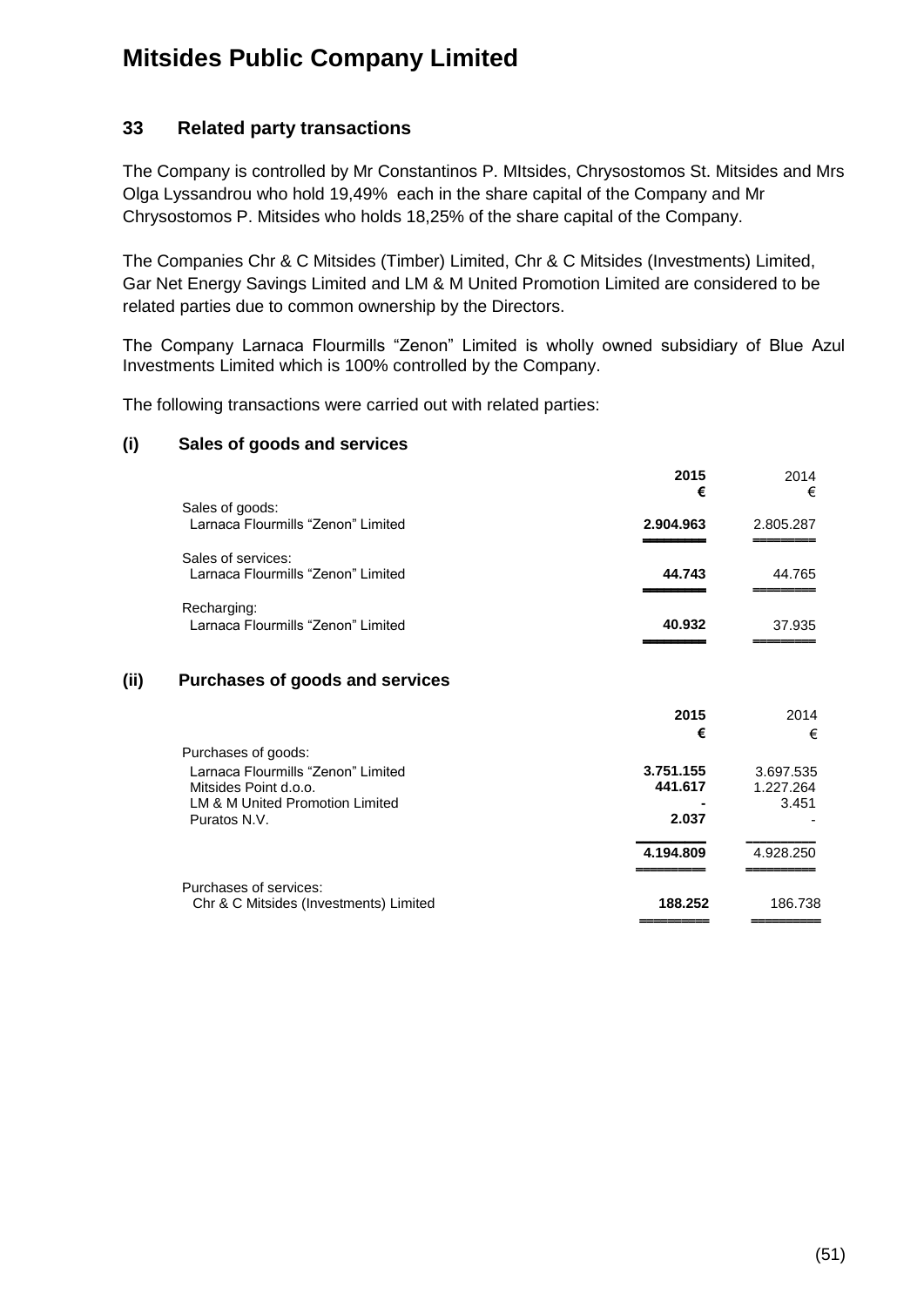### **33 Related party transactions (continued)**

#### **(iii) Year end balances arising from sales/purchases of goods/services and financing**

|                                            | 2015<br>€ | 2014<br>€ |
|--------------------------------------------|-----------|-----------|
| Receivable from related parties (Note 24): |           |           |
| Gar Net Energy Savings Limited             | 43.145    | 7.593     |
| Mitsides Point d.o.o.                      | 167.033   | 223.532   |
| Chr. C. Mitsides (Investments) Ltd         | 1.970     |           |
|                                            | 212.148   | 231.125   |
| Payable to related parties (Note 30):      |           |           |
| Larnaca Flourmills "Zenon" Limited         | 3.023.849 | 2.460.047 |
|                                            |           |           |

Balances arise from sales/purchases of goods, services and financing.

The above balances bear no interest, are unsecured and have no fixed terms of repayment.

### **(iv) Loan to related party**

| 2015<br>€   | 2014<br>€ |
|-------------|-----------|
|             |           |
| 1.690.197   | 760.327   |
| 2.270.566   | 1.329.870 |
| (2.172.980) |           |
| ٠           | (400.000) |
| 1.787.783   | 1.690.197 |
|             |           |

During 2015, an additional loan of €2.270.566 (Note 22) was granted to the subsidiary company Mitsides Point d.o.o. which does not bear interest and is repayable on demand.

On 26 June 26 , loans granted to the subsidiary Mitsides Point d.o.o. of €2.172.980 were capitalised as part of the cost of investment of the subsidiary company.

During 2015, the subsidiary didn't repay any part of the loan granted in 2015 (Note 22).

Loan to related party is not secured.

#### **(vi) Key management personnel compensation**

The compensation of key management personnel and close relatives is as follows:

|                                        | 2015<br>€ | 2014<br>€ |
|----------------------------------------|-----------|-----------|
| Salaries and other short term benefits | 1.217.424 | 1.195.662 |